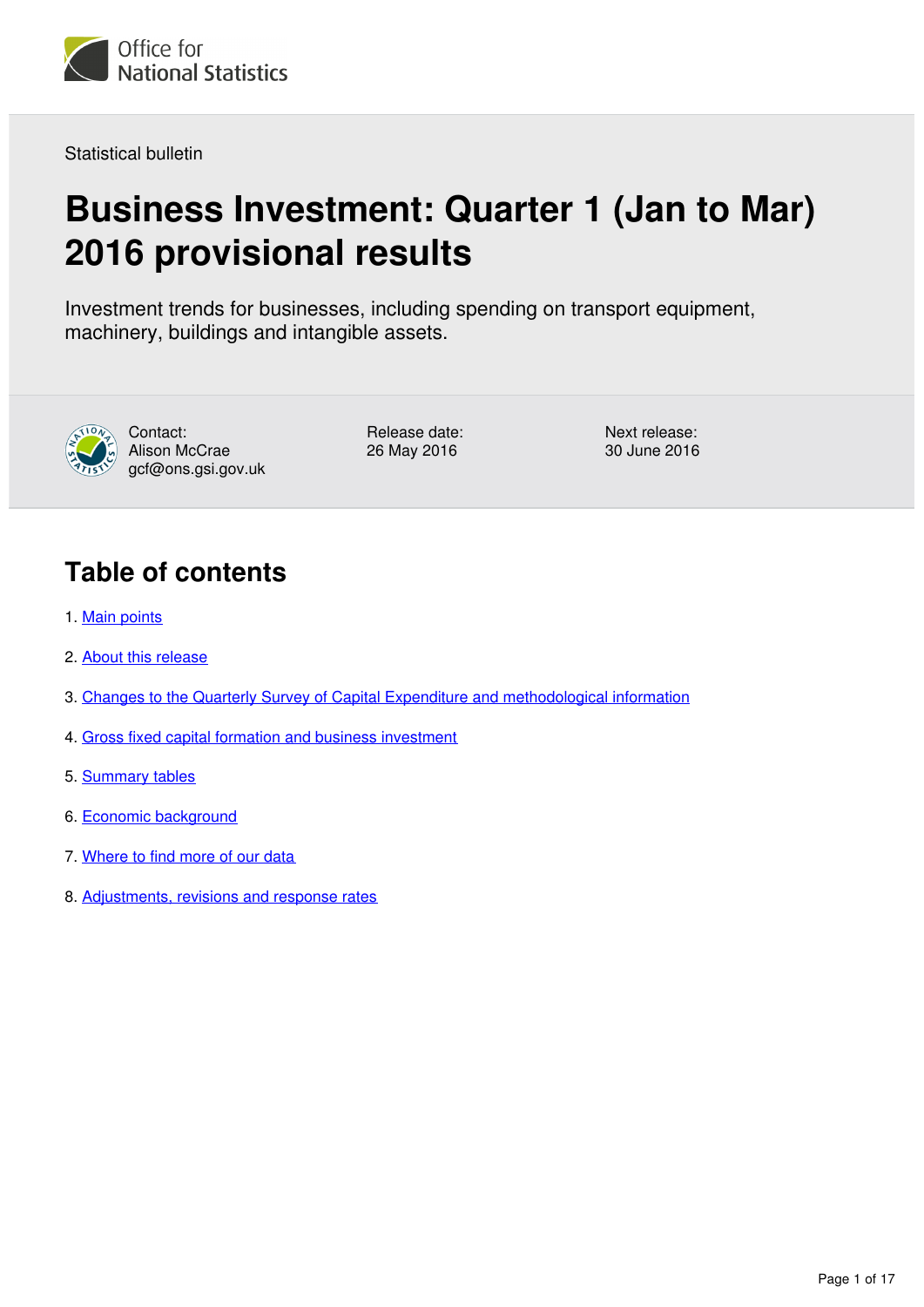# <span id="page-1-0"></span>**1. Main points**

Gross fixed capital formation (GFCF) in volume terms was estimated to have risen by 0.5% from £76.6 billion to £76.9 billion between Quarter 4 (Oct to Dec) 2015 and Quarter 1 (Jan to Mar) 2016.

Between Quarter 4 2015 and Quarter 1 2016, business investment, in volume terms, was estimated to have decreased by 0.5% from £43.3 billion to £43.1 billion.

Between Quarter 1 2015 and Quarter 1 2016, GFCF was estimated to have increased by 1.1% from £76.1 billion to £76.9 billion.

Business investment was estimated to have decreased by 0.4% between Quarter 1 2015 and Quarter 1 2016, from £43.3 billion to £43.1 billion.

There are no revisions to estimates for previous quarters in this release.

## <span id="page-1-1"></span>**2. About this release**

The estimates in this release are short-term indicators of investment in non-financial assets in the UK, such as dwellings, transport equipment, machinery, buildings and intellectual property products. This release covers not only business investment, but asset and sector breakdowns of total gross fixed capital formation (GFCF), of which business investment is one component.

Business investment is net investment by private and public corporations. These include investments in:

- transport
- information, technology and communications (ICT) equipment
- other machinery and equipment
- cultivated assets
- intellectual property products (IPP, which includes investment in software, research and development, artistic originals and mineral exploration)
- buildings and other structures

It does not include investment by central or local government, investment in dwellings or the costs associated with the transfer of non-produced assets (such as land). A full sector and asset hierarchy can be found in the background notes. Note that business investment is not an internationally recognised concept and therefore it should not be used to make international comparisons.

All investment data referred to in this bulletin are estimates of seasonally adjusted chained volume measures.

## <span id="page-1-2"></span>**3. Changes to the Quarterly Survey of Capital Expenditure and methodological information**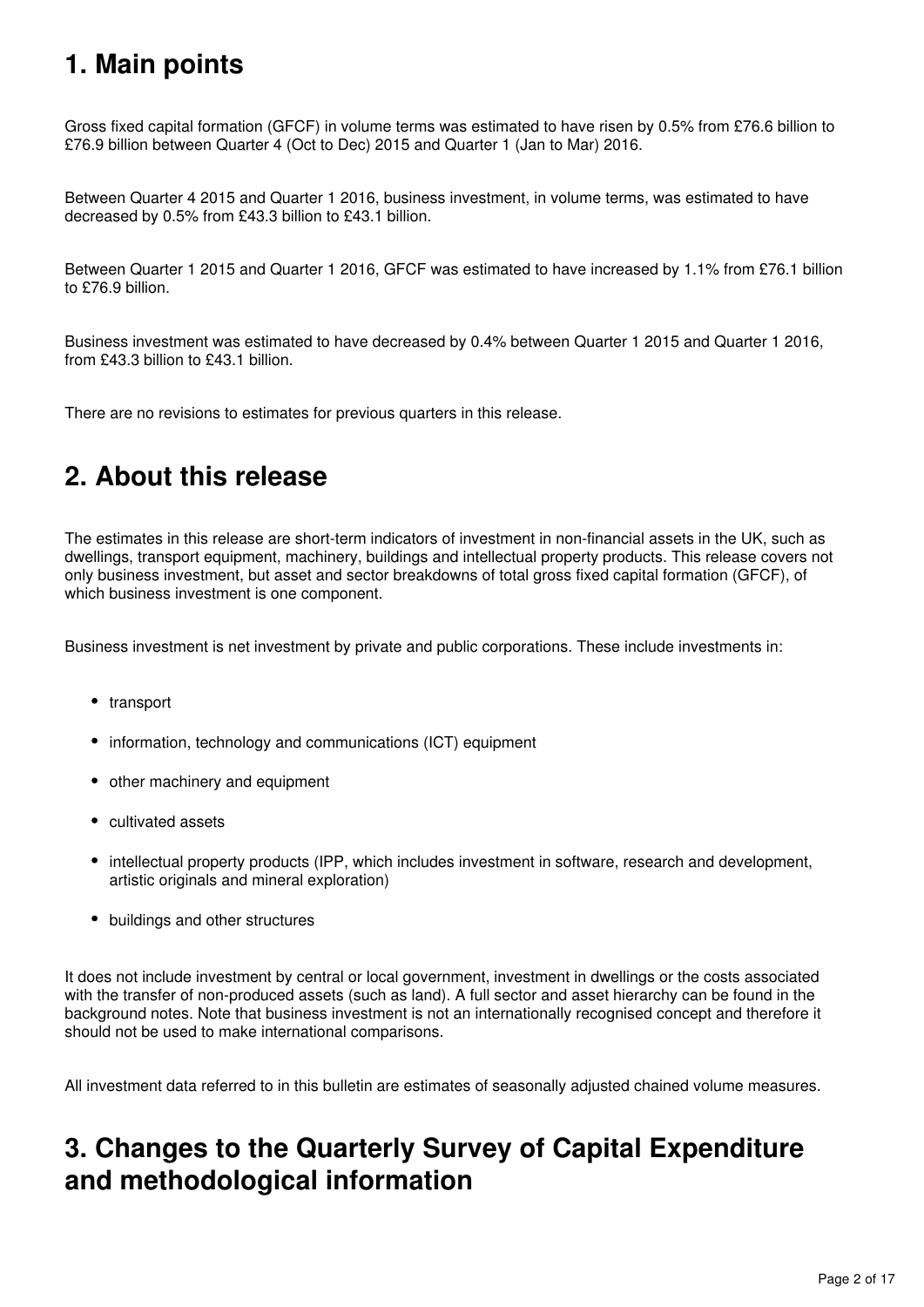## **Changes to the Quarterly Survey of Capital Expenditure in Quarter 1 (Jan to Mar) 2015**

As described in the Business investment, Quarter 4 (Oct to Dec) 2014 revised results bulletin and in [Changes to](http://webarchive.nationalarchives.gov.uk/20160204094749/http:/ons.gov.uk/ons/guide-method/method-quality/specific/economy/national-accounts/methodology-and-articles/2011-present/index.html)  [the Annual Business Survey, the Quarterly Survey of Capital Expenditure and the Survey into Business Spending](http://webarchive.nationalarchives.gov.uk/20160204094749/http:/ons.gov.uk/ons/guide-method/method-quality/specific/economy/national-accounts/methodology-and-articles/2011-present/index.html)  [on Capital Items, in 2015](http://webarchive.nationalarchives.gov.uk/20160204094749/http:/ons.gov.uk/ons/guide-method/method-quality/specific/economy/national-accounts/methodology-and-articles/2011-present/index.html) (published 22 August 2014), we moved to the Quarterly Acquisitions and Disposals of Capital Assets Survey (QCAS) from the Quarterly Survey of Capital Expenditure (CAPEX). The main reason was to move to the updated European System of Accounts (ESA) 2010 manual, the international guidance for national accounts.

The main changes to the survey are:

- adding new questions to improve the quality of our estimates and to meet the latest European legislation requirements (ESA 2010)
- removing the lower limit of £500 for the value of reported assets, so all relevant assets (even those below businesses' Asset Register threshold) can be reported
- including small tools used in production in the definition of GFCF
- improving the questionnaire's layout, including new sections and headings, to make completing the questionnaire easier

The data from the new questions will not be included in estimates of GFCF and its components until 2017, when there will be 2 years of data available for quality assurance.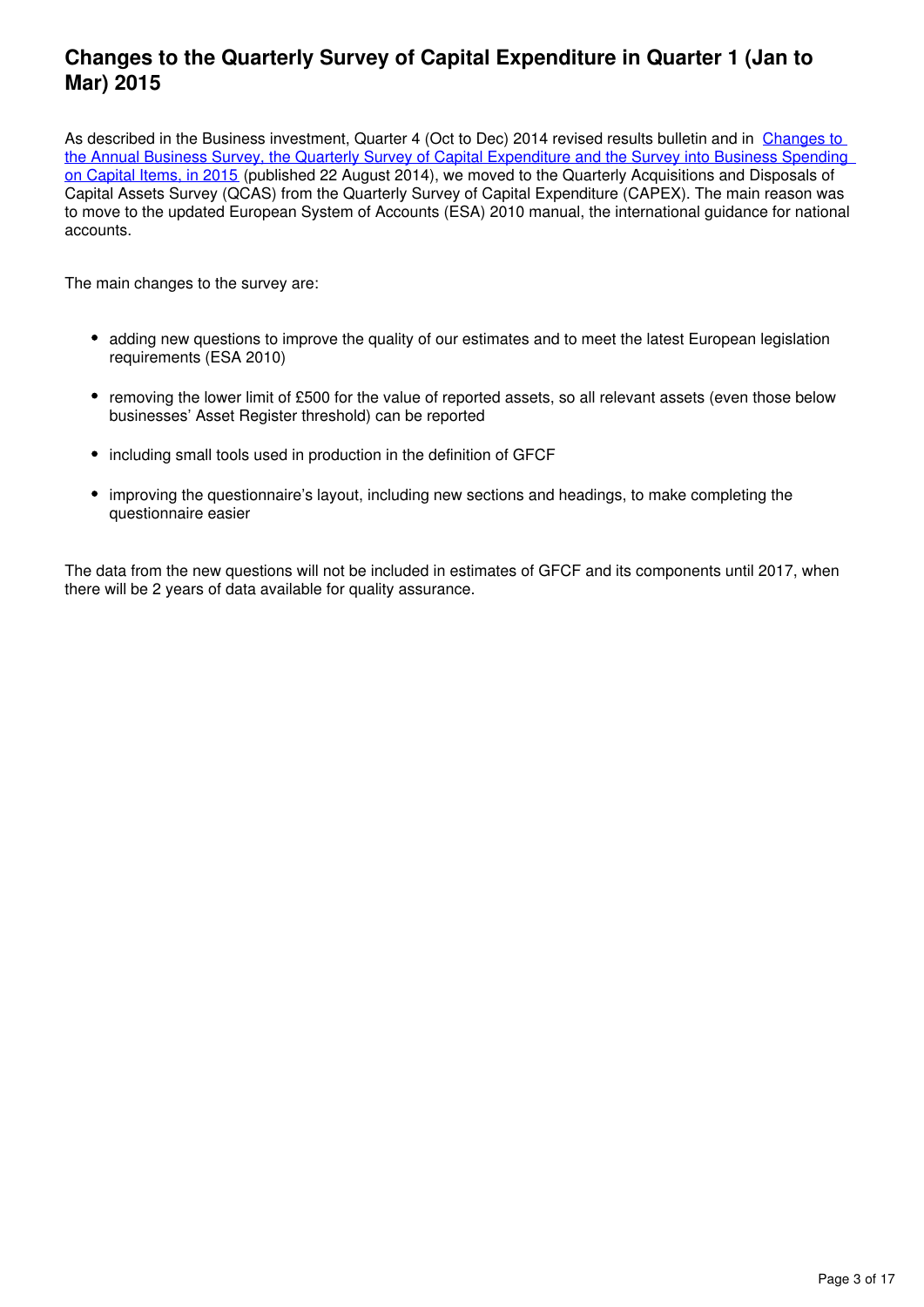## <span id="page-3-0"></span>**4. Gross fixed capital formation and business investment**



#### **Figure 1: Annual gross fixed capital formation chained volume measure**

#### **Source: Office for National Statistics**

#### **Notes:**

1. The data in this chart covers 1997 to 2016.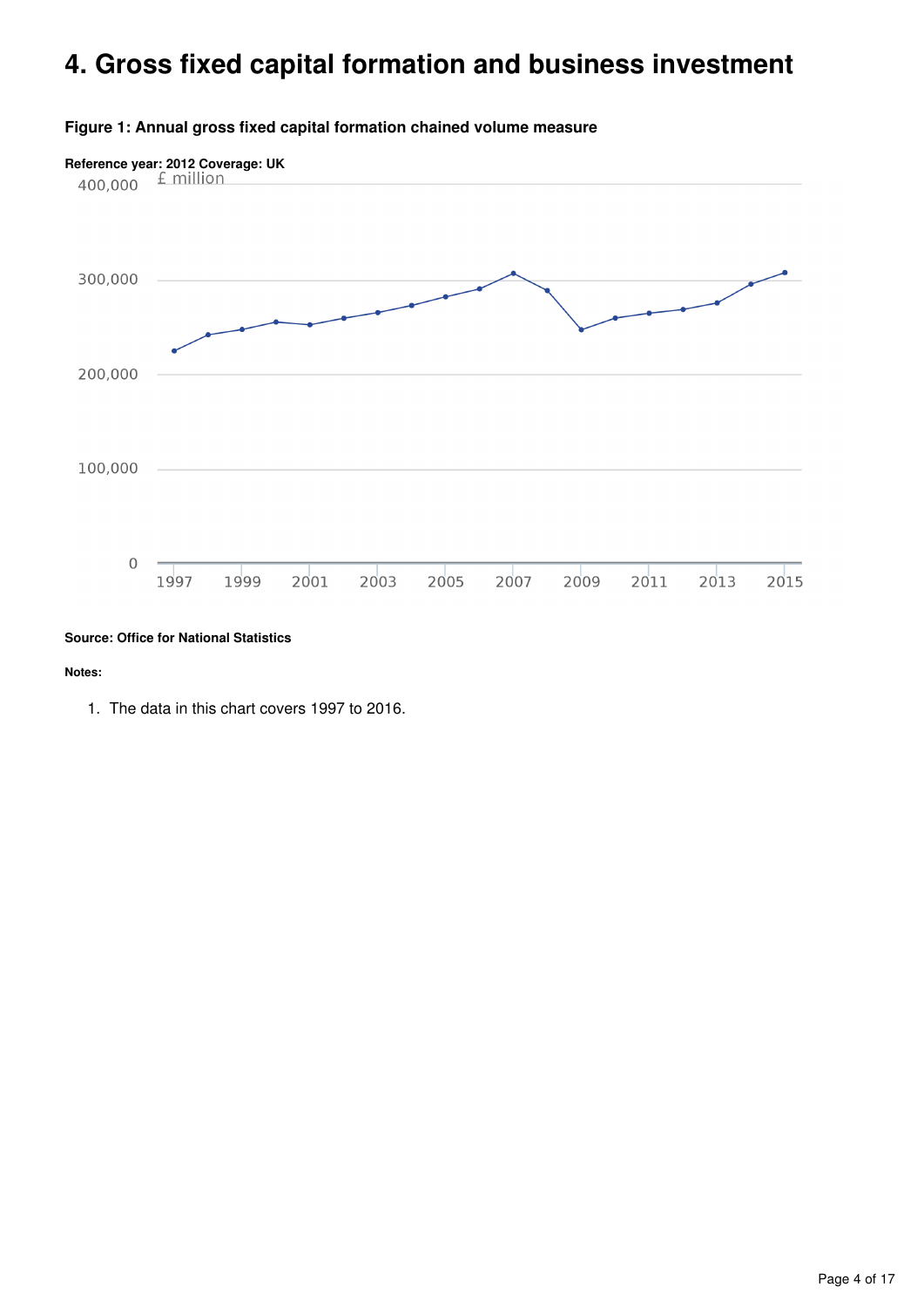#### **Figure 2: Quarterly gross fixed capital formation chained volume measure, seasonally adjusted, Quarter 1 2008 to Quarter 1 2016, UK**



**Source: Office for National Statistics**

#### **Notes:**

- 1. Q1 = Quarter 1 (January to March), Q2 = Quarter 2 (April to June), Q3 = Quarter 3 (July to September), Q4 = Quarter 4 (October to December)
- 2. The data in this chart covers Quarter 1 (January to March) 2008 to Quarter 1 (January to March) 2016

Gross fixed capital formation (GFCF) in Quarter 1 (Jan to Mar) 2016 was 1.1% higher than Quarter 1 2015, at £76.9 billion (Figure 2). In the first quarter of 2016, GFCF increased by 0.5% when compared with the previous quarter. GFCF has increased each quarter since Quarter 2 (Apr to June) 2013, with the exception of Quarter 4 (Oct to Dec) 2015, when it decreased by 1.1%. The main contributor to the rise was an increase in investment in transport equipment, up 31.5% on the quarter. The second largest contributor to the growth of GFCF was private sector costs of ownership transfer on non-produced assets which was estimated to have grown by 7.1% since Quarter 4 2015. This is the highest level that private sector costs of ownership transfer on non-produced assets has been since Quarter 2 2008. The latest [Bank of England's Summary of Business Conditions](http://www.bankofengland.co.uk/publications/Pages/agentssummary/2016/may.aspx) suggests this could be due to the bringing forward of buy-to-lets, ahead of the introduction of the rise in Stamp Duty on additional properties in April 2016.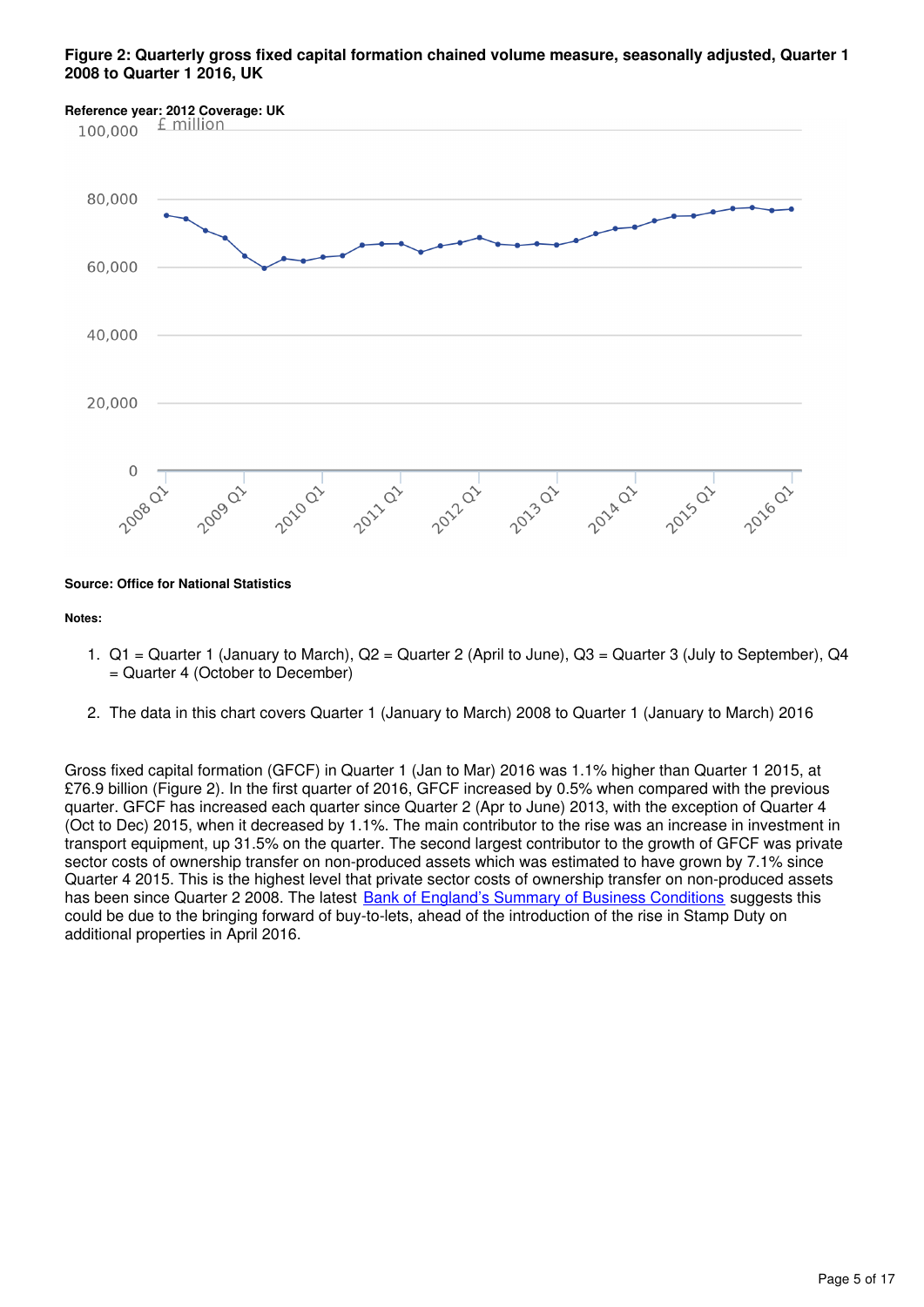#### **Figure 3: Annual business investment chained volume measure**



#### **Source: Office for National Statistics**

#### **Notes:**

1. The data in this chart covers 1997 to 2016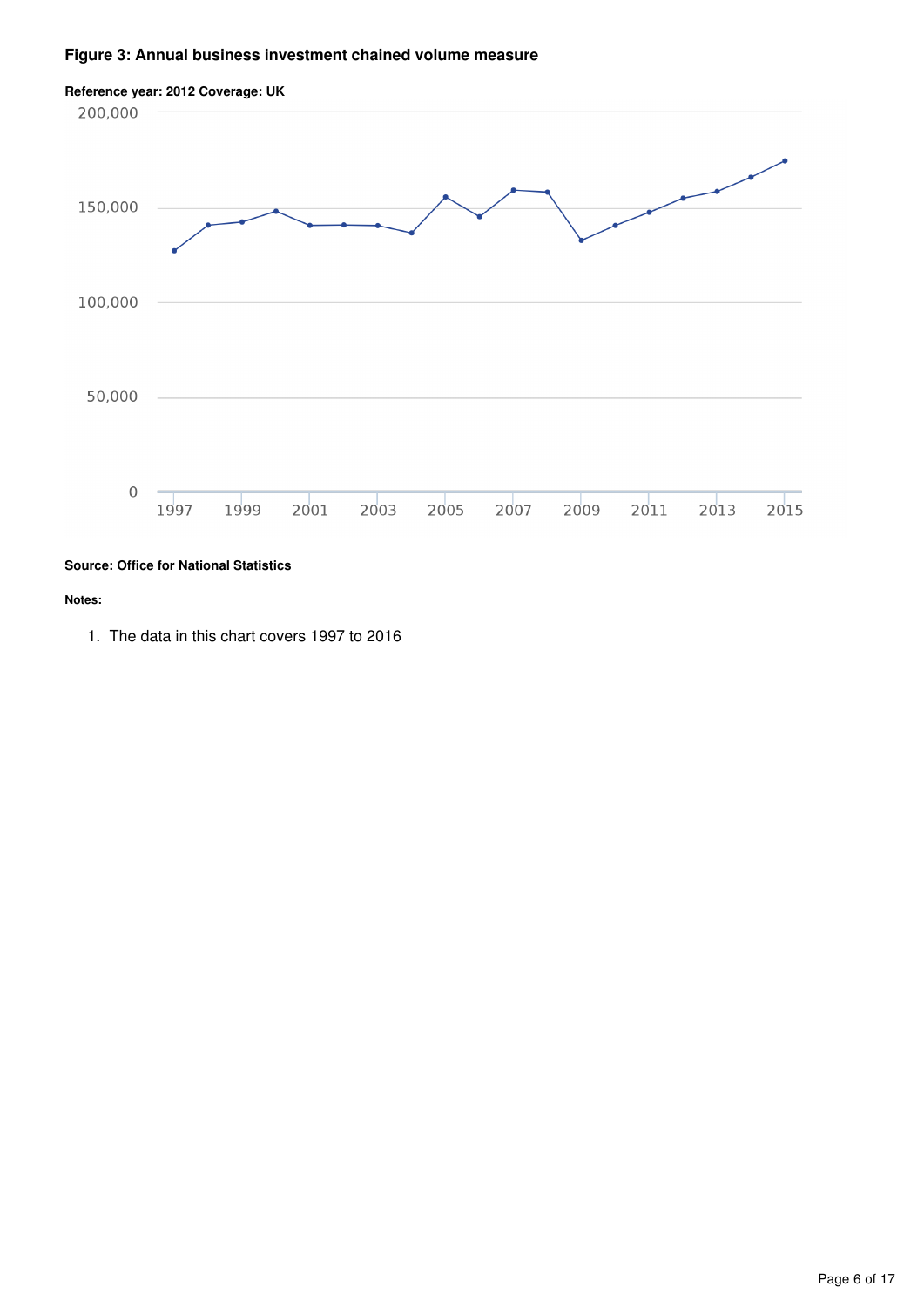#### **Figure 4: Quarterly business investment chained volume measure, seasonally adjusted, Quarter 1 2008 to Quarter 1 2016, UK**



#### **Source: Office for National Statistics**

#### **Notes:**

- 1. Q1 = Quarter 1 (January to March), Q2 = Quarter 2 (April to June), Q3 = Quarter 3 (July to September), Q4 = Quarter 4 (October to December)
- 2. The data in this chart covers Quarter 1 (January to March) 2008 to Quarter 1(January to March) 2016

Business investment in Quarter 1 2016 was £43.1 billion, which is a fall of 0.5% when compared with the previous quarter. This takes business investment to its lowest level since Quarter 4 2014 when it was £42.1 billion. It is 4.3% above the pre-economic downturn peak of Quarter 1 2008 (£41.4 billion).

As illustrated in Figure 4 there have now been 2 consecutive periods of contraction, quarter on quarter, in business investment. The last time this happened was in 2012 when there were 3 consecutive falls (Quarter 2, Quarter 3 (July to Sept) and Quarter 4).

Business investment fell by 0.4% when compared with the same quarter a year ago. The last time business investment decreased when compared with the same quarter a year ago was in Quarter 1 2013 when it fell by 1.8%.

## <span id="page-6-0"></span>**5. Summary tables**

Table 1a shows that in Quarter 1(Jan to Mar) 2016, gross fixed capital formation (GFCF) increased by an estimated 0.5% to £76.9 billion when compared with Quarter 4 (Oct to Dec) 2015. Private sector cost of ownership transfer on non-produced assets (7.1%) and general government (2.5%) contributed most to the increase. These increases were partially offset by decreases in business investment (-0.5%), public corporations' dwellings (-0.2%) and private sector dwellings (-0.3%).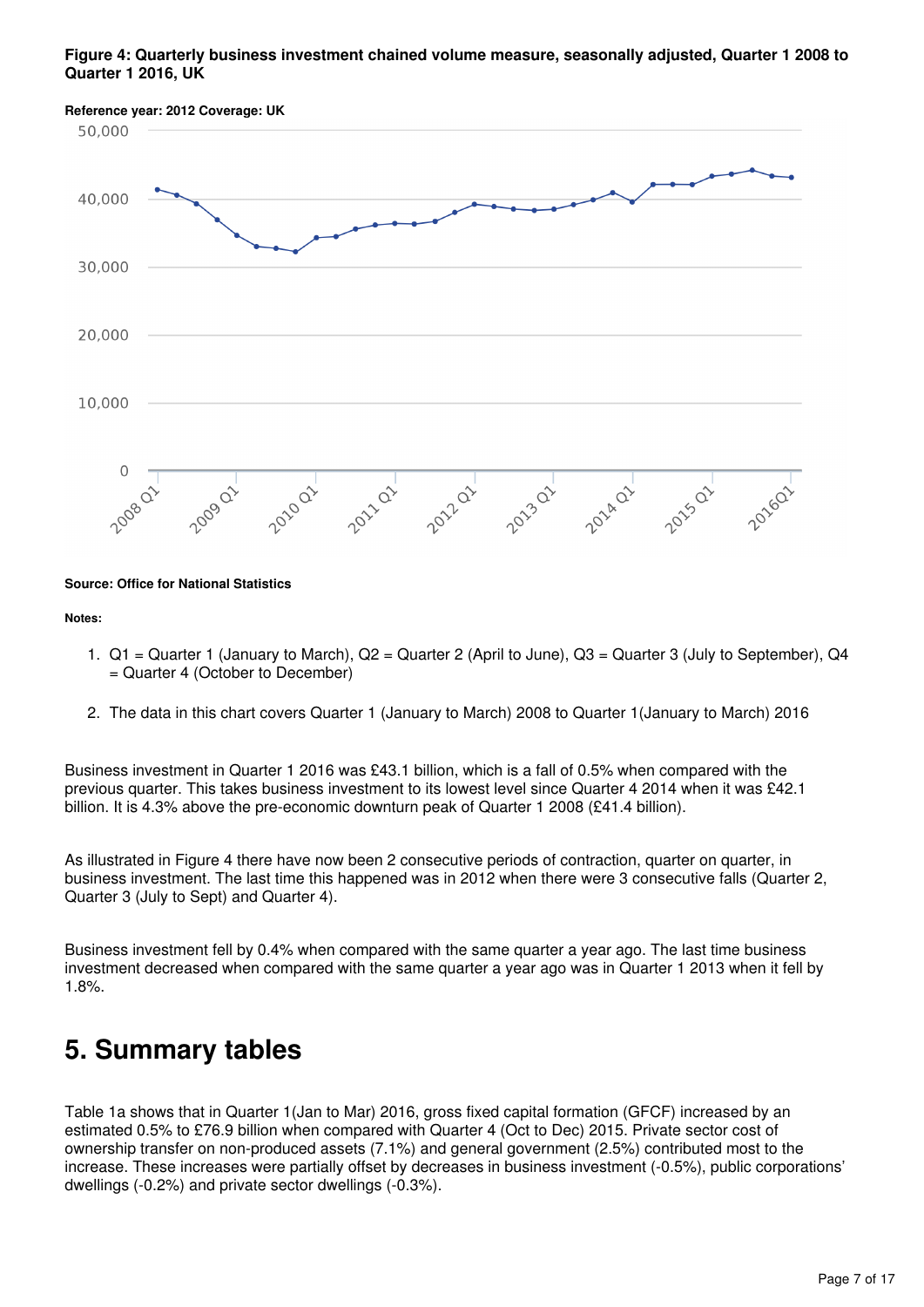Between Quarter 1 2015 and Quarter 1 2016, general government and business investment were the sectors showing the largest falls, general government having fallen by 3.9% and business investment by 0.4%. This was the first fall for business investment since Quarter 1 2013 and was mainly due to a fall in investment in other buildings and structures.

|                                             | % change                       | % change £ million                                                   |                            | £ million               | £ million                                                       |
|---------------------------------------------|--------------------------------|----------------------------------------------------------------------|----------------------------|-------------------------|-----------------------------------------------------------------|
|                                             | quarter on<br>previous quarter | Most recent Most recent quarter on<br>same quarter a year<br>earlier | Most<br>recent<br>level ** | Level change<br>quarter | Level change on<br>from previous same quarter a year<br>earlier |
| Gross fixed<br>capital formation            | 0.5                            | 1.1                                                                  | 76,948                     | 389                     | 837                                                             |
| <b>Business</b><br>investment               | $-0.5$                         | $-0.4$                                                               | 43,140                     | $-203$                  | $-191$                                                          |
| General<br>government                       | 2.5                            | $-3.9$                                                               | 11,528                     | 279                     | $-472$                                                          |
| Public<br>corporations<br>dwellings         | $-0.2$                         | $-0.3$                                                               | 975                        | $-2$                    | -3                                                              |
| Public<br>corporations<br>cost of ownership | 15.2                           | 31.0                                                                 | $-190$                     | $-25$                   | $-45$                                                           |
| transfer on non-<br>produced assets         |                                |                                                                      |                            |                         |                                                                 |
| Private sector<br>dwellings                 | $-0.3$                         | 2.5                                                                  | 15,687                     | -46                     | 388                                                             |
| Private sector<br>cost of ownership         | 7.1                            | 24.9                                                                 | 5,808                      | 387                     | 1159                                                            |
| transfer on non-<br>produced assets         |                                |                                                                      |                            |                         |                                                                 |

#### **Table 1a: Total gross fixed capital formation in the UK by institutional sector, Quarter 1 (Jan to Mar) 2016**

Source: Office for National Statistics

Notes:

1. \*\* Series may not sum to totals due to rounding.

Table 1b shows that in Quarter 1 2016, the largest increase in level terms was in transport equipment, which grew by £1.1 billion (31.5%) to £4.5 billion from Quarter 4 2015. Information and computer technology equipment and other machinery and equipment saw the largest decrease in level terms, falling £0.8 billion (4.9%) from £15.4 billion in Quarter 4 2015 to £14.7 billion in Quarter 1 2016.

Between Quarter 1 2015 and Quarter 1 2016, dwellings showed the largest level increase when compared with the same quarter a year ago, having grown by £0.6 billion (3.4%) to £16.9 billion. Transport equipment saw the second largest increase, having grown by £0.4 billion (9.1%) to £4.5 billion.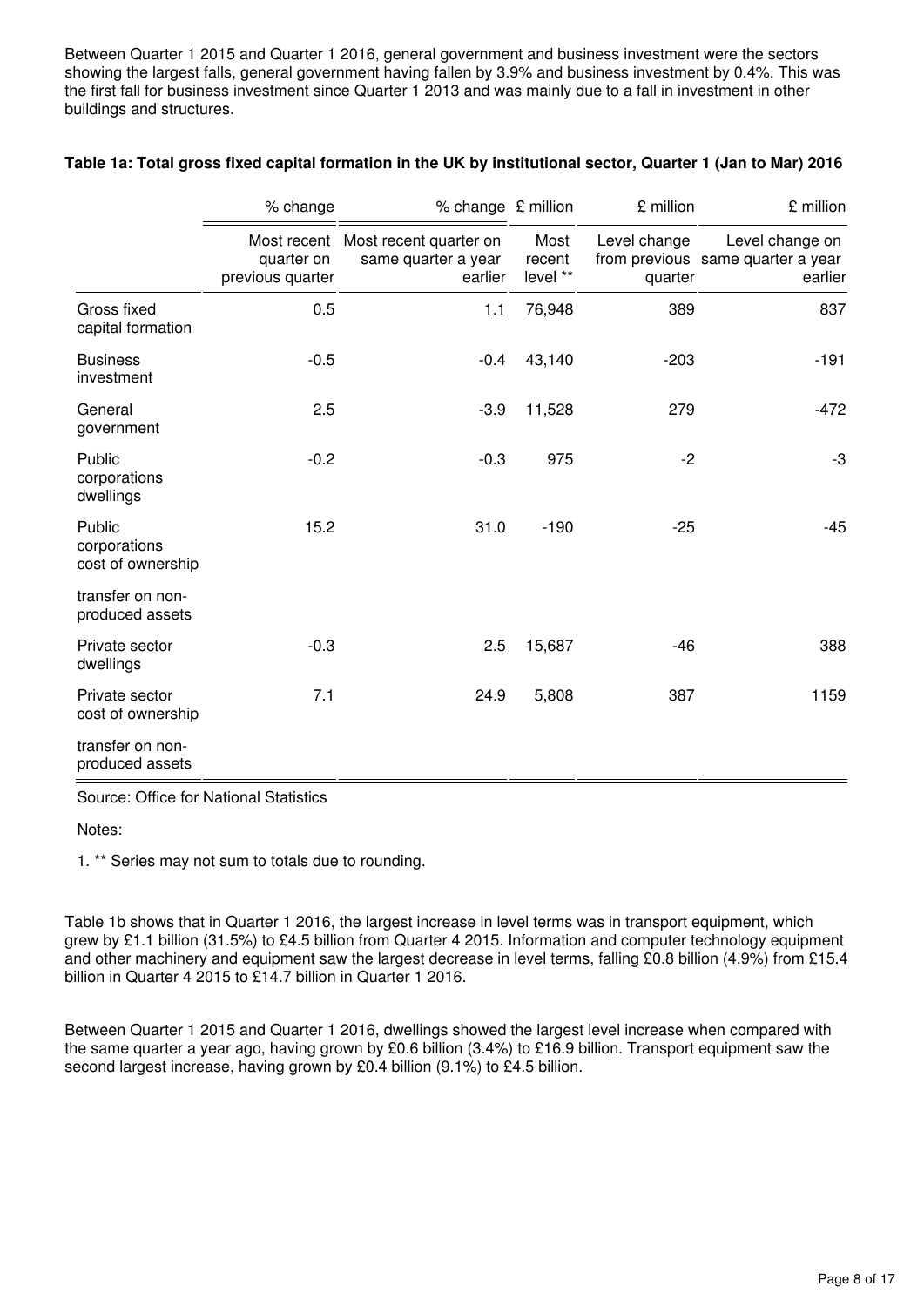|                                                         | % change                                      | % change $\epsilon$ million                              |                            | £ million                                | £ million                                         |
|---------------------------------------------------------|-----------------------------------------------|----------------------------------------------------------|----------------------------|------------------------------------------|---------------------------------------------------|
|                                                         | Most recent<br>quarter on<br>previous quarter | Most recent quarter<br>on same quarter a<br>year earlier | Most<br>recent<br>level ** | Level change<br>from previous<br>quarter | Level change on<br>same quarter a<br>year earlier |
| Gross fixed capital<br>formation                        | 0.5                                           | 1.1                                                      | 76,948                     | 389                                      | 837                                               |
| Transport equipment                                     | 31.5                                          | 9.1                                                      | 4,471                      | 1,072                                    | 373                                               |
| ICT equipment and<br>other machinery and<br>equipment   | $-4.9$                                        | 0.2                                                      | 14,656                     | $-755$                                   | 23                                                |
| <b>Dwellings</b>                                        | $-0.2$                                        | 3.4                                                      | 16,887                     | $-35$                                    | 556                                               |
| Other buildings and<br>structures and<br>transfer costs | $-0.7$                                        | $-0.3$                                                   | 24,064                     | $-170$                                   | -75                                               |
| Intellectual property<br>products                       | 1.7                                           | $-0.2$                                                   | 16,870                     | 277                                      | -40                                               |

#### **Table 1b: Total gross fixed capital formation in the UK by asset, Quarter 1 (Jan to Mar) 2016**

Source: Office for National Statistics

Notes:

1. \*\* Series may not sum to totals due to rounding.

## <span id="page-8-0"></span>**6. Economic background**

Gross fixed capital formation (GFCF) increased by 1.1% in the first quarter (Jan to Mar) of 2016 when compared with the first quarter of 2015. This was the 12th consecutive quarter on quarter a year ago growth in GFCF but the pace of growth has started to slow down since the beginning of 2015. This is consistent with a slight slowdown in the quarter on quarter a year ago growth in GDP from 2.6% in Quarter 1 2015 to 2.0% in Quarter 1 2016.

Compared with the previous quarter, business investment contracted by 0.5% in Quarter 1 2016 following a 2.0% contraction in Quarter 4 (Oct to Dec) 2015. The contraction in business investment in the latest quarter has led to a reduction in its share of GFCF to 54.8%, its lowest share since Quarter 1 2014. In its latest Inflation Report, the Bank of England (BoE) noted that investment in the oil and gas industries has fallen in recent quarters. In 2015, ONS data shows that output in "other production" (which includes mining and quarrying) fell by 6.5% when compared with 2014. This coincided with a 41.6% fall in oil prices over 2015.

Business investment can also be affected by lending conditions. [The BoE's Inflation Report](http://www.bankofengland.co.uk/publications/Pages/inflationreport/2016/feb.aspx) painted a mixed picture of lending conditions in the recent period. On the supply side there are improved financing conditions and an increase in the total amount of finance raised. However, on the demand side there is softening demand for loans by large companies, coupled with a slowdown in the commercial real estate market. Business investment also contracted on a quarter on quarter a year ago basis in Quarter 1 2016 which is the first quarter on quarter a year ago contraction since Quarter 1 2013.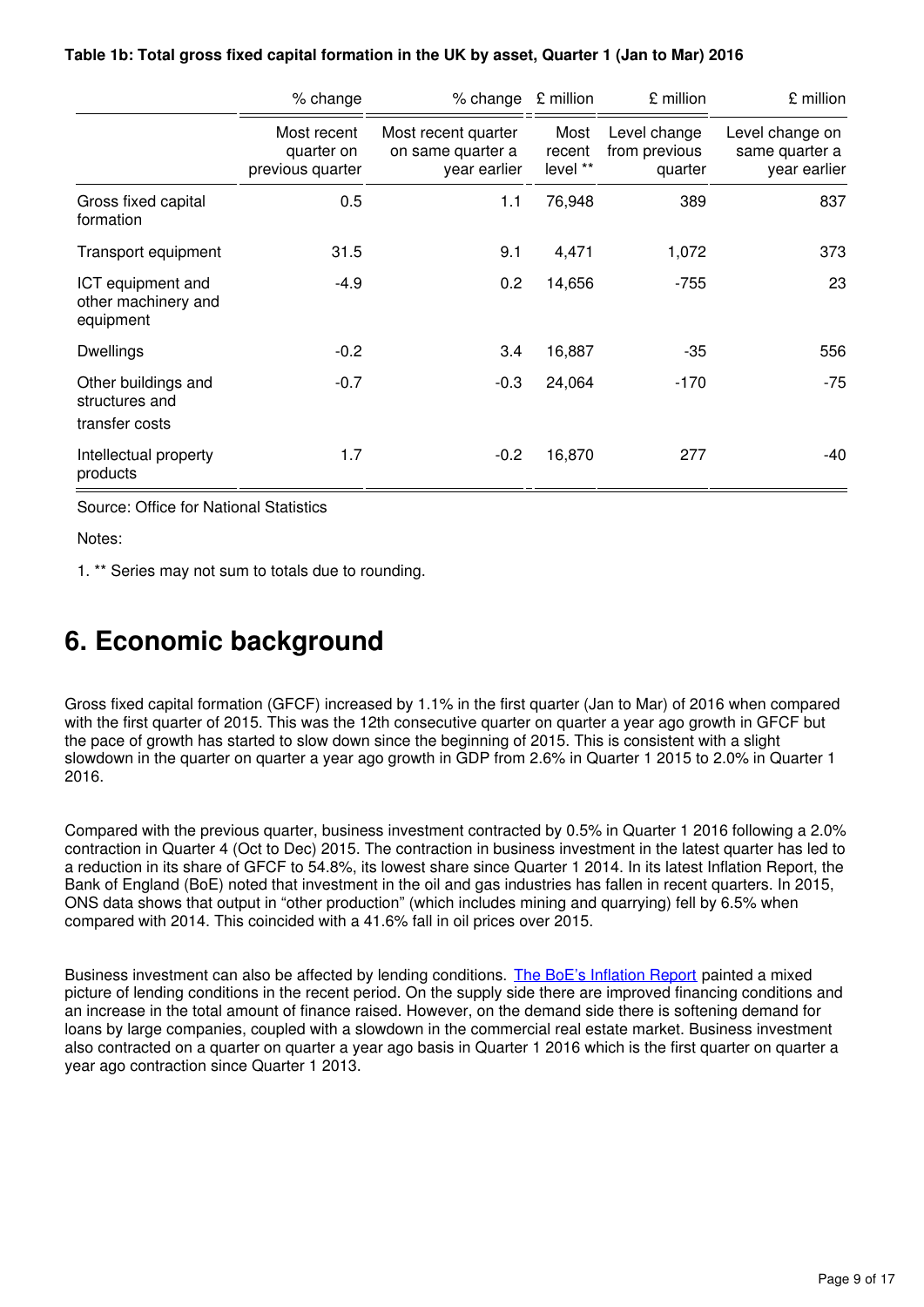Dwellings investment – which relates to the new construction and repair of new residential buildings – also contracted in the first quarter of 2016, by 0.2% but grew by 3.4% on a quarter on quarter a year ago basis. The contraction in dwelling investment is consistent with the contraction in total construction output where the downward pressure on the quarter mainly came from new work and repair and maintenance (Construction output) [in Great Britain: Mar 2016 and Jan to Mar 2016](http://www.ons.gov.uk/businessindustryandtrade/constructionindustry/bulletins/constructionoutputingreatbritain/mar2016andjantomar2016)). [The BoE Inflation Report](http://www.bankofengland.co.uk/publications/Pages/inflationreport/2016/feb.aspx) also gives mixed signals about the housing market. According to the Bank's Agents, investment has been limited by difficulties in recruiting skilled labour, however, housing starts and property transactions have increased.

# <span id="page-9-0"></span>**7. Where to find more of our data**

We also publish additional analyses of GFCF, business investment, and the Quarterly Acquisitions and Disposals of Capital Assets Survey, which have been created in response to user requests. These are available to [download free from our website](https://www.ons.gov.uk/economy/grossdomesticproductgdp/datalist?sortBy=release_date&query=&filter=user_requested_data&fromDate=&toDate=&size=10). Enquiries about user-requested data may be made to gcf@ons.gsi.gov.uk.

## <span id="page-9-1"></span>**8. Adjustments, revisions and response rates**

## **Adjustments**

Large capital expenditure tends to be reported later in the data collection period than smaller expenditure. This means that larger expenditures are often included in the revised (month 3) results, but are not reported in time for the provisional (month 2) results, leading to a tendency towards upwards revisions in the later estimates for business investment and gross fixed capital formation (GFCF). Following investigation of the impact of this effect, from Quarter 3 (July to Sept) 2013, a bias adjustment was introduced to GFCF and its components in the provisional estimate. A bias adjustment of £1.5 billion has been included in the provisional (month 2) release for Quarter 1 (Jan to Mar) 2016. This adjustment will be reassessed in line with previous revisions and will be updated when Quarter 1 2016 is next published.

In order to try and improve the quality of the response from our customers, clearer instructions were added to the Quarterly Survey of Capital Expenditure, these updates are outlined in the provisional Quarter 1 2015 Business investment release. Feedback from some respondents indicated that they had been misreporting their asset breakdown and were correcting this on the new questionnaire. We found that some respondents were reporting new construction work (NCW) as other capital equipment (OCE). From Quarter 1 2015, respondents to the survey are now reporting more in new construction work at the expense of other capital equipment. To remain consistent with the previous data, we have made some adjustments to the assets in the current price series in Quarter 1 2015, Quarter 2 (Apr to June) 2015, Quarter 3 2015, Quarter 4 (Oct to Dec) 2015 and Quarter 1 2016. These adjustments are given in Table 2.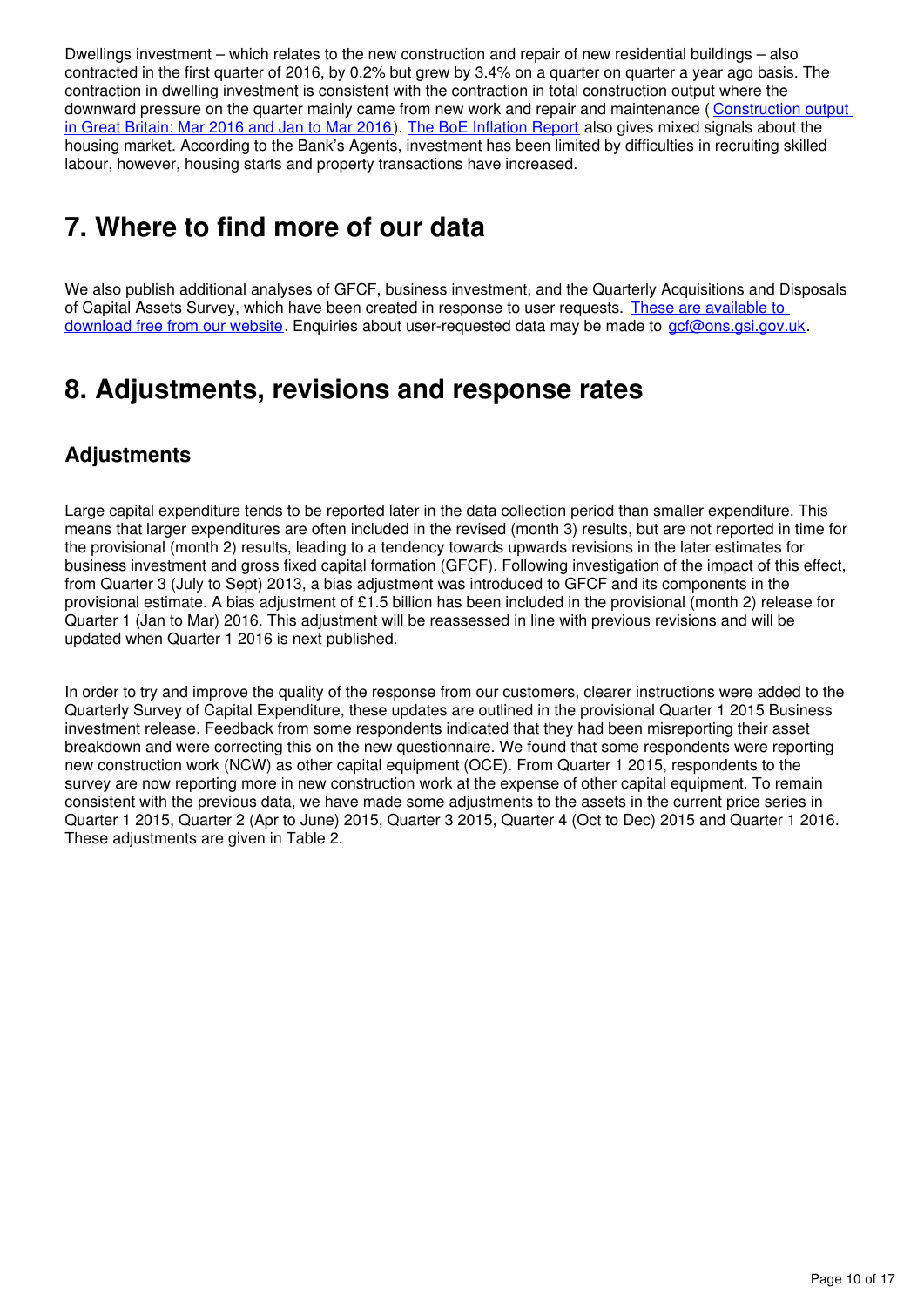#### **Table 2: Adjustments made to buildings and other mn, Quarter 1 (Jan to Mar) 2015 to Quarter 1 (Jan to Mar) 2016achinery to account for improved survey informatio**

| Period  | Adjustment to buildings (£<br>billion) | Adjustment to machinery (£<br>billion) |
|---------|----------------------------------------|----------------------------------------|
| Q1 2015 | $-1.5$                                 | 1.5                                    |
| Q2 2015 | $-2.1$                                 | 2.1                                    |
| Q3 2015 | $-1.9$                                 | 1.9                                    |
| Q4 2015 | $-1.9$                                 | 1.9                                    |
| Q1 2016 | $-1.9$                                 | 1.9                                    |

Source: Office for National Statistics

Notes:

- 1. Q1 is Quarter 1 (Jan to Mar)
- 2. Q2 is Quarter 2 (Apr to June)
- 3. Q3 is Quarter 3 (July to Sept)
- 4. Q4 is Quarter 4 (Oct to Dec)

### **Revisions**

In line with National Accounts revisions policy data in this release contain no revisions.

### **Survey response rates**

Table 3 presents the provisional (month 2) and revised (month 3) response rates for the Quarterly Acquisitions and Disposals of Capital Assets Survey (QCAS). The estimates in this release are based on the Quarter 1 (Jan to Mar) 2016 month 2 (provisional) survey results.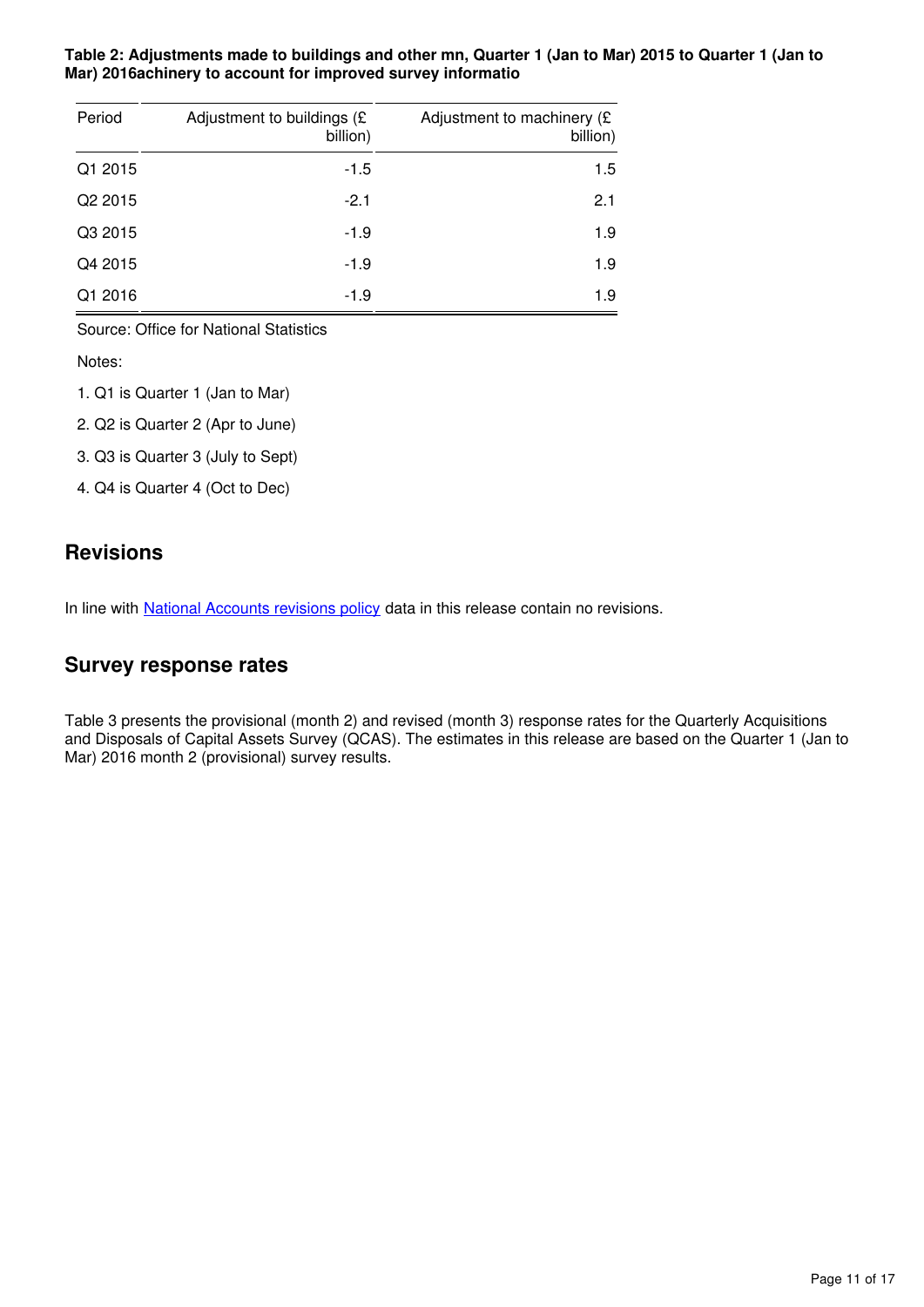**Table 3: UK response rates for quarterly acquisitions and disposals of capital assets survey, Quarter 1 (Jan to Mar) 2015 to Quarter 1 (Jan to Mar) 2016**

|        | At month 2 (Provisional)               |      |           | At month 3 (Revised)           |      |
|--------|----------------------------------------|------|-----------|--------------------------------|------|
| Period | Survey response rates /                | %    |           | Period Survey response rates / | %    |
| 2015   | Q1                                     |      | 67.3 2015 | Q1                             | 88.8 |
|        | Q2                                     | 70.8 |           | Q <sub>2</sub>                 | 88.5 |
|        | Q3                                     | 72.1 |           | Q3                             | 88.4 |
|        | Q4                                     | 68.6 |           | Q4                             | 84.6 |
| 2016   | Q1                                     | 69.2 |           |                                |      |
|        | Source: Office for National Statistics |      |           |                                |      |
| Notes: |                                        |      |           |                                |      |
|        | 1. Q1 is Quarter 1 (Jan to Mar)        |      |           |                                |      |
|        | 2. Q2 is Quarter 2 (Apr to June)       |      |           |                                |      |
|        | 3. Q3 is Quarter 3 (July to Sept)      |      |           |                                |      |
|        | 4. Q4 is Quarter 4 (Oct to Dec)        |      |           |                                |      |

## **9. Background notes**

## **1. Understanding the data**

#### **Short guide to business investment**

Gross fixed capital formation (GFCF) is used in the compilation of the UK National Accounts' expenditure approach to the measurement of GDP in the [second estimate of gross domestic product \(GDP\)](http://www.ons.gov.uk/ons/rel/naa2/second-estimate-of-gdp/index.html) at month 2 and the [Quarterly National Accounts \(QNA\)](http://www.ons.gov.uk/economy/grossdomesticproductgdp/bulletins/quarterlynationalaccounts/previousReleases) at each calendar quarter. It is an estimate of net capital expenditure by both the public and private sectors. Examples of capital expenditure include spending on plant and machinery, transport equipment, software, new dwellings and other buildings, and major improvements to existing buildings and structures, such as roads. The additional assets, research and development and military weapons systems were introduced in the [Quarter 2 \(Apr to June\) 2014 revised results release](http://www.ons.gov.uk/ons/rel/bus-invest/business-investment/q2-2014-revised-results/index.html), published November 2014, consistent with the European System of Accounts 2010 and with the UK Annual National Accounts (Blue Book) 2014.

Business investment estimates are a short-term indicator of net capital expenditure by businesses within the UK, at current prices and chained volume measures, both seasonally and not seasonally adjusted. Business investment is one component of GFCF. Business investment estimates exclude expenditure on dwellings and the costs associated with the transfer of ownership of non-produced assets, and capital expenditure by local and central government.

#### **Interpreting the data**

When making comparisons it is recommended that you focus on chained volume, seasonally adjusted, estimates as these show underlying movements rather than seasonal movements, and have the effect of changes in prices removed.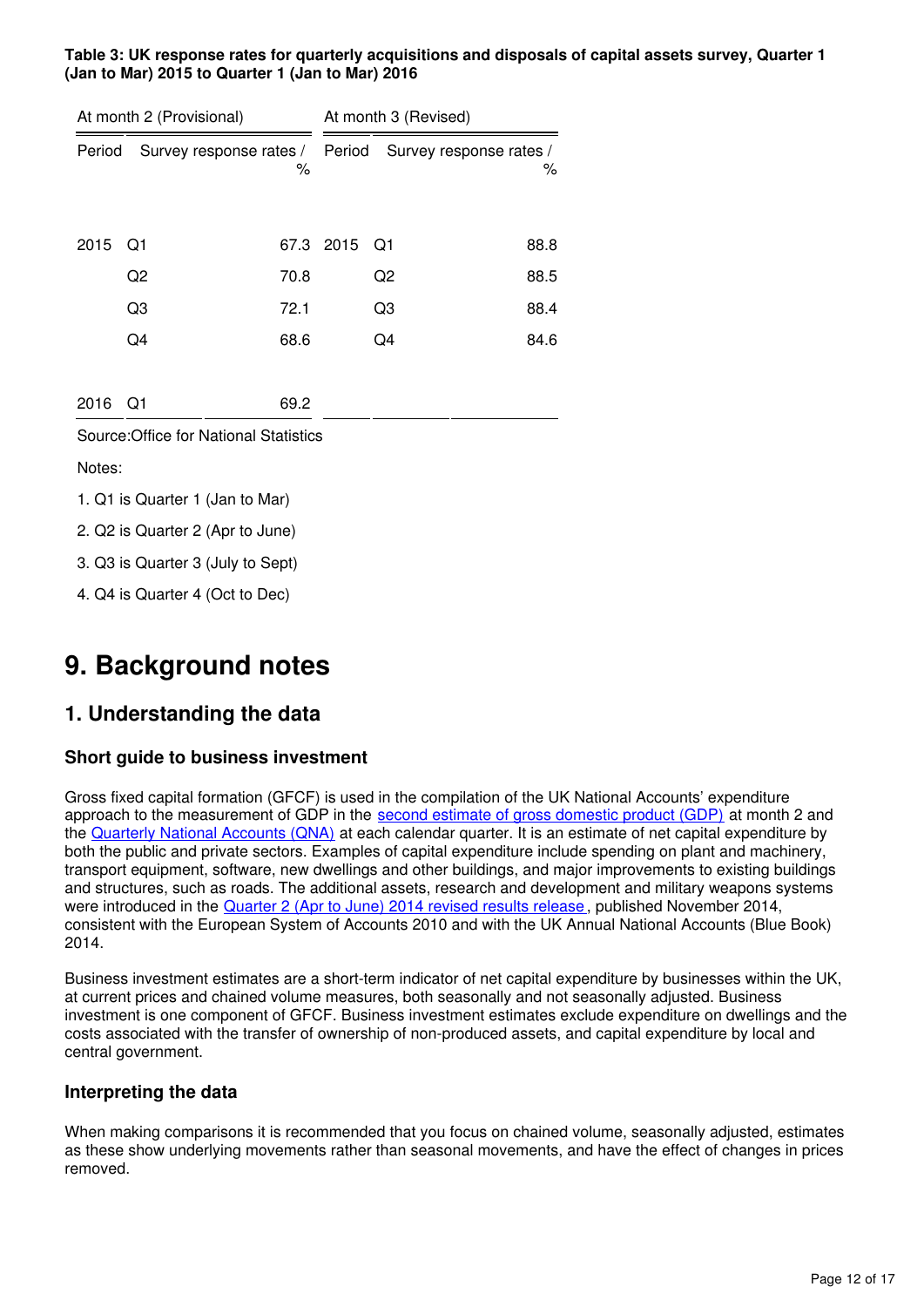#### **Use of the data**

Estimates from this release are used by ONS, in the [compilation of the UK National Accounts,](http://www.ons.gov.uk/economy/nationalaccounts/uksectoraccounts/methodologies/nationalaccounts) the Bank of England and Her Majesty's Treasury to monitor economic performance and inform monetary and fiscal policy decisions. Business investment is also used by other government departments, such as the Department for Business, Innovation and Skills. In addition, these estimates are frequently used by the business, education and research communities, the media and the general public.

### **2. Forthcoming changes for the Blue Book 2016 publication**

In June 2016, we will publish revised figures for the UK National Accounts, including gross domestic product (GDP) and balance of payments.

Changes will be made in line with international standards adopted by all European Union (EU) Member States and with worldwide best practice. These, and additional improvements we are making, will ensure that our national accounts continue to provide a reliable framework for analysing the UK economy and comparing it with other countries.

The improvements made in June 2016 can be broadly split into 3 categories:

- 1. methodological improvements which impact on GDP; these include improvements to the data sources and methods used to estimate imputed rental and improved estimates of non-complicit value added tax fraud
- 2. improvements and corrections which do not impact on GDP; these include changes to the treatment of nonmarket output and social transfers in kind, incorporating the latest Foreign Direct Investment (FDI) benchmark, a correction to the measurement related to second homes and a correction/improvement to the measurement of shares and bonds
- 3. other regular improvements and methodological changes; as detailed in the Impact of Blue Book 2016 [changes on chained volume measure gross domestic product, 1997 to 2011](http://www.ons.gov.uk/economy/nationalaccounts/uksectoraccounts/articles/nationalaccountsarticles/impactofbluebook2016changesonchainedvolumemeasuregrossdomesticproductestimates1997to2011) article

GFCF, in particular, will be affected by improvements to own account construction and corrections to processing errors for improvements made to dwellings and agricultural data. Additionally, updated and new Annual Business Survey (ABS) data for 2012 to 2013 will be included in the GFCF estimates as well as seasonal adjustment improvements resulting from the annual seasonal adjustment review process.

We are publishing a series of articles in the lead up to publication on 30 June 2016 and these can be found on the **National Accounts articles page** on our website.

### **3. Methods**

Details of the business investment methodology are published in the [Quality and Methodology Information report.](http://www.ons.gov.uk/economy/investmentspensionsandtrusts/qmis/businessinvestmentqmi) This report describes the intended uses of the estimates presented in this publication, their general quality and the methods used to produce them.

On 19 May 2015 we published several articles explaining the changes that were implemented in the UK National Accounts (Blue Book) 2015, published on 30 October 2015. These articles describe changes related to meeting ESA 1995 requirements. These include changes that impacted GFCF and its components, specifically spending on repairs and maintenance of dwellings and exhaustiveness. There is a comprehensive list of all published articles relating to [changes to the UK National Accounts \(Blue Book\)](http://webarchive.nationalarchives.gov.uk/20160105160709/http:/www.ons.gov.uk/ons/guide-method/method-quality/specific/economy/national-accounts/methodology-and-articles/2011-present/index.html).

Estimates in this release have been compiled under ESA 2010 concepts and definitions, in compliance with the UK's legal obligations in producing the National Accounts. Articles are available describing the [methodology used](http://webarchive.nationalarchives.gov.uk/20160105160709/http:/www.ons.gov.uk/ons/guide-method/method-quality/specific/economy/national-accounts/methodology-and-articles/2011-present/index.html)  [to estimate GFCF and the impact of the changes implemented for ESA10 in September 2014](http://webarchive.nationalarchives.gov.uk/20160105160709/http:/www.ons.gov.uk/ons/guide-method/method-quality/specific/economy/national-accounts/methodology-and-articles/2011-present/index.html) .

#### **Composition of the data**

Estimates of GFCF and business investment are produced twice each quarter: an early provisional estimate in month 2 (second estimate of GDP) and revised estimates in month 3 (Quarterly National Accounts). The largest component of the estimates is collected via the [Quarterly Acquisitions and Disposals of Capital Assets Survey](http://www.ons.gov.uk/surveys/informationforbusinesses/businesssurveys/quarterlyacquisitionsanddisposalsofcapitalassetssurvey)  [\(QCAS\)](http://www.ons.gov.uk/surveys/informationforbusinesses/businesssurveys/quarterlyacquisitionsanddisposalsofcapitalassetssurvey). This survey collects data on the acquisition and disposal of capital assets from the manufacturing, other production, construction, distribution and other services sectors. Other main sources for GFCF include data returned by local and central government and public corporations, data on construction, data on new dwellings and improvements to dwellings, and artistic originals. GFCF by local and central government, investment in new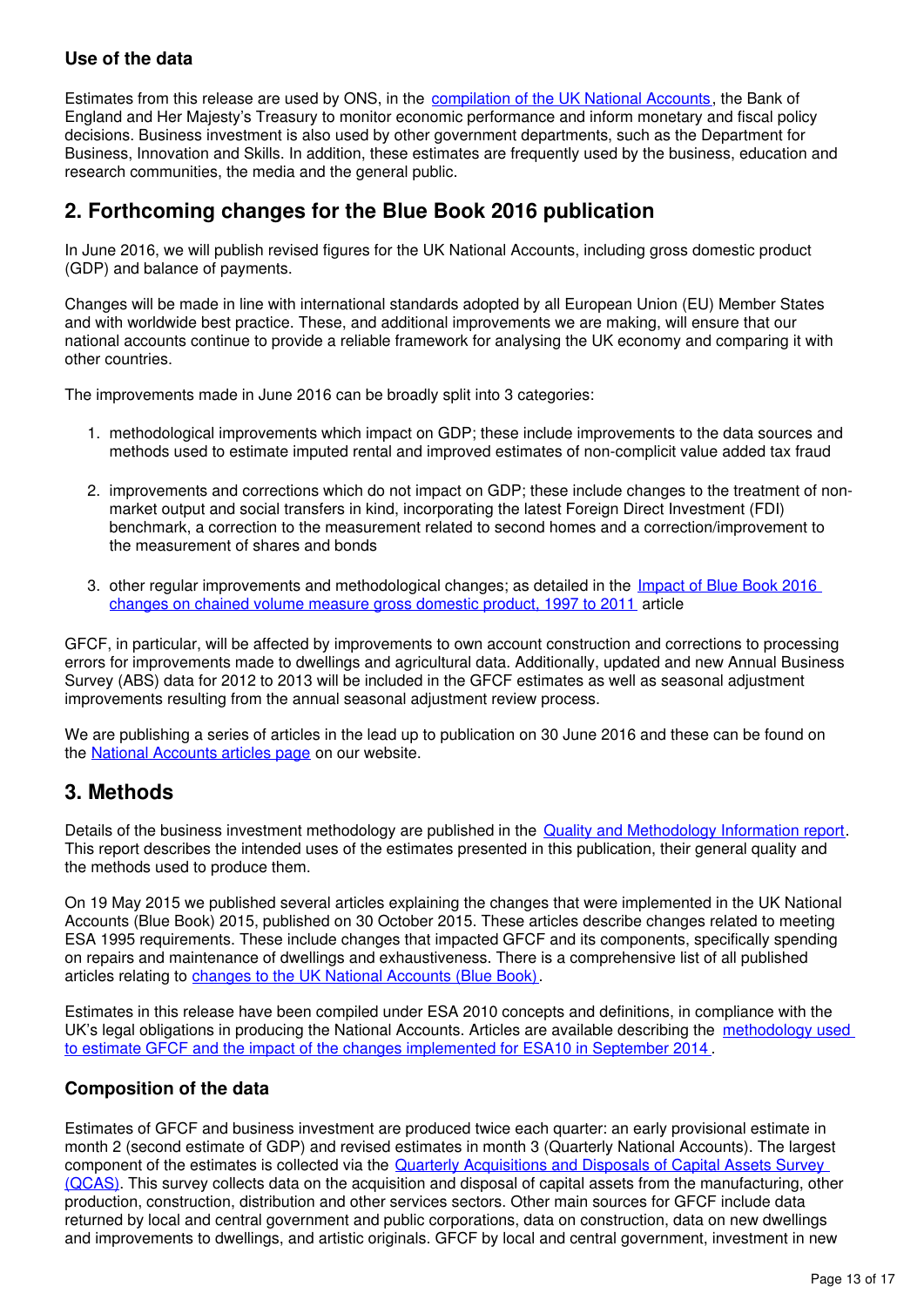dwellings and the costs associated with the transfer of non-produced assets (primarily costs associated with the transfer of land and existing buildings) are excluded from the business investment estimates, but included in total GFCF. The acquisition and disposal of land and existing buildings, including dwellings, is excluded from both the business investment and GFCF estimates.

More information about the Quarterly Acquisitions and Disposals of Capital Assets Survey can be found in the [Quarterly Acquisitions and Disposals of Capital Assets Survey Quality and Methodology Information report](http://www.ons.gov.uk/economy/grossdomesticproductgdp/qmis/quarterlyacquisitionsanddisposalsofcapitalassetssurveyqmi).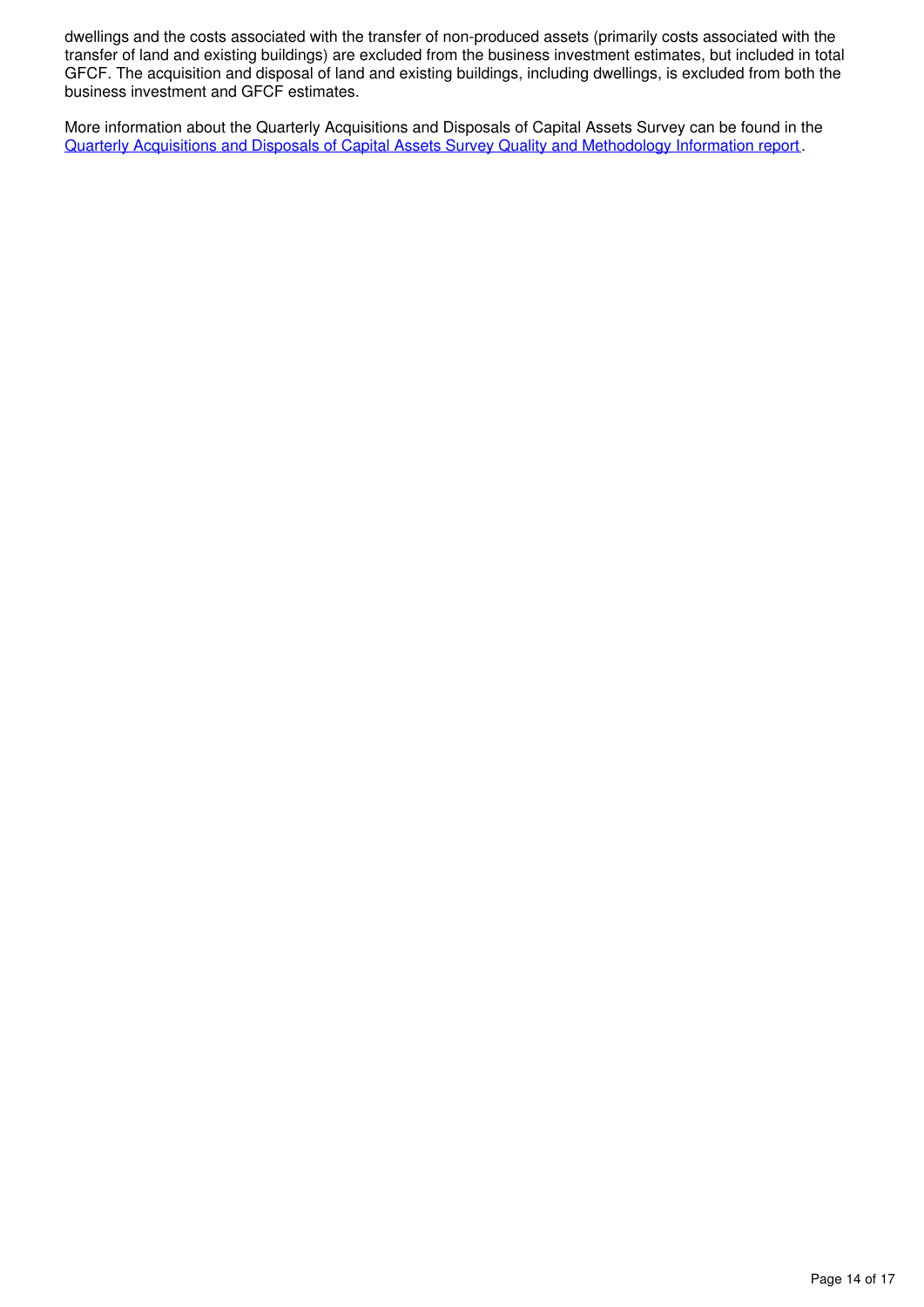## **Definitions and explanations**

#### Current price (CP)

Current prices are the actual or estimated recorded monetary value over a defined period. They show the value for each item expressed in terms of the prices of that period.

#### Deflation and chained volume measure (CVM)

Investment is measured across several time periods. The values measured will include both the change in the volume of investment and the effect of the change of prices over the period. Deflation is the process whereby the effect of price change is removed from a set of values.

Deflation can be done simply by dividing a current price estimate by a deflator, which measures the movement in prices. Doing this creates a constant price series. For deflators to accurately measure the movement in prices they need to accurately reflect changing investment habits. We do this by rebasing deflators.

Rebasing deflators has a significant effect on a constant price series and would cause significant revisions to the investment data. To avoid this it has been the standard to not rebase deflators annually. This, however, means the deflators are not accurately measuring price changes.

To resolve this we estimate volumes using chained volume measures, which are derived by linking together (compounding) movements in volumes; calculated using the prices of the previous financial year; and applying the movements to the current price estimates of the reference year. This allows us to remove both the effect of prices and rebasing.

#### Seasonally adjusted (SA)

Seasonal adjustment aids interpretation by removing effects associated with the time of the year or the arrangement of the calendar, which could obscure movements of interest.

#### Asset and sector hierarchies

The diagrams show the institutional and sector hierarchies for GFCF, as set out by the European System of Accounts 2010. The asset hierarchy for business investment is also set out. Business investment is not an internationally defined concept, and the UK's estimates cannot be compared with those of other countries due to definitional differences.

A full list of sector codes, for example S.11001 = public corporations, is available in the datasets.

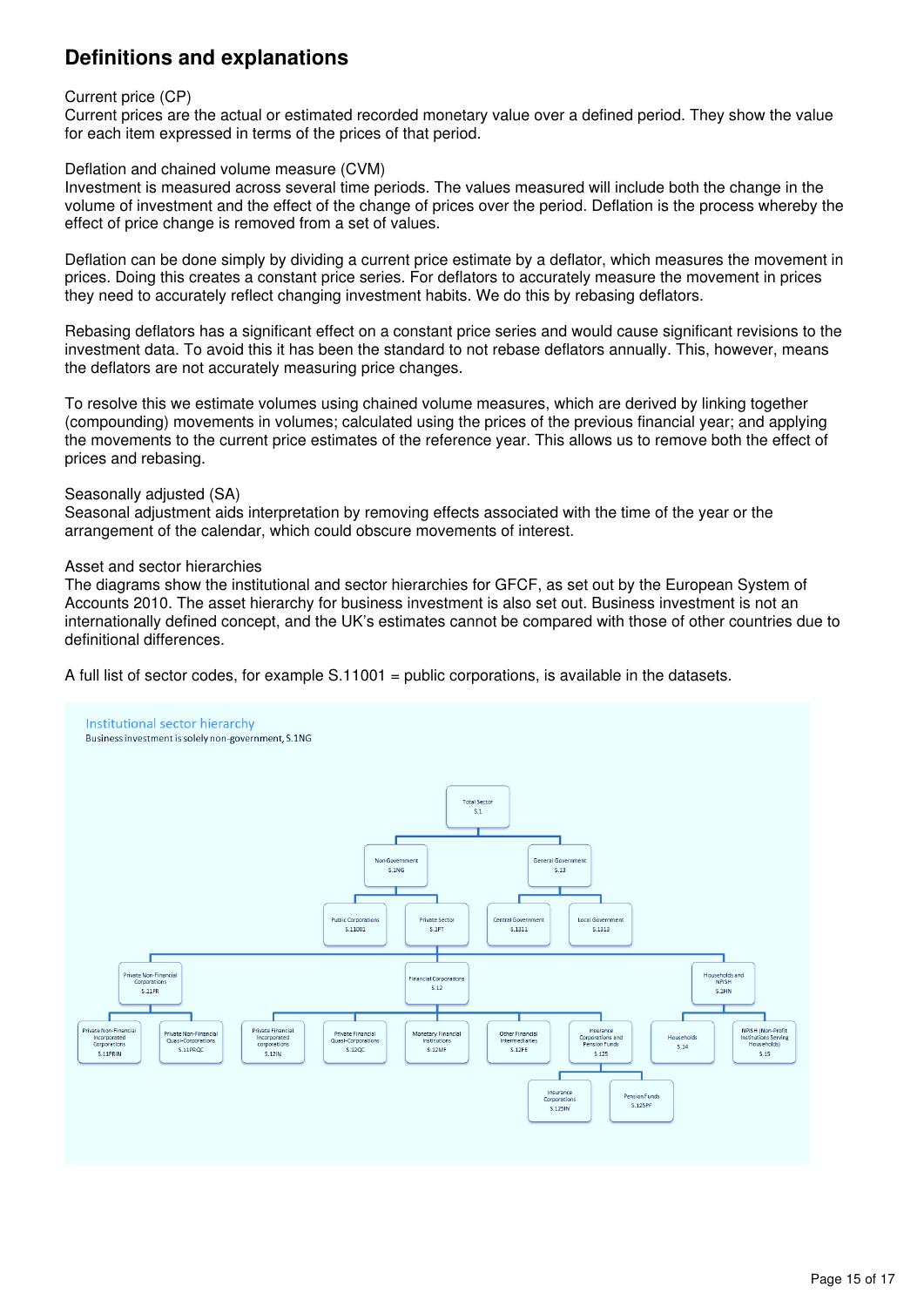

## **4. Further information on methodology**

Further information about the UK National Accounts and the programme of continuous improvement can be found at:

- [National Accounts methodology and articles](http://www.ons.gov.uk/ons/guide-method/method-quality/specific/economy/national-accounts/articles/index.html)
- [Continuous Improvement of Gross Domestic Product: Sources, Methods and Communication](http://www.ons.gov.uk/ons/guide-method/method-quality/ons-statistical-continuous-improvement/continuous-improvement-of-gross-domestic-product/index.html)

#### **British Nuclear Fuels Ltd (BNFL)**

In April 2005 nuclear reactors were transferred from British Nuclear Fuels Ltd (BNFL) to the Nuclear Decommissioning Authority (NDA). BNFL is classified as a public corporation in National Accounts and the NDA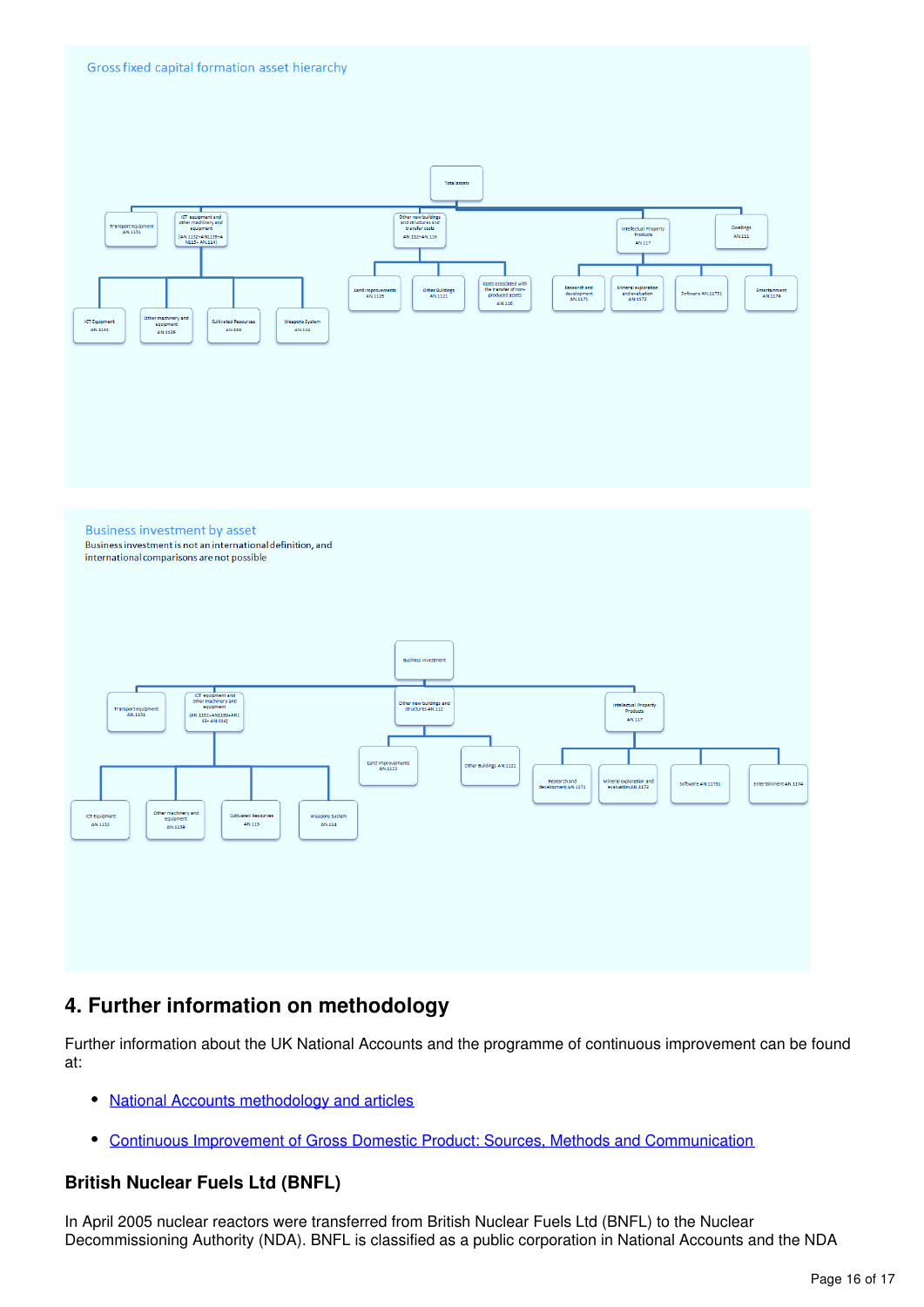as a central government body. The capital formation estimates in this release reflect this transfer from the public corporations manufacturing category. The value of the transfer was negative £15.6 billion. The negative value reflects the fact that the reactors are at the end of their productive lives and have large decommissioning and clean-up liabilities. This shows up as a prominent trough in Quarter 2 (Apr to June) 2005 in the general government series, and a complementary peak in Quarter 2 (Apr to June) of the business investment series, which includes investment by public corporations (except dwellings and transfer costs). A more detailed explanation about the transfer can be found in the [December 2006 Business Investment release](http://webarchive.nationalarchives.gov.uk/20160105160709/http:/www.ons.gov.uk/ons/rel/bus-invest/business-investment/q3-2006---revised-results/index.html).

## **5. Other relevant sources of data**

International business investment comparisons are not available on a like-for-like basis, as the compilation of European statistics on business investment differs from the data provided within this release. However, European estimates of business investment provided by Eurostat, the European statistical office, can be found on the [Eurostat website.](http://ec.europa.eu/eurostat)

Business investment in the UK accounts for over half of total gross fixed capital formation (GFCF).

The [GSS Business Statistics – interactive user guide](http://www.ons.gov.uk/ons/guide-method/understanding-ons-statistics/business-statistics---interactive-user-guide/index.html) is an interactive tool to help you find what business and economic statistics are available, and choose the right data for your needs.

We publish the following statistical releases, which provide complementary information on UK business and economic performance:

- [Profitability of UK Companies](http://www.ons.gov.uk/ons/rel/pnfc2/profitability-of-uk-companies/index.html) quarterly data on capital employed by Private Non-Financial Corporations (PNFCs). Contains annual, net and gross rates of return (expressed as percentages) on capital used by PNFCs
- [Quarterly National Accounts](http://www.ons.gov.uk/ons/rel/naa2/quarterly-national-accounts/index.html) includes UK data on GFCF and changes in inventories
- [UK Economic Accounts](http://www.ons.gov.uk/ons/rel/naa1-rd/united-kingdom-economic-accounts/index.html) quarterly detailed estimates of national product, income and expenditure, UK sector accounts and UK balance of payments, including data on GFCF
- [UK National Accounts the Blue Book](http://www.ons.gov.uk/ons/rel/naa1-rd/united-kingdom-national-accounts/index.html) annual publication of the UK National Accounts, including data on **GFCF**
- [Retail Sales](http://www.ons.gov.uk/ons/rel/rsi/retail-sales/index.html)  monthly estimate of UK retail sales
- [UK Manufacturers' Sales by Product \(PRODCOM\)](http://www.ons.gov.uk/ons/rel/prodcom/prodcom-intermediate-results/index.html)  annual output by manufacturers
- [Labour Market Statistics](http://www.ons.gov.uk/ons/rel/lms/labour-market-statistics/index.html) monthly data on employment, unemployment, economic inactivity, claimant count, average earnings, labour productivity, vacancies and labour disputes
- **[Business Demography](http://www.ons.gov.uk/ons/rel/bus-register/business-demography/index.html)** annual statistics on UK business births, deaths and survival

### **6. Feedback**

We welcome your feedback on the business investment release and data. Please contact  $\alpha$ cf@ons.gsi.gov.uk You can also engage in discussion about business investment, and, share information with other users or producers of financial and economic statistics by visiting the Financial and Economic Statistics User Group on the Royal Statistical Society's **StatsUserNet** discussion forum.

## **7. Accessing data**

To see a time series of the data please use the time series datasets on our website.

## **8. Code of Practice for Official Statistics**

[National Statistics](https://www.statisticsauthority.gov.uk/national-statistician/types-of-official-statistics/) are produced to high professional standards set out in the [Code of Practice for Official Statistics](https://www.statisticsauthority.gov.uk/monitoring-and-assessment/code-of-practice/) . They undergo regular quality assurance reviews to ensure that they meet customer needs. They are produced free from any political interference.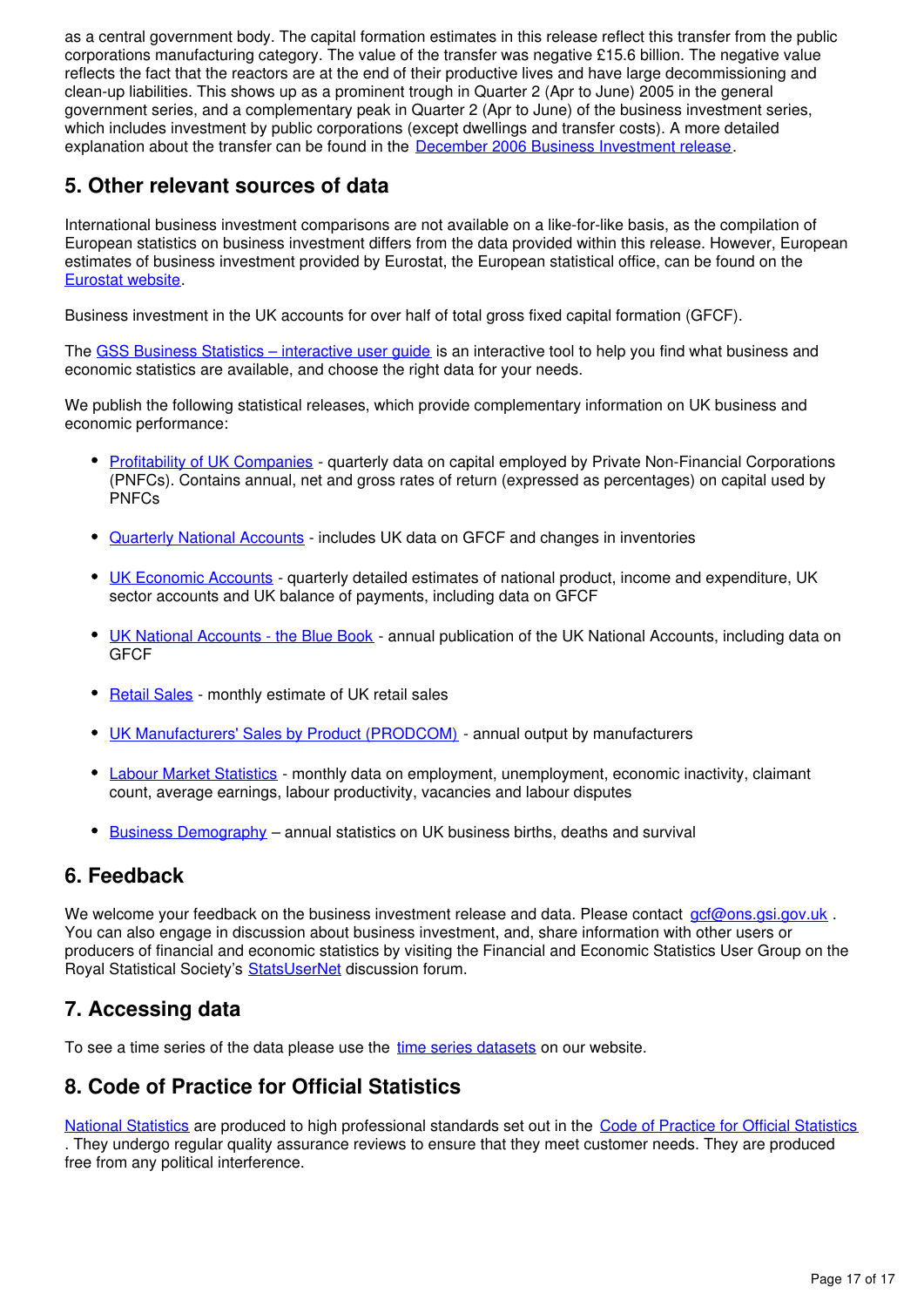# **G1 Gross Fixed Capital Formation by sector and type of asset**

**Chained volume measure, seasonally adjusted, level**

**£ million (Reference Year 2012)**

1 Not including expenditure on dwellings, land and existing buildings and costs of ownership 6 The sector (S) and asset (AN) codes quoted are based on those published in the transfer of non-produced assets **EURO EURO EN 2010** concepts.

|                                           |                                                                       |                                               |                                             | Sector                                                                                  |                                           |                                                                                       |                              |                                          |                                                                                                                           | Asset                          |                                                                                                         |                                                       |                              |
|-------------------------------------------|-----------------------------------------------------------------------|-----------------------------------------------|---------------------------------------------|-----------------------------------------------------------------------------------------|-------------------------------------------|---------------------------------------------------------------------------------------|------------------------------|------------------------------------------|---------------------------------------------------------------------------------------------------------------------------|--------------------------------|---------------------------------------------------------------------------------------------------------|-------------------------------------------------------|------------------------------|
|                                           |                                                                       |                                               | Public corporations <sup>2</sup>            |                                                                                         | Private sector                            |                                                                                       |                              |                                          |                                                                                                                           |                                |                                                                                                         |                                                       |                              |
| SECTOR <sup>6</sup><br>ASSET <sup>6</sup> | <b>Business</b><br>investment <sup>1</sup><br>S.1NG<br><b>BUS INV</b> | General<br>Government<br>S.13<br><b>TOTAL</b> | Dwellings <sup>3</sup><br>S.11001<br>AN.111 | Costs of<br>ownership<br>transfer on<br>non-<br>produced<br>assets<br>S.11001<br>AN.116 | Dwellings <sup>3</sup><br>S.1PT<br>AN.111 | Costs of<br>ownership<br>transfer on<br>non-<br>produced<br>assets<br>S.1PT<br>AN.116 | Total<br>S.1<br><b>TOTAL</b> | Transport<br>equipment<br>S.1<br>AN.1131 | ICT equipment<br>and other<br>machinery<br>and<br>equipment <sup>5</sup><br>S.1<br>AN.1132<br>AN.1139<br>AN.115<br>AN.114 | Dwellings $3$<br>S.1<br>AN.111 | Other<br>buildings and<br>structures and<br>transfer costs<br>$\overline{4}$<br>S.1<br>AN.112<br>AN.116 | Intellectual<br>property<br>products<br>S.1<br>AN.117 | Total<br>S.1<br><b>TOTAL</b> |
|                                           | <b>NPEL</b>                                                           | <b>DLWF</b>                                   | L634                                        | L635                                                                                    | L636                                      | L637                                                                                  | <b>NPQT</b>                  | <b>DLWL</b>                              | <b>DLWO</b>                                                                                                               | <b>DFEG</b>                    | <b>DLWT</b>                                                                                             | EQDO                                                  | <b>NPQT</b>                  |
|                                           |                                                                       |                                               |                                             |                                                                                         |                                           |                                                                                       |                              |                                          |                                                                                                                           |                                |                                                                                                         |                                                       |                              |
| 2005 Q1<br>2005 Q2                        | 33 563<br>52 379                                                      | 11 158<br>$-7603$                             | 1046<br>1 2 0 3                             | $-1376$<br>$-1107$                                                                      | 16 604<br>17 155                          | 8898<br>8823                                                                          | 68 540<br>70 595             | 2 7 9 0<br>3 0 8 8                       | 13 5 78<br>13 682                                                                                                         | 17692<br>18 3 62               | 21 4 52<br>20 502                                                                                       | 13 3 5 9<br>13811                                     | 68 540<br>70 595             |
| 2005 Q3                                   | 35 4 39                                                               | 10 257                                        | 1 2 3 5                                     | $-1261$                                                                                 | 16 4 28                                   | 10 10 5                                                                               | 71 460                       | 2 9 9 3                                  | 14 3 96                                                                                                                   | 17672                          | 23 140                                                                                                  | 13 5 35                                               | 71 460                       |
| 2005 Q4                                   | 34 0 79                                                               | 9741                                          | 1 2 3 0                                     | $-1282$                                                                                 | 16 128                                    | 11083                                                                                 | 71 0 54                      | 2 9 0 9                                  | 13 671                                                                                                                    | 17 3 65                        | 23 5 31                                                                                                 | 13 697                                                | 71 0 54                      |
|                                           |                                                                       |                                               |                                             |                                                                                         |                                           |                                                                                       |                              |                                          |                                                                                                                           |                                |                                                                                                         |                                                       |                              |
| 2006 Q1                                   | 34 212<br>35 763                                                      | 9589                                          | 1 3 2 8                                     | $-1297$                                                                                 | 16 096                                    | 12 0 56                                                                               | 71 086<br>70 437             | 3 2 0 6                                  | 13 298                                                                                                                    | 17425                          | 23 713                                                                                                  | 13 5 04                                               | 71 086                       |
| 2006 Q2<br>2006 Q3                        | 37 441                                                                | 9 9 0 0<br>10 082                             | 1 1 4 1<br>1 3 1 4                          | $-1026$<br>$-941$                                                                       | 15 801<br>15 509                          | 10 4 43<br>10 671                                                                     | 73 518                       | 2923<br>3519                             | 14 2 2 1<br>15 0 57                                                                                                       | 16 940<br>16830                | 23 072<br>24 471                                                                                        | 13 3 8 4<br>13751                                     | 70 437<br>73 518             |
| 2006 Q4                                   | 37 613                                                                | 9937                                          | 1 2 1 6                                     | $-970$                                                                                  | 15 4 78                                   | 11 5 3 9                                                                              | 75 018                       | 3667                                     | 15 202                                                                                                                    | 16 698                         | 25 4 98                                                                                                 | 13 983                                                | 75 018                       |
|                                           |                                                                       |                                               |                                             |                                                                                         |                                           |                                                                                       |                              |                                          |                                                                                                                           |                                |                                                                                                         |                                                       |                              |
| 2007 Q1<br>2007 Q2                        | 38 579<br>40 4 85                                                     | 10 222<br>10 4 5 9                            | 1 2 2 9<br>1097                             | $-977$<br>$-988$                                                                        | 15 7 5 6<br>15 5 70                       | 11 689<br>12 680                                                                      | 75 530<br>77 767             | 3 0 4 3<br>3 2 2 2                       | 15 8 39<br>15 686                                                                                                         | 16 981<br>16 669               | 25 411<br>27 639                                                                                        | 14 3 11<br>14 3 5 5                                   | 75 530<br>77 767             |
| 2007 Q3                                   | 39 4 62                                                               | 9333                                          | 1 1 3 2                                     | $-800$                                                                                  | 14 760                                    | 10 6 65                                                                               | 74 394                       | 2921                                     | 15 7 96                                                                                                                   | 15 8 95                        | 25 4 60                                                                                                 | 14 2 29                                               | 74 394                       |
| 2007 Q4                                   | 40 544                                                                | 10 680                                        | 1 1 1 5                                     | $-769$                                                                                  | 15 4 73                                   | 11 257                                                                                | 78 763                       | 2 7 0 7                                  | 16 26 2                                                                                                                   | 16 5 92                        | 28 136                                                                                                  | 14858                                                 | 78 763                       |
|                                           |                                                                       |                                               |                                             |                                                                                         |                                           |                                                                                       |                              |                                          |                                                                                                                           |                                |                                                                                                         |                                                       |                              |
| 2008 Q1                                   | 41 3 50                                                               | 11786                                         | 1 1 7 9                                     | $-730$                                                                                  | 15 115                                    | 7983                                                                                  | 75 102                       | 2 1 9 4                                  | 16 081                                                                                                                    | 16 302                         | 25 357                                                                                                  | 15 2 5 5                                              | 75 102                       |
| 2008 Q2<br>2008 Q3                        | 40 539<br>39 24 3                                                     | 11 4 5 4<br>11 3 65                           | 1 1 0 7<br>1045                             | $-503$<br>$-352$                                                                        | 15 183<br>14 291                          | 6859<br>4878                                                                          | 74 103<br>70 623             | 3 4 3 0<br>3 0 5 9                       | 16 4 44<br>15 3 44                                                                                                        | 16 29 6<br>15 3 38             | 23 0 84<br>22 136                                                                                       | 15 1 23<br>14 9 75                                    | 74 103<br>70 623             |
| 2008 Q4                                   | 36 897                                                                | 12 4 9 6                                      | 1036                                        | $-258$                                                                                  | 13 863                                    | 3 5 3 9                                                                               | 68 4 35                      | 2988                                     | 14 2 68                                                                                                                   | 14 901                         | 21 4 52                                                                                                 | 14 9 10                                               | 68 4 35                      |
|                                           |                                                                       |                                               |                                             |                                                                                         |                                           |                                                                                       |                              |                                          |                                                                                                                           |                                |                                                                                                         |                                                       |                              |
| 2009 Q1                                   | 34 600                                                                | 12 9 52                                       | 1029                                        | $-76$                                                                                   | 12 577                                    | 2 5 4 4                                                                               | 63 1 20                      | 2 4 9 3                                  | 12 782                                                                                                                    | 13 603                         | 19 804                                                                                                  | 14 508                                                | 63 120                       |
| 2009 Q2<br>2009 Q3                        | 32 970<br>32 701                                                      | 11 637                                        | 1044                                        | $-97$                                                                                   | 11 666                                    | 3 0 7 1                                                                               | 59 571<br>62 387             | 2 7 0 5<br>2870                          | 11 4 8 4                                                                                                                  | 12756<br>13 0 75               | 18 603                                                                                                  | 14 002                                                | 59 571<br>62 387             |
| 2009 Q4                                   | 32 208                                                                | 12 940<br>12 9 51                             | 1 1 1 4<br>1 1 4 9                          | $-109$<br>$-110$                                                                        | 12 002<br>11 140                          | 3 4 1 3<br>3 5 1 4                                                                    | 61 663                       | 2 5 1 3                                  | 11893<br>11938                                                                                                            | 12 2 8 6                       | 20 400<br>20 663                                                                                        | 14 093<br>14 192                                      | 61 663                       |
|                                           |                                                                       |                                               |                                             |                                                                                         |                                           |                                                                                       |                              |                                          |                                                                                                                           |                                |                                                                                                         |                                                       |                              |
| 2010 Q1                                   | 34 266                                                                | 13678                                         | 1061                                        | $-102$                                                                                  | 11 377                                    | 2 9 9 2                                                                               | 62 848                       | 2926                                     | 12 0 53                                                                                                                   | 12 4 35                        | 20 555                                                                                                  | 14 8 48                                               | 62 848                       |
| 2010 Q2                                   | 34 4 44                                                               | 12 713                                        | 1036                                        | $-109$                                                                                  | 12 4 39                                   | 3 4 1 2                                                                               | 63 255                       | 2 7 9 4                                  | 13 16 1                                                                                                                   | 13 4 7 6                       | 19 162                                                                                                  | 14 6 67                                               | 63 255                       |
| 2010 Q3<br>2010 Q4                        | 35 567<br>36 140                                                      | 12 912<br>12 660                              | 1027<br>991                                 | $-108$<br>$-103$                                                                        | 13 150<br>13 10 5                         | 3 4 8 6<br>3 2 1 7                                                                    | 66 358<br>66 709             | 3688<br>4659                             | 13 222<br>13 5 5 4                                                                                                        | 14 181<br>14 089               | 20 4 30<br>19 775                                                                                       | 14 8 19<br>14 650                                     | 66 358<br>66 709             |
|                                           |                                                                       |                                               |                                             |                                                                                         |                                           |                                                                                       |                              |                                          |                                                                                                                           |                                |                                                                                                         |                                                       |                              |
| 2011 Q1                                   | 36 377                                                                | 13 971                                        | 970                                         | -99                                                                                     | 12 9 53                                   | 3 0 6 6                                                                               | 66 784                       | 2026                                     | 13 3 98                                                                                                                   | 13 9 29                        | 22 137                                                                                                  | 15 3 23                                               | 66 784                       |
| 2011 Q2                                   | 36 288                                                                | 11 4 95                                       | 878                                         | $-100$                                                                                  | 13 2 31                                   | 3 1 0 1                                                                               | 64 297                       | 2 2 1 4                                  | 14 0 86                                                                                                                   | 14 109                         | 19 4 31                                                                                                 | 14 4 82                                               | 64 297                       |
| 2011 Q3                                   | 36 677                                                                | 12 173                                        | 820                                         | $-97$<br>$-100$                                                                         | 13 279                                    | 3 0 8 2                                                                               | 66 123                       | 2098                                     | 14 5 57                                                                                                                   | 14 099                         | 20 4 15                                                                                                 | 14 973                                                | 66 123                       |
| 2011 Q4                                   | 38 000                                                                | 11920                                         | 804                                         |                                                                                         | 12 9 66                                   | 2 7 0 7                                                                               | 67 047                       | 2 4 4 2                                  | 14 7 58                                                                                                                   | 13756                          | 21 0 51                                                                                                 | 15 044                                                | 67 047                       |
| 2012 Q1                                   | 39 187                                                                | 12 5 14                                       | 765                                         | $-108$                                                                                  | 13 267                                    | 3 3 5 6                                                                               | 68 591                       | 2 601                                    | 15 0 70                                                                                                                   | 14 0 36                        | 21 4 23                                                                                                 | 15 4 65                                               | 68 591                       |
| 2012 Q2                                   | 38 857                                                                | 11 6 14                                       | 816                                         | $-109$                                                                                  | 12 6 20                                   | 3 4 5 1                                                                               | 66 608                       | 2 4 2 7                                  | 14 372                                                                                                                    | 13 4 88                        | 21 238                                                                                                  | 15 0 87                                               | 66 608                       |
| 2012 Q3                                   | 38 4 82                                                               | 11 0 64                                       | 783                                         | $-103$                                                                                  | 12 4 8 7                                  | 3 3 3 1                                                                               | 66 263                       | 2 2 2 0                                  | 13 9 20                                                                                                                   | 13 3 11                        | 21 5 7 4                                                                                                | 15 2 45                                               | 66 263                       |
| 2012 Q4                                   | 38 287                                                                | 11 006                                        | 771                                         | $-107$                                                                                  | 12 5 5 7                                  | 3 4 3 3                                                                               | 66 759                       | 2 4 6 4                                  | 14 440                                                                                                                    | 13 3 46                        | 20 673                                                                                                  | 15 8 21                                               | 66 759                       |
| 2013 Q1                                   | 38 4 64                                                               | 11 041                                        | 766                                         | $-118$                                                                                  | 12 5 6 6                                  | 3690                                                                                  | 66 409                       | 1 6 9 5                                  | 14 650                                                                                                                    | 13 3 38                        | 20 576                                                                                                  | 16 150                                                | 66 409                       |
| 2013 Q2                                   | 39 139                                                                | 10 4 9 6                                      | 804                                         | $-113$                                                                                  | 13 5 61                                   | 3 8 0 2                                                                               | 67 689                       | 1948                                     | 13898                                                                                                                     | 14 4 22                        | 21 840                                                                                                  | 15 5 8 1                                              | 67 689                       |
| 2013 Q3                                   | 39 852                                                                | 11 209                                        | 798                                         | $-130$                                                                                  | 13781                                     | 4 2 3 8                                                                               | 69748                        | 2 2 9 3                                  | 14 2 38                                                                                                                   | 14 603                         | 22 861                                                                                                  | 15 7 53                                               | 69 748                       |
| 2013 Q4                                   | 40 901                                                                | 11 0 99                                       | 795                                         | $-141$                                                                                  | 13 9 21                                   | 4 6 6 2                                                                               | 71 237                       | 2 2 8 2                                  | 14 677                                                                                                                    | 14 7 55                        | 23 446                                                                                                  | 16 077                                                | 71 237                       |
| 2014 Q1                                   | 39 5 18                                                               | 12 14 6                                       | 795                                         | $-147$                                                                                  | 14 5 7 6                                  | 4762                                                                                  | 71 650                       | 2 1 7 4                                  | 14 082                                                                                                                    | 15 4 21                        | 23 093                                                                                                  | 16 8 80                                               | 71 650                       |
| 2014 Q2                                   | 42 110                                                                | 10764                                         | 842                                         | $-156$                                                                                  | 14 842                                    | 5 1 4 0                                                                               | 73 542                       | 2739                                     | 15 7 65                                                                                                                   | 15 7 24                        | 23 1 25                                                                                                 | 16 189                                                | 73 542                       |
| 2014 Q3                                   | 42 125                                                                | 11 600                                        | 874                                         | $-157$                                                                                  | 15 3 87                                   | 5 0 5 8                                                                               | 74 887                       | 3 3 0 1                                  | 15 4 9 6                                                                                                                  | 16 308                         | 23 543                                                                                                  | 16 239                                                | 74 887                       |
| 2014 Q4                                   | 42 096                                                                | 11866                                         | 908                                         | $-152$                                                                                  | 15 3 10                                   | 4954                                                                                  | 74 982                       | 2 4 5 4                                  | 15 0 30                                                                                                                   | 16 260                         | 24 5 7 6                                                                                                | 16 662                                                | 74 982                       |
| 2015 Q1                                   | 43 3 3 1                                                              | 12 000                                        | 977                                         | $-145$                                                                                  | 15 299                                    | 4 6 4 9                                                                               | 76 111                       | 4 0 9 8                                  | 14 6 33                                                                                                                   | 16 3 31                        | 24 139                                                                                                  | 16 910                                                | 76 111                       |
| 2015 Q2                                   | 43 643                                                                | 11 691                                        | 986                                         | $-153$                                                                                  | 15 908                                    | 5 0 6 3                                                                               | 77 138                       | 4 0 0 3                                  | 15 012                                                                                                                    | 17018                          | 24 4 29                                                                                                 | 16 676                                                | 77 138                       |
| 2015 Q3                                   | 44 207                                                                | 11 651                                        | 1 0 0 1                                     | $-162$                                                                                  | 15 5 42                                   | 5 1 7 9                                                                               | 77 418                       | 3748                                     | 15 7 78                                                                                                                   | 16 6 66                        | 24 658                                                                                                  | 16 5 68                                               | 77418                        |
| 2015 Q4                                   | 43 343                                                                | 11 249                                        | 978                                         | $-165$                                                                                  | 15 7 33                                   | 5 4 2 1                                                                               | 76 559                       | 3 3 9 9                                  | 15 4 11                                                                                                                   | 16922                          | 24 2 34                                                                                                 | 16 5 93                                               | 76 559                       |

2016 Q1 43 140 11 528 975 ‐190 15 687 5 808 76 948 4 471 14 656 16 887 24 064 16 870 76 948

2 Remaining investment by public corporations included within business investment eg BUS INV = BUSINESS INVESTMENT

3 New dwellings and improvements to dwellings, excludes the value of land underlying dwellings (AN.111) Q1 refers to Quarter 1 (January to March), Q2 refers to Quarter 2 (April to June), Q3 refers

structures and land improvements. Also included are the costs of ownership transfer on non‐produced assets (AN.116) Please note that assets and sectors may not sum to their respective totals due to

4 Other buildings and structures (AN.112) consist of buildings other than dwellings, other the to Quarter 3 (July to September), Q4 refers to Quarter 4 (October to December)

5 Includes cultivated biological resources (AN.115) and weapons (AN.114) rounding. In addition, annual seasonally adjusted totals may not equal their non‐seasonally adjusted equivalents. These differences are well within the range of the uncertainty on the estimates.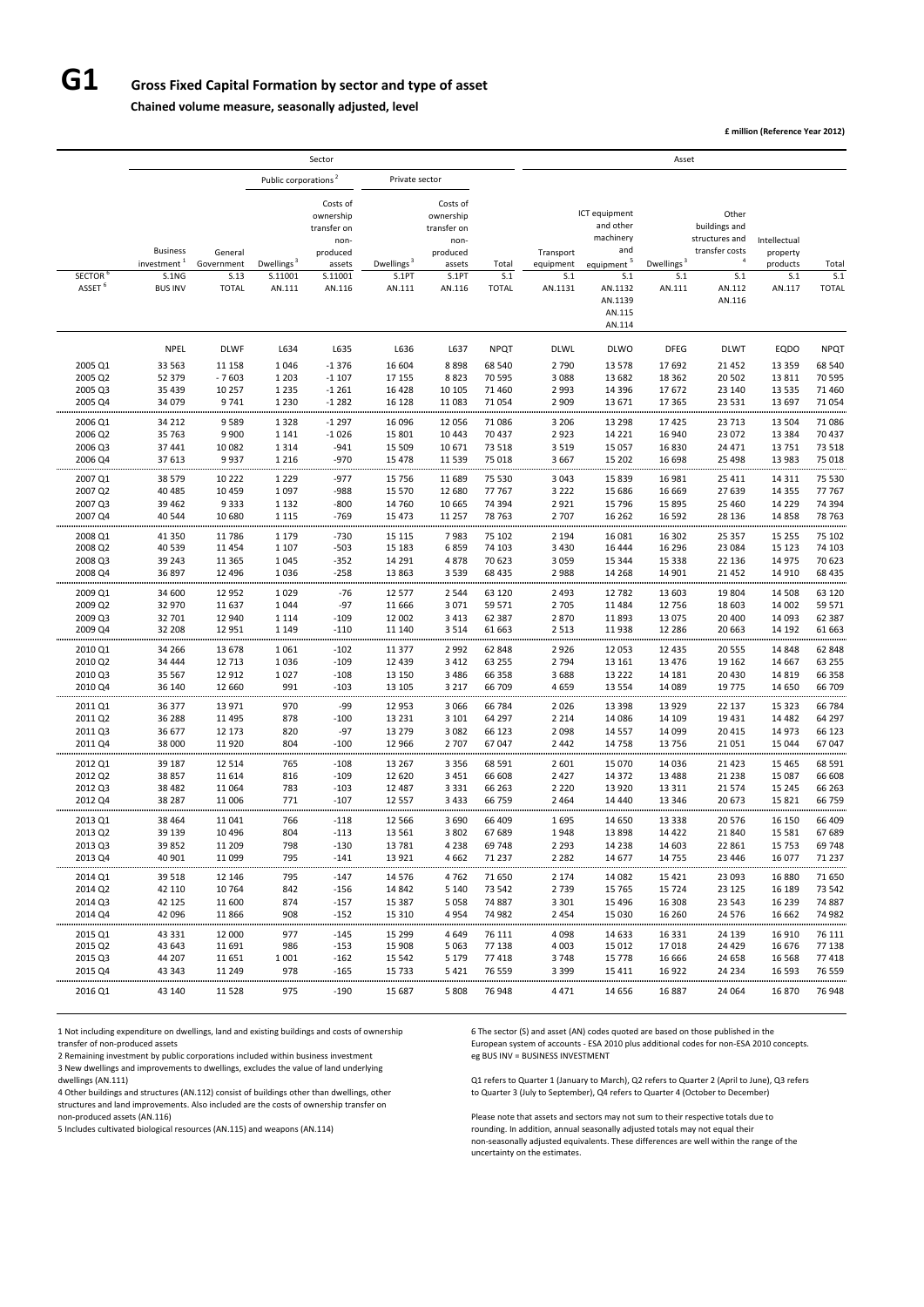## **G2 Gross Fixed Capital Formation by sector and type of asset**

### **Chained volume measure, seasonally adjusted, percentage change latest quarter on previous quarter**

**£ million (Reference Year 2012)**

|                                     |                                                                       |                                               |                                             | Sector                                                                                  |                                           |                                                                                       |                              |                             |                                                                                                                        | Asset                                   |                                                                                                    |                                                       |                              |
|-------------------------------------|-----------------------------------------------------------------------|-----------------------------------------------|---------------------------------------------|-----------------------------------------------------------------------------------------|-------------------------------------------|---------------------------------------------------------------------------------------|------------------------------|-----------------------------|------------------------------------------------------------------------------------------------------------------------|-----------------------------------------|----------------------------------------------------------------------------------------------------|-------------------------------------------------------|------------------------------|
|                                     |                                                                       |                                               | Public corporations <sup>2</sup>            |                                                                                         | Private sector                            |                                                                                       |                              |                             |                                                                                                                        |                                         |                                                                                                    |                                                       |                              |
| <b>SECTOR</b><br>ASSET <sup>6</sup> | <b>Business</b><br>investment <sup>1</sup><br>S.1NG<br><b>BUS INV</b> | General<br>Government<br>S.13<br><b>TOTAL</b> | Dwellings <sup>3</sup><br>S.11001<br>AN.111 | Costs of<br>ownership<br>transfer on<br>non-<br>produced<br>assets<br>S.11001<br>AN.116 | Dwellings <sup>3</sup><br>S.1PT<br>AN.111 | Costs of<br>ownership<br>transfer on<br>non-<br>produced<br>assets<br>S.1PT<br>AN.116 | Total<br>S.1<br><b>TOTAL</b> | equipment<br>S.1<br>AN.1131 | ICT equipment<br>and other<br>Transport machinery and<br>equipment <sup>5</sup><br>S.1<br>AN.1132<br>AN.1139<br>AN.115 | Dwellings <sup>3</sup><br>S.1<br>AN.111 | Other<br>buildings and<br>structures and<br>transfer costs <sup>4</sup><br>S.1<br>AN.112<br>AN.116 | Intellectual<br>property<br>products<br>S.1<br>AN.117 | Total<br>S.1<br><b>TOTAL</b> |
|                                     |                                                                       |                                               |                                             |                                                                                         |                                           |                                                                                       |                              |                             | AN.114                                                                                                                 |                                         |                                                                                                    |                                                       |                              |
|                                     | KG7P                                                                  | KH9C                                          | L64U                                        | L64X                                                                                    | L655                                      | L652                                                                                  | KG7Q                         | KH9F                        | KH9G                                                                                                                   | KH9A                                    | KH9H                                                                                               | KH9I                                                  | KG7Q                         |
| 2005 Q1                             | 3.9                                                                   | 9.9                                           | $-9.6$                                      | $-30.3$                                                                                 | $-1.5$                                    | $-0.7$                                                                                | 2.3                          | $-11.4$                     | $-0.4$                                                                                                                 | $-2.0$                                  | 8.7                                                                                                | 4.0                                                   | 2.3                          |
| 2005 Q2                             | 56.1                                                                  | $-168.1$                                      | 15.0                                        | $-19.5$                                                                                 | 3.3                                       | $-0.8$                                                                                | 3.0                          | 10.7                        | 0.8                                                                                                                    | 3.8                                     | $-4.4$                                                                                             | 3.4                                                   | 3.0                          |
| 2005 Q3                             | $-32.3$                                                               | $-234.9$                                      | 2.7                                         | 13.9                                                                                    | $-4.2$                                    | 14.5                                                                                  | $1.2$                        | $-3.1$                      | 5.2                                                                                                                    | $-3.8$                                  | 12.9                                                                                               | $-2.0$                                                | 1.2                          |
| 2005 Q4                             | $-3.8$                                                                | $-5.0$                                        | $-0.4$                                      | 1.7                                                                                     | $-1.8$                                    | 9.7                                                                                   | $-0.6$                       | $-2.8$                      | $-5.0$                                                                                                                 | $-1.7$                                  | 1.7                                                                                                | 1.2                                                   | $-0.6$                       |
| 2006 Q1                             | 0.4                                                                   | $-1.6$                                        | 8.0                                         | 1.2                                                                                     | $-0.2$                                    | 8.8                                                                                   | 0.0                          | 10.2                        | $-2.7$                                                                                                                 | 0.3                                     | 0.8                                                                                                | $-1.4$                                                | 0.0                          |
| 2006 Q2                             | 4.5                                                                   | 3.2                                           | $-14.1$                                     | $-20.9$                                                                                 | $-1.8$                                    | $-13.4$                                                                               | $-0.9$                       | $-8.8$                      | 6.9                                                                                                                    | $-2.8$                                  | $-2.7$                                                                                             | $-0.9$                                                | $-0.9$                       |
| 2006 Q3<br>2006 Q4                  | 4.7<br>0.5                                                            | 1.8<br>$-1.4$                                 | 15.2<br>$-7.5$                              | $-8.3$<br>3.1                                                                           | $-1.8$<br>$-0.2$                          | 2.2<br>8.1                                                                            | 4.4<br>2.0                   | 20.4<br>4.2                 | 5.9<br>$1.0\,$                                                                                                         | $-0.6$<br>$-0.8$                        | 6.1<br>4.2                                                                                         | 2.7<br>1.7                                            | 4.4<br>2.0                   |
|                                     |                                                                       |                                               |                                             |                                                                                         |                                           |                                                                                       |                              |                             |                                                                                                                        |                                         |                                                                                                    |                                                       |                              |
| 2007 Q1                             | 2.6                                                                   | 2.9                                           | 1.1                                         | 0.7                                                                                     | 1.8                                       | 1.3                                                                                   | 0.7                          | $-17.0$                     | 4.2                                                                                                                    | 1.7                                     | $-0.3$                                                                                             | 2.3                                                   | 0.7                          |
| 2007 Q2                             | 4.9                                                                   | 2.3                                           | $-10.7$                                     | 1.1                                                                                     | $-1.2$                                    | 8.5                                                                                   | 3.0                          | 5.9                         | $-1.0$                                                                                                                 | $-1.8$                                  | 8.8                                                                                                | 0.3                                                   | 3.0                          |
| 2007 Q3<br>2007 Q4                  | $-2.5$<br>2.7                                                         | $-10.8$<br>14.4                               | 3.2<br>$-1.5$                               | $-19.0$<br>$-3.9$                                                                       | $-5.2$<br>4.8                             | $-15.9$<br>$5.6\,$                                                                    | $-4.3$<br>5.9                | $-9.3$<br>$-7.3$            | 0.7<br>3.0                                                                                                             | $-4.6$<br>4.4                           | $-7.9$<br>10.5                                                                                     | $-0.9$<br>4.4                                         | $-4.3$<br>5.9                |
|                                     |                                                                       |                                               |                                             |                                                                                         |                                           |                                                                                       |                              |                             |                                                                                                                        |                                         |                                                                                                    |                                                       |                              |
| 2008 Q1                             | 2.0                                                                   | 10.4                                          | 5.7                                         | $-5.1$                                                                                  | $-2.3$                                    | $-29.1$                                                                               | $-4.6$                       | $-19.0$                     | $-1.1$                                                                                                                 | $-1.7$                                  | $-9.9$                                                                                             | 2.7                                                   | $-4.6$                       |
| 2008 Q2<br>2008 Q3                  | $-2.0$<br>$-3.2$                                                      | $-2.8$<br>$-0.8$                              | -6.1                                        | $-31.1$<br>$-30.0$                                                                      | 0.4<br>$-5.9$                             | $-14.1$<br>$-28.9$                                                                    | $-1.3$<br>$-4.7$             | 56.3<br>$-10.8$             | 2.3<br>$-6.7$                                                                                                          | 0.0<br>$-5.9$                           | $-9.0$                                                                                             | $-0.9$<br>$-1.0$                                      | $-1.3$<br>$-4.7$             |
| 2008 Q4                             | $-6.0$                                                                | 10.0                                          | $-5.6$<br>$-0.9$                            | $-26.7$                                                                                 | $-3.0$                                    | $-27.4$                                                                               | $-3.1$                       | $-2.3$                      | $-7.0$                                                                                                                 | $-2.8$                                  | $-4.1$<br>$-3.1$                                                                                   | $-0.4$                                                | $-3.1$                       |
|                                     |                                                                       |                                               |                                             |                                                                                         |                                           |                                                                                       |                              |                             |                                                                                                                        |                                         |                                                                                                    |                                                       |                              |
| 2009 Q1                             | $-6.2$                                                                | 3.6                                           | $-0.7$                                      | $-70.5$                                                                                 | $-9.3$                                    | $-28.1$                                                                               | $-7.8$                       | $-16.6$                     | $-10.4$                                                                                                                | $-8.7$                                  | $-7.7$                                                                                             | $-2.7$                                                | $-7.8$                       |
| 2009 Q2<br>2009 Q3                  | $-4.7$<br>$-0.8$                                                      | $-10.2$<br>11.2                               | 1.5<br>6.7                                  | 27.6<br>12.4                                                                            | $-7.2$<br>2.9                             | 20.7<br>11.1                                                                          | $-5.6$<br>4.7                | 8.5<br>6.1                  | $-10.2$<br>3.6                                                                                                         | $-6.2$<br>2.5                           | $-6.1$<br>9.7                                                                                      | $-3.5$<br>0.6                                         | $-5.6$<br>4.7                |
| 2009 Q4                             | $-1.5$                                                                | 0.1                                           | 3.1                                         | 0.9                                                                                     | $-7.2$                                    | 3.0                                                                                   | $-1.2$                       | $-12.4$                     | 0.4                                                                                                                    | $-6.0$                                  | 1.3                                                                                                | 0.7                                                   | $-1.2$                       |
|                                     |                                                                       |                                               |                                             |                                                                                         |                                           |                                                                                       |                              |                             |                                                                                                                        |                                         |                                                                                                    |                                                       |                              |
| 2010 Q1<br>2010 Q2                  | 6.4<br>0.5                                                            | 5.6<br>$-7.1$                                 | $-7.7$<br>$-2.4$                            | $-7.3$<br>6.9                                                                           | 2.1<br>9.3                                | $-14.9$<br>14.0                                                                       | 1.9<br>0.6                   | 16.4<br>$-4.5$              | 1.0<br>9.2                                                                                                             | 1.2<br>8.4                              | $-0.5$<br>$-6.8$                                                                                   | $4.6\,$<br>$-1.2$                                     | 1.9<br>0.6                   |
| 2010 Q3                             | 3.3                                                                   | 1.6                                           | $-0.9$                                      | $-0.9$                                                                                  | 5.7                                       | 2.2                                                                                   | 4.9                          | 32.0                        | 0.5                                                                                                                    | 5.2                                     | 6.6                                                                                                | 1.0                                                   | 4.9                          |
| 2010 Q4                             | 1.6                                                                   | $-2.0$                                        | $-3.5$                                      | $-4.6$                                                                                  | $-0.3$                                    | $-7.7$                                                                                | 0.5                          | 26.3                        | 2.5                                                                                                                    | $-0.6$                                  | $-3.2$                                                                                             | $-1.1$                                                | 0.5                          |
|                                     |                                                                       |                                               |                                             |                                                                                         |                                           |                                                                                       |                              |                             |                                                                                                                        |                                         |                                                                                                    |                                                       |                              |
| 2011 Q1<br>2011 Q2                  | 0.7<br>$-0.2$                                                         | 10.4<br>$-17.7$                               | $-2.1$<br>$-9.5$                            | $-3.9$<br>1.0                                                                           | $-1.2$<br>2.1                             | $-4.7$<br>1.1                                                                         | 0.1<br>$-3.7$                | $-56.5$<br>9.3              | $-1.2$<br>5.1                                                                                                          | $-1.1$<br>1.3                           | 11.9<br>$-12.2$                                                                                    | 4.6<br>$-5.5$                                         | 0.1<br>$-3.7$                |
| 2011 Q3                             | 1.1                                                                   | 5.9                                           | $-6.6$                                      | $-3.0$                                                                                  | 0.4                                       | $-0.6$                                                                                | 2.8                          | $-5.2$                      | 3.3                                                                                                                    | $-0.1$                                  | 5.1                                                                                                | 3.4                                                   | 2.8                          |
| 2011 Q4                             | 3.6                                                                   | $-2.1$                                        | $-2.0$                                      | 3.1                                                                                     | $-2.4$                                    | $-12.2$                                                                               | 1.4                          | 16.4                        | 1.4                                                                                                                    | $-2.4$                                  | 3.1                                                                                                | 0.5                                                   | 1.4                          |
| 2012 Q1                             | 3.1                                                                   | 5.0                                           | $-4.9$                                      | 8.0                                                                                     | 2.3                                       | 24.0                                                                                  | 2.3                          | 6.5                         | 2.1                                                                                                                    | 2.0                                     | 1.8                                                                                                | 2.8                                                   | 2.3                          |
| 2012 Q2                             | $-0.8$                                                                | $-7.2$                                        | 6.7                                         | 0.9                                                                                     | $-4.9$                                    | 2.8                                                                                   | $-2.9$                       | $-6.7$                      | $-4.6$                                                                                                                 | $-3.9$                                  | $-0.9$                                                                                             | $-2.4$                                                | $-2.9$                       |
| 2012 Q3                             | $-1.0$                                                                | $-4.7$                                        | $-4.0$                                      | $-5.5$                                                                                  | $-1.1$                                    | $-3.5$                                                                                | $-0.5$                       | $-8.5$                      | $-3.1$                                                                                                                 | $-1.3$                                  | 1.6                                                                                                | 1.0                                                   | $-0.5$                       |
| 2012 Q4                             | $-0.5$                                                                | $-0.5$                                        | $-1.5$                                      | 3.9                                                                                     | 0.6                                       | 3.1                                                                                   | 0.7                          | 11.0                        | 3.7                                                                                                                    | 0.3                                     | $-4.2$                                                                                             | 3.8                                                   | 0.7                          |
| 2013 Q1                             | 0.5                                                                   | 0.3                                           | $-0.6$                                      | 10.3                                                                                    | 0.1                                       | 7.5                                                                                   | $-0.5$                       | $-31.2$                     | 1.5                                                                                                                    | $-0.1$                                  | $-0.5$                                                                                             | 2.1                                                   | $-0.5$                       |
| 2013 Q2                             | 1.8                                                                   | $-4.9$                                        | 5.0                                         | $-4.2$                                                                                  | 7.9                                       | 3.0                                                                                   | 1.9                          | 14.9                        | $-5.1$                                                                                                                 | 8.1                                     | 6.1                                                                                                | $-3.5$                                                | 1.9                          |
| 2013 Q3                             | 1.8                                                                   | 6.8                                           | $-0.7$                                      | 15.0                                                                                    | 1.6                                       | 11.5                                                                                  | 3.0                          | 17.7                        | 2.4                                                                                                                    | 1.3                                     | 4.7                                                                                                | $1.1\,$                                               | 3.0                          |
| 2013 Q4                             | 2.6                                                                   | $-1.0$                                        | $-0.4$                                      | 8.5                                                                                     | 1.0                                       | 10.0                                                                                  | 2.1                          | $-0.5$                      | 3.1                                                                                                                    | 1.0                                     | 2.6                                                                                                | 2.1                                                   | 2.1                          |
| 2014 Q1                             | $-3.4$                                                                | 9.4                                           | 0.0                                         | 4.3                                                                                     | 4.7                                       | 2.1                                                                                   | $0.6\,$                      | $-4.7$                      | $-4.1$                                                                                                                 | 4.5                                     | $-1.5$                                                                                             | 5.0                                                   | 0.6                          |
| 2014 Q2                             | 6.6                                                                   | $-11.4$                                       | 5.9                                         | 6.1                                                                                     | 1.8                                       | 7.9                                                                                   | 2.6                          | 26.0                        | 12.0                                                                                                                   | 2.0                                     | 0.1                                                                                                | $-4.1$                                                | 2.6                          |
| 2014 Q3                             | 0.0                                                                   | 7.8                                           | 3.8                                         | 0.6                                                                                     | 3.7                                       | $-1.6$                                                                                | 1.8                          | 20.5                        | $-1.7$                                                                                                                 | 3.7                                     | 1.8                                                                                                | 0.3                                                   | 1.8                          |
| 2014 Q4                             | $-0.1$                                                                | 2.3                                           | 3.9                                         | $-3.2$                                                                                  | $-0.5$                                    | $-2.1$                                                                                | 0.1                          | $-25.7$                     | $-3.0$                                                                                                                 | $-0.3$                                  | 4.4                                                                                                | 2.6                                                   | 0.1                          |
| 2015 Q1                             | 2.9                                                                   | $1.1\,$                                       | 7.6                                         | $-4.6$                                                                                  | $-0.1$                                    | $-6.2$                                                                                | 1.5                          | 67.0                        | $-2.6$                                                                                                                 | 0.4                                     | $-1.8$                                                                                             | $1.5\,$                                               | 1.5                          |
| 2015 Q2                             | $0.7\,$                                                               | $-2.6$                                        | 0.9                                         | 5.5                                                                                     | 4.0                                       | 8.9                                                                                   | 1.3                          | $-2.3$                      | 2.6                                                                                                                    | 4.2                                     | 1.2                                                                                                | $-1.4$                                                | 1.3                          |
| 2015 Q3                             | 1.3                                                                   | $-0.3$                                        | 1.5                                         | 5.9                                                                                     | $-2.3$                                    | 2.3                                                                                   | 0.4                          | -6.4                        | 5.1                                                                                                                    | $-2.1$                                  | 0.9                                                                                                | $-0.6$                                                | 0.4                          |
| 2015 Q4                             | $-2.0$                                                                | $-3.5$                                        | $-2.3$                                      | 1.9                                                                                     | 1.2                                       | 4.7                                                                                   | $-1.1$                       | $-9.3$                      | $-2.3$                                                                                                                 | 1.5                                     | $-1.7$                                                                                             | 0.2                                                   | $-1.1$                       |
| 2016 Q1                             | $-0.5$                                                                | 2.5                                           | $-0.3$                                      | 15.2                                                                                    | $-0.3$                                    | 7.1                                                                                   | 0.5                          | 31.5                        | $-4.9$                                                                                                                 | $-0.2$                                  | $-0.7$                                                                                             | 1.7                                                   | 0.5                          |

1 Not including expenditure on dwellings, land and existing buildings and costs of ownership 6 The sector (S) and asset (AN) codes quoted are based on those published in the transfer of non-produced assets and costs of own

 $2$  Remaining investment by public corporations included within business investment 3 New dwellings and improvements to dwellings, excludes the value of land underlying

4 Other buildings and structures (AN.112) consist of buildings other than dwellings, other 4 Other buildings and structures (AN.112) consist of buildings other

structures and land improvements. Also included are the costs of ownership transfer on

European system of accounts - ESA 2010 plus additional codes for non-ESA 2010 concepts.<br>eg BUS INV = BUSINESS INVESTMENT

Q1 refers to Quarter 1 (January to March), Q2 refers to Quarter 2 (April to June), Q3 refers<br>to Quarter 3 (July to September), Q4 refers to Quarter 4 (October to December)

non-produced assets (AN.116) Please note that assets and sectors may not sum to their respective totals due to<br>Please note that assets and sectors may not sum to their respective totals due to sum to their respective total  $r$ ounding. In addition, annual seasonally adjusted totals may not equal their non‐seasonally adjusted equivalents. These differences are well within the range of the uncertainty on the estimates.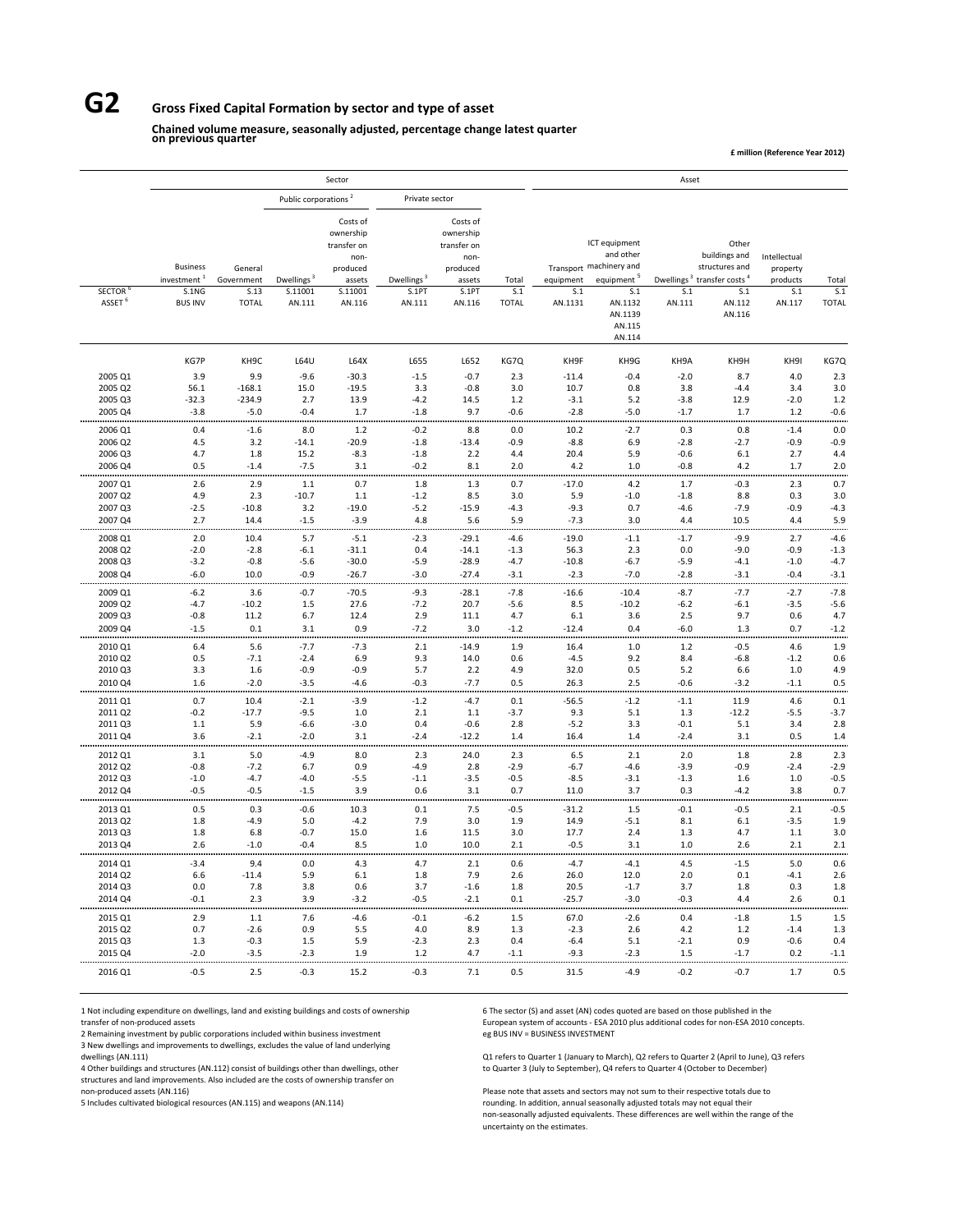## **G3 Gross Fixed Capital Formation by sector and type of asset**

**Chained volume measure, seasonally adjusted, percentage change latest quarter on corresponding quarter of previous year**

**£ million (Reference Year 2012)**

|                    |                                            |                       |                                  | Sector                                                             |                        |                                                                    |                  |                    |                                                                                 | Asset            |                                                                                                |                                      |                  |
|--------------------|--------------------------------------------|-----------------------|----------------------------------|--------------------------------------------------------------------|------------------------|--------------------------------------------------------------------|------------------|--------------------|---------------------------------------------------------------------------------|------------------|------------------------------------------------------------------------------------------------|--------------------------------------|------------------|
|                    |                                            |                       | Public corporations <sup>2</sup> |                                                                    | Private sector         |                                                                    |                  |                    |                                                                                 |                  |                                                                                                |                                      |                  |
|                    | <b>Business</b><br>investment <sup>1</sup> | General<br>Government | Dwellings <sup>3</sup>           | Costs of<br>ownership<br>transfer on<br>non-<br>produced<br>assets | Dwellings <sup>3</sup> | Costs of<br>ownership<br>transfer on<br>non-<br>produced<br>assets | Total            | equipment          | ICT equipment<br>and other<br>Transport machinery and<br>equipment <sup>5</sup> |                  | Other<br>buildings and<br>structures and<br>Dwellings <sup>3</sup> transfer costs <sup>4</sup> | Intellectual<br>property<br>products | Total            |
| <b>SECTOR</b>      | S.1NG                                      | S.13                  | S.11001                          | S.11001                                                            | S.1PT                  | S.1PT                                                              | S.1              | S.1                | S.1                                                                             | S.1              | S.1                                                                                            | S.1                                  | S.1              |
| ASSET <sup>6</sup> | <b>BUS INV</b>                             | <b>TOTAL</b>          | AN.111                           | AN.116                                                             | AN.111                 | AN.116                                                             | <b>TOTAL</b>     | AN.1131            | AN.1132<br>AN.1139<br>AN.115<br>AN.114                                          | AN.111           | AN.112<br>AN.116                                                                               | AN.117                               | <b>TOTAL</b>     |
|                    | KG7S                                       | KH9M                  | L64V                             | L64Y                                                               | L656                   | L653                                                               | KG7T             | KH9P               | KH9Q                                                                            | KH9K             | KH9R                                                                                           | KH9S                                 | KG7T             |
| 2005 Q1            | $-9.3$                                     | 25.3                  | $-3.9$                           | $-51.7$                                                            | $-2.6$                 | $-9.7$                                                             | $-2.7$           | $-13.2$            | $-16.9$                                                                         | $-2.8$           | 6.2                                                                                            | 5.2                                  | $-2.7$           |
| 2005 Q2            | 51.4                                       | $-174.0$              | $-4.1$                           | $-61.8$                                                            | 7.2                    | $-13.6$                                                            | 4.0              | $-6.1$             | $-4.4$                                                                          | $6.2$            | $-1.2$                                                                                         | 10.3                                 | 4.0              |
| 2005 Q3<br>2005 Q4 | 8.8<br>5.5                                 | 8.8<br>$-4.0$         | 11.2<br>6.3                      | $-48.8$<br>$-35.1$                                                 | $-3.3$<br>$-4.3$       | $-1.2$<br>23.7                                                     | 6.5<br>6.0       | $-4.0$<br>$-7.6$   | 7.9<br>0.3                                                                      | $-2.6$<br>$-3.8$ | 16.1<br>19.2                                                                                   | 5.4<br>6.6                           | 6.5<br>6.0       |
| 2006 Q1            | 1.9                                        | $-14.1$               | 27.0                             | $-5.7$                                                             | $-3.1$                 | 35.5                                                               | 3.7              | 14.9               | $-2.1$                                                                          | $-1.5$           | <br>10.5                                                                                       | $1.1$                                | .<br>3.7         |
| 2006 Q2            | $-31.7$                                    | $-230.2$              | $-5.2$                           | $-7.3$                                                             | $-7.9$                 | 18.4                                                               | $-0.2$           | $-5.3$             | 3.9                                                                             | $-7.7$           | 12.5                                                                                           | $-3.1$                               | $-0.2$           |
| 2006 Q3            | 5.6                                        | $-1.7$                | 6.4                              | $-25.4$                                                            | $-5.6$                 | 5.6                                                                | 2.9              | 17.6               | 4.6                                                                             | $-4.8$           | 5.8                                                                                            | 1.6                                  | 2.9              |
| 2006 Q4            | 10.4                                       | 2.0                   | $-1.1$                           | $-24.3$<br>                                                        | $-4.0$<br>.            | 4.1                                                                | 5.6              | 26.1               | 11.2                                                                            | $-3.8$           | 8.4                                                                                            | 2.1                                  | 5.6<br>          |
| 2007 Q1            | 12.8                                       | 6.6                   | $-7.5$                           | $-24.7$                                                            | $-2.1$                 | $-3.0$                                                             | 6.3              | $-5.1$             | 19.1                                                                            | $-2.5$           | 7.2                                                                                            | 6.0                                  | 6.3              |
| 2007 Q2            | 13.2                                       | 5.6                   | $-3.9$                           | $-3.7$                                                             | $-1.5$                 | 21.4                                                               | 10.4             | 10.2               | 10.3                                                                            | $-1.6$           | 19.8                                                                                           | 7.3                                  | 10.4             |
| 2007 Q3<br>2007 Q4 | 5.4<br>7.8                                 | $-7.4$<br>7.5         | $-13.9$<br>$-8.3$                | $-15.0$<br>$-20.7$                                                 | $-4.8$<br>0.0          | $-0.1$<br>$-2.4$                                                   | 1.2<br>5.0       | $-17.0$<br>$-26.2$ | 4.9<br>7.0                                                                      | $-5.6$<br>$-0.6$ | 4.0<br>10.3                                                                                    | 3.5<br>6.3                           | 1.2<br>5.0       |
|                    |                                            |                       |                                  |                                                                    |                        |                                                                    |                  |                    |                                                                                 |                  |                                                                                                |                                      |                  |
| 2008 Q1<br>2008 Q2 | 7.2<br>0.1                                 | 15.3<br>9.5           | $-4.1$<br>0.9                    | $-25.3$<br>$-49.1$                                                 | $-4.1$<br>$-2.5$       | $-31.7$<br>$-45.9$                                                 | $-0.6$<br>$-4.7$ | $-27.9$<br>6.5     | 1.5<br>4.8                                                                      | $-4.0$<br>$-2.2$ | $-0.2$<br>$-16.5$                                                                              | 6.6<br>5.4                           | $-0.6$<br>$-4.7$ |
| 2008 Q3            | $-0.6$                                     | 21.8                  | $-7.7$                           | $-56.0$                                                            | $-3.2$                 | $-54.3$                                                            | $-5.1$           | 4.7                | $-2.9$                                                                          | $-3.5$           | $-13.1$                                                                                        | 5.2                                  | $-5.1$           |
| 2008 Q4            | $-9.0$                                     | 17.0                  | $-7.1$                           | $-66.4$                                                            | $-10.4$                | $-68.6$                                                            | $-13.1$          | 10.4               | $-12.3$                                                                         | $-10.2$          | $-23.8$                                                                                        | 0.3                                  | $-13.1$          |
| 2009 Q1            | $-16.3$                                    | 9.9                   | $-12.7$                          | $-89.6$                                                            | $-16.8$                | $-68.1$                                                            | $-16.0$          | 13.6               | $-20.5$                                                                         | $-16.6$          | $-21.9$                                                                                        | $-4.9$                               | $-16.0$          |
| 2009 Q2            | $-18.7$                                    | 1.6                   | $-5.7$                           | $-80.7$                                                            | $-23.2$                | $-55.2$                                                            | $-19.6$          | $-21.1$            | $-30.2$                                                                         | $-21.7$          | $-19.4$                                                                                        | $-7.4$                               | $-19.6$          |
| 2009 Q3            | $-16.7$                                    | 13.9                  | 6.6                              | $-69.0$                                                            | $-16.0$                | $-30.0$                                                            | $-11.7$          | $-6.2$             | $-22.5$                                                                         | $-14.8$          | $-7.8$                                                                                         | $-5.9$                               | $-11.7$          |
| 2009 Q4            | $-12.7$                                    | 3.6                   | 10.9                             | $-57.4$                                                            | $-19.6$                | $-0.7$                                                             | $-9.9$           | $-15.9$            | $-16.3$                                                                         | $-17.5$          | $-3.7$                                                                                         | $-4.8$                               | $-9.9$           |
| 2010 Q1            | $-1.0$                                     | 5.6                   | 3.1                              | 34.2                                                               | $-9.5$                 | 17.6                                                               | $-0.4$           | 17.4               | $-5.7$                                                                          | $-8.6$           | 3.8                                                                                            | 2.3                                  | $-0.4$           |
| 2010 Q2<br>2010 Q3 | 4.5<br>8.8                                 | 9.2<br>$-0.2$         | $-0.8$<br>$-7.8$                 | 12.4<br>$-0.9$                                                     | 6.6<br>9.6             | 11.1<br>2.1                                                        | 6.2<br>6.4       | 3.3<br>28.5        | 14.6<br>11.2                                                                    | 5.6<br>8.5       | 3.0<br>0.1                                                                                     | 4.7<br>5.2                           | 6.2<br>6.4       |
| 2010 Q4            | 12.2                                       | $-2.2$                | $-13.8$                          | $-6.4$                                                             | 17.6                   | $-8.5$                                                             | 8.2              | 85.4               | 13.5                                                                            | 14.7             | $-4.3$                                                                                         | 3.2                                  | 8.2              |
| 2011 Q1            | $6.2$                                      | 2.1                   | $-8.6$                           | $-2.9$                                                             | 13.9                   | 2.5                                                                | 6.3              | $-30.8$            | 11.2                                                                            | 12.0             | 7.7                                                                                            | 3.2                                  | 6.3              |
| 2011 Q2            | 5.4                                        | $-9.6$                | $-15.3$                          | $-8.3$                                                             | 6.4                    | $-9.1$                                                             | 1.6              | $-20.8$            | 7.0                                                                             | 4.7              | 1.4                                                                                            | $-1.3$                               | 1.6              |
| 2011 Q3            | 3.1                                        | $-5.7$                | $-20.2$                          | $-10.2$                                                            | 1.0                    | $-11.6$                                                            | $-0.4$           | $-43.1$            | 10.1                                                                            | $-0.6$           | $-0.1$                                                                                         | 1.0                                  | $-0.4$           |
| 2011 Q4            | 5.1                                        | $-5.8$                | $-18.9$                          | $-2.9$                                                             | $-1.1$                 | $-15.9$                                                            | 0.5              | $-47.6$            | 8.9                                                                             | $-2.4$           | 6.5                                                                                            | 2.7                                  | 0.5              |
| 2012 Q1            | 7.7                                        | $-10.4$               | $-21.1$                          | 9.1                                                                | 2.4                    | 9.5                                                                | 2.7              | 28.4               | 12.5                                                                            | 0.8              | $-3.2$                                                                                         | 0.9                                  | 2.7              |
| 2012 Q2<br>2012 Q3 | 7.1<br>4.9                                 | 1.0<br>$-9.1$         | $-7.1$<br>$-4.5$                 | 9.0<br>6.2                                                         | -4.6<br>$-6.0$         | 11.3<br>8.1                                                        | 3.6<br>0.2       | 9.6<br>5.8         | 2.0<br>$-4.4$                                                                   | $-4.4$<br>$-5.6$ | 9.3<br>5.7                                                                                     | 4.2<br>1.8                           | 3.6<br>0.2       |
| 2012 Q4            | 0.8                                        | $-7.7$                | $-4.1$                           | 7.0                                                                | $-3.2$                 | 26.8                                                               | $-0.4$           | 0.9                | $-2.2$                                                                          | $-3.0$           | $-1.8$                                                                                         | 5.2                                  | $-0.4$           |
| 2013 Q1            | $-1.8$                                     | $-11.8$               | 0.1                              | 9.3                                                                | $-5.3$                 | 10.0                                                               | $-3.2$           | $-34.8$            | $-2.8$                                                                          | $-5.0$           | $-4.0$                                                                                         | 4.4                                  | $-3.2$           |
| 2013 Q2            | 0.7                                        | $-9.6$                | $-1.5$                           | 3.7                                                                | 7.5                    | 10.2                                                               | 1.6              | $-19.7$            | $-3.3$                                                                          | 6.9              | 2.8                                                                                            | $3.3$                                | 1.6              |
| 2013 Q3            | 3.6                                        | 1.3                   | 1.9                              | 26.2                                                               | 10.4                   | 27.2                                                               | 5.3              | 3.3                | 2.3                                                                             | 9.7              | 6.0                                                                                            | 3.3                                  | 5.3              |
| 2013 Q4            | 6.8                                        | 0.8                   | 3.1                              | 31.8                                                               | 10.9                   | 35.8                                                               | 6.7              | $-7.4$             | 1.6                                                                             | 10.6             | 13.4                                                                                           | 1.6                                  | 6.7              |
| 2014 Q1            | 2.7                                        | 10.0                  | 3.8                              | 24.6                                                               | 16.0                   | 29.1                                                               | 7.9              | 28.3               | $-3.9$                                                                          | 15.6             | 12.2                                                                                           | 4.5                                  | 7.9              |
| 2014 Q2            | 7.6                                        | 2.6                   | 4.7                              | 38.1                                                               | 9.4                    | 35.2                                                               | 8.6              | 40.6               | 13.4                                                                            | 9.0              | 5.9                                                                                            | 3.9                                  | 8.6              |
| 2014 Q3<br>2014 Q4 | 5.7<br>2.9                                 | 3.5<br>6.9            | 9.5<br>14.2                      | 20.8<br>7.8                                                        | 11.7<br>10.0           | 19.3<br>6.3                                                        | 7.4<br>5.3       | 44.0<br>7.5        | 8.8<br>2.4                                                                      | 11.7<br>10.2     | 3.0<br>4.8                                                                                     | 3.1<br>3.6                           | 7.4<br>5.3       |
| 2015 Q1            | 9.6                                        | $-1.2$                | 22.9                             | $-1.4$                                                             | 5.0                    | $-2.4$                                                             | 6.2              | 88.5               | 3.9                                                                             | 5.9              | 4.5                                                                                            | 0.2                                  | 6.2              |
| 2015 Q2            | 3.6                                        | 8.6                   | 17.1                             | $-1.9$                                                             | 7.2                    | $-1.5$                                                             | 4.9              | 46.1               | $-4.8$                                                                          | 8.2              | 5.6                                                                                            | 3.0                                  | 4.9              |
| 2015 Q3            | 4.9                                        | 0.4                   | 14.5                             | 3.2                                                                | 1.0                    | 2.4                                                                | 3.4              | 13.5               | 1.8                                                                             | 2.2              | 4.7                                                                                            | 2.0                                  | 3.4              |
| 2015 Q4            | 3.0                                        | $-5.2$                | 7.7                              | 8.6                                                                | 2.8                    | 9.4                                                                | 2.1              | 38.5               | 2.5                                                                             | 4.1              | $-1.4$                                                                                         | $-0.4$                               | 2.1<br>.         |
| 2016 Q1            | $-0.4$                                     | $-3.9$                | $-0.2$                           | 31.0                                                               | 2.5                    | 24.9                                                               | 1.1              | 9.1                | 0.2                                                                             | 3.4              | $-0.3$                                                                                         | $-0.2$                               | $1.1\,$          |

1 Not including expenditure on dwellings, land and existing buildings and costs of ownership 6 The sector (S) and asset (AN) codes quoted are based on those published in the transfer of non-produced assets 6 non-graduced a

2 Remaining investment by public corporations included within business investment 3 New dwellings and improvements to dwellings, excludes the value of land underlying

4 Other buildings and structures (AN.112) consist of buildings other than dwellings, other structures and land improvements. Also included are the costs of ownership transfer on

European system of accounts - ESA 2010 plus additional codes for non-ESA 2010 concepts.<br>eg BUS INV = BUSINESS INVESTMENT

dwellings (AN.111) (and the United States 1 (January to March), Q2 refers to Quarter 1 (January to March), Q2 refers to Quarter 2 (April to June), Q3 refers to Quarter 1 (January to March), Q2 refers to Quarter 2 (April to

non-produced assets (AN.116) Please note that assets and sectors may not sum to their respective totals due to<br>Please note that assets and sectors may not sum to their respective totals due to sum to their respective total rounding. In addition, annual seasonally adjusted totals may not equal their non‐seasonally adjusted equivalents. These differences are well within the range of the uncertainty on the estimates.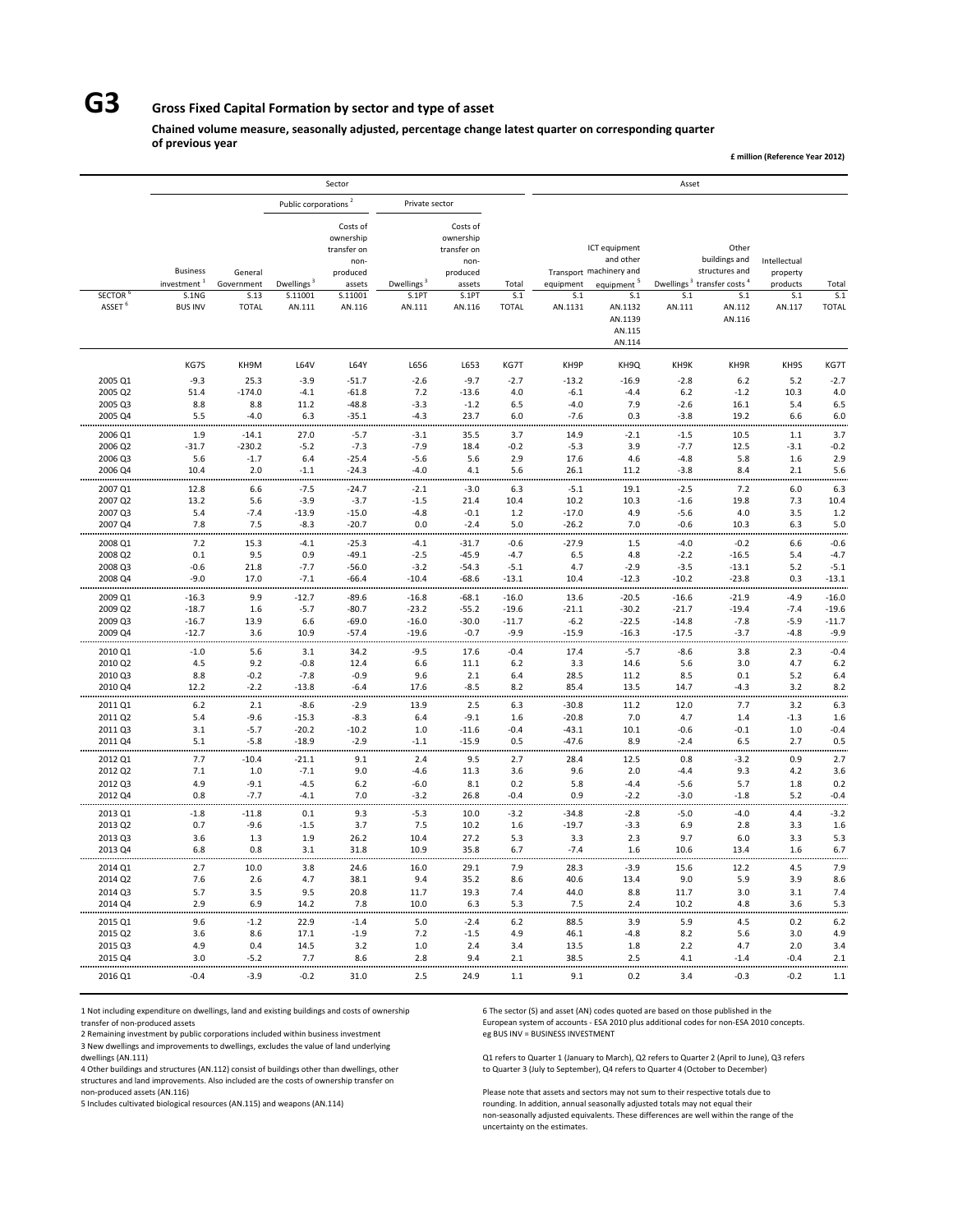### **G4 Gross Fixed Capital Formation by sector and type of asset**

**Chained volume measure, seasonally adjusted, level, annual**

**£ million (Reference Year 2012)**

|                     |                                            |                       |                                  | Sector                                                             |                        |                                                                    |              |             |                                                                                 | Asset                  |                                                                            |                                      |              |
|---------------------|--------------------------------------------|-----------------------|----------------------------------|--------------------------------------------------------------------|------------------------|--------------------------------------------------------------------|--------------|-------------|---------------------------------------------------------------------------------|------------------------|----------------------------------------------------------------------------|--------------------------------------|--------------|
|                     |                                            |                       | Public corporations <sup>2</sup> |                                                                    | Private sector         |                                                                    |              |             |                                                                                 |                        |                                                                            |                                      |              |
|                     | <b>Business</b><br>investment <sup>1</sup> | General<br>Government | Dwellings <sup>3</sup>           | Costs of<br>ownership<br>transfer on<br>non-<br>produced<br>assets | Dwellings <sup>3</sup> | Costs of<br>ownership<br>transfer on<br>non-<br>produced<br>assets | Total        | equipment   | ICT equipment<br>and other<br>Transport machinery and<br>equipment <sup>5</sup> | Dwellings <sup>3</sup> | Other<br>buildings and<br>structures and<br>transfer costs<br>$\mathbf{A}$ | Intellectual<br>property<br>products | Total        |
| SECTOR <sup>b</sup> | S.1NG                                      | S.13                  | S.11001                          | S.11001                                                            | S.1PT                  | S.1PT                                                              | S.1          | S.1         | S.1                                                                             | S.1                    | S.1                                                                        | S.1                                  | S.1          |
| ASSET <sup>6</sup>  | <b>BUS INV</b>                             | <b>TOTAL</b>          | AN.111                           | AN.116                                                             | AN.111                 | AN.116                                                             | <b>TOTAL</b> | AN.1131     | AN.1132<br>AN.1139<br>AN.115<br>AN.114                                          | AN.111                 | AN.112<br>AN.116                                                           | AN.117                               | <b>TOTAL</b> |
|                     | <b>NPEL</b>                                | <b>DLWF</b>           | L634                             | L635                                                               | L636                   | L637                                                               | <b>NPOT</b>  | <b>DLWL</b> | <b>DLWO</b>                                                                     | <b>DFEG</b>            | <b>DLWT</b>                                                                | EQDO                                 | <b>NPQT</b>  |
| 2005                | 155 460                                    | 23 5 53               | 4714                             | $-5026$                                                            | 66 315                 | 38 909                                                             | 281 649      | 11 780      | 55 327                                                                          | 71 0 91                | 88 625                                                                     | 54 402                               | 281 649      |
| 2006                | 145 029                                    | 39 508                | 4999                             | $-4234$                                                            | 62 884                 | 44709                                                              | 290 059      | 13 3 15     | 57 778                                                                          | 67893                  | 96 754                                                                     | 54 622                               | 290 059      |
| 2007                | 159 070                                    | 40 694                | 4573                             | $-3534$                                                            | 61 559                 | 46 291                                                             | 306 454      | 11893       | 63 583                                                                          | 66 137                 | 106 646                                                                    | 57753                                | 306 454      |
| 2008                | 158 029                                    | 47 101                | 4 3 6 7                          | $-1843$                                                            | 58 4 52                | 23 25 9                                                            | 288 263      | 11 671      | 62 137                                                                          | 62 837                 | 92 0 29                                                                    | 60 263                               | 288 263      |
| 2009                | 132 479                                    | 50 480                | 4336                             | $-392$                                                             | 47385                  | 12 5 42                                                            | 246 741      | 10 581      | 48 097                                                                          | 51720                  | 79 470                                                                     | 56 795                               | 246 741      |
| 2010                | 140 417                                    | 51 963                | 4 1 1 5                          | $-422$                                                             | 50 071                 | 13 107                                                             | 259 170      | 14 067      | 51 990                                                                          | 54 181                 | 79 9 22                                                                    | 58 984                               | 259 170      |
| 2011                | 147 342                                    | 49 5 59               | 3 4 7 2                          | $-396$                                                             | 52 4 29                | 11956                                                              | 264 251      | 8780        | 56 799                                                                          | 55 893                 | 83034                                                                      | 59822                                | 264 251      |
| 2012                | 154 813                                    | 46 198                | 3 1 3 5                          | $-427$                                                             | 50931                  | 13 571                                                             | 268 221      | 9712        | 57 802                                                                          | 54 181                 | 84 908                                                                     | 61 618                               | 268 221      |
| 2013                | 158 356                                    | 43 845                | 3 1 6 3                          | $-502$                                                             | 53829                  | 16 3 9 2                                                           | 275 083      | 8 2 1 8     | 57 463                                                                          | 57 118                 | 88723                                                                      | 63 561                               | 275 083      |
| 2014                | 165 849                                    | 46 376                | 3419                             | $-612$                                                             | 60 115                 | 19914                                                              | 295 061      | 10 668      | 60 373                                                                          | 63713                  | 94 3 3 7                                                                   | 65 970                               | 295 061      |
| 2015                | 174 524                                    | 46 591                | 3942                             | $-625$                                                             | 62 482                 | 20 312                                                             | 307 226      | 15 248      | 60 834                                                                          | 66 937                 | 97460                                                                      | 66 747                               | 307 226      |
|                     |                                            |                       |                                  |                                                                    |                        |                                                                    |              |             |                                                                                 |                        |                                                                            |                                      |              |

**Percentage change, latest year on previous year Seasonally adjusted**

**Chained Volume Measures**

|                     |                         |              |                                  | Sector      |                        |             |              |             |                            | Asset                  |                              |              |              |
|---------------------|-------------------------|--------------|----------------------------------|-------------|------------------------|-------------|--------------|-------------|----------------------------|------------------------|------------------------------|--------------|--------------|
|                     |                         |              | Public corporations <sup>2</sup> |             | Private sector         |             |              |             |                            |                        |                              |              |              |
|                     |                         |              |                                  | Costs of    |                        | Costs of    |              |             |                            |                        |                              |              |              |
|                     |                         |              |                                  | ownership   |                        | ownership   |              |             |                            |                        | Other                        |              |              |
|                     |                         |              |                                  | transfer on |                        | transfer on |              |             | ICT equipment<br>and other |                        | buildings and                |              |              |
|                     |                         |              |                                  | non-        |                        | non-        |              |             |                            |                        | structures and               | Intellectual |              |
|                     | <b>Business</b>         | General      |                                  | produced    |                        | produced    |              |             | Transport machinery and    |                        | transfer costs<br>$\ddot{a}$ | property     |              |
|                     | investment <sup>1</sup> | Government   | Dwellings <sup>3</sup>           | assets      | Dwellings <sup>3</sup> | assets      | Total        | equipment   | equipment <sup>5</sup>     | Dwellings <sup>3</sup> |                              | products     | Total        |
| SECTOR <sup>6</sup> | S.1NG                   | S.13         | S.11001                          | S.11001     | S.1PT                  | S.1PT       | S.1          | S.1         | S.1                        | S.1                    | S.1                          | S.1          | S.1          |
| ASSET <sup>6</sup>  | <b>BUS INV</b>          | <b>TOTAL</b> | AN.111                           | AN.116      | AN.111                 | AN.116      | <b>TOTAL</b> | AN.1131     | AN.1132                    | AN.111                 | AN.112                       | AN.117       | <b>TOTAL</b> |
|                     |                         |              |                                  |             |                        |             |              |             | AN.1139                    |                        | AN.116                       |              |              |
|                     |                         |              |                                  |             |                        |             |              |             | AN.115                     |                        |                              |              |              |
|                     |                         |              |                                  |             |                        |             |              |             | AN.114                     |                        |                              |              |              |
|                     | KG7M                    | KH92         | L64T                             | L64W        | L654                   | L64Z        | KG7N         | <b>KH95</b> | KH96                       | KH8Y                   | <b>KH97</b>                  | <b>KH98</b>  | KG7N         |
| 2005                | 13.9                    | $-39.2$      | 2.2                              | $-50.7$     | $-0.9$                 | $-0.9$      | 3.4          | $-7.7$      | $-4.0$                     | $-0.8$                 | 9.9                          | 6.9          | 3.4          |
| 2006                | $-6.7$                  | 67.7         | 6.0                              | $-15.8$     | $-5.2$                 | 14.9        | 3.0          | 13.0        | 4.4                        | $-4.5$                 | 9.2                          | 0.4          | 3.0          |
| 2007                | 9.7                     | 3.0          | $-8.5$                           | $-16.5$     | $-2.1$                 | 3.5         | 5.7          | $-10.7$     | 10.0                       | $-2.6$                 | 10.2                         | 5.7          | 5.7          |
| 2008                | $-0.7$                  | 15.7         | $-4.5$                           | $-47.8$     | $-5.0$                 | $-49.8$     | $-5.9$       | $-1.9$      | $-2.3$                     | $-5.0$                 | $-13.7$                      | 4.3          | $-5.9$       |
| 2009                | $-16.2$                 | 7.2          | $-0.7$                           | $-78.7$     | $-18.9$                | $-46.1$     | $-14.4$      | $-9.3$      | $-22.6$                    | $-17.7$                | $-13.6$                      | $-5.8$       | $-14.4$      |
| 2010                | 6.0                     | 2.9          | $-5.1$                           | 7.7         | 5.7                    | 4.5         | 5.0          | 32.9        | 8.1                        | 4.8                    | 0.6                          | 3.9          | 5.0          |
| 2011                | 4.9                     | $-4.6$       | $-15.6$                          | $-6.2$      | 4.7                    | $-8.8$      | 2.0          | $-37.6$     | 9.2                        | 3.2                    | 3.9                          | 1.4          | 2.0          |
| 2012                | 5.1                     | $-6.8$       | $-9.7$                           | 7.8         | $-2.9$                 | 13.5        | 1.5          | 10.6        | 1.8                        | $-3.1$                 | 2.3                          | 3.0          | 1.5          |
| 2013                | 2.3                     | $-5.1$       | 0.9                              | 17.6        | 5.7                    | 20.8        | 2.6          | $-15.4$     | $-0.6$                     | 5.4                    | 4.5                          | 3.2          | 2.6          |
| 2014                | 4.7                     | 5.8          | 8.1                              | 21.9        | 11.7                   | 21.5        | 7.3          | 29.8        | 5.1                        | 11.5                   | 6.3                          | 3.8          | 7.3          |
| 2015                | 5.2                     | 0.5          | 15.3                             | 2.1         | 3.9                    | 2.0         | 4.1          | 42.9        | 0.8                        | 5.1                    | 3.3                          | 1.2          | 4.1          |

1 Not including expenditure on dwellings, land and existing buildings and costs of ownership 6 The sector (S) and asset (AN) codes quoted are based on those published in the transfer of non-produced assets on those publish

2 Remaining investment by public corporations included within business investment 3 New dwellings and improvements to dwellings, excludes the value of land underlying

4 Other buildings and structures (AN.112) consist of buildings other than dwellings, other structures and land improvements. Also included are the costs of ownership transfer on

European system of accounts - ESA 2010 plus additional codes for non-ESA 2010 concepts.<br>eg BUS INV = BUSINESS INVESTMENT

Q1 refers to Quarter 1 (January to March), Q2 refers to Quarter 2 (April to June), Q3 refers<br>to Quarter 3 (July to September), Q4 refers to Quarter 4 (October to December)

non-produced assets (AN.116) Please note that assets and sectors may not sum to their respective totals due to<br>19 Flease note that assets and sectors may not sum to their respective totals due to their respective totals du rounding. In addition, annual seasonally adjusted totals may not equal their non‐seasonally adjusted equivalents. These differences are well within the range of the uncertainty on the estimates.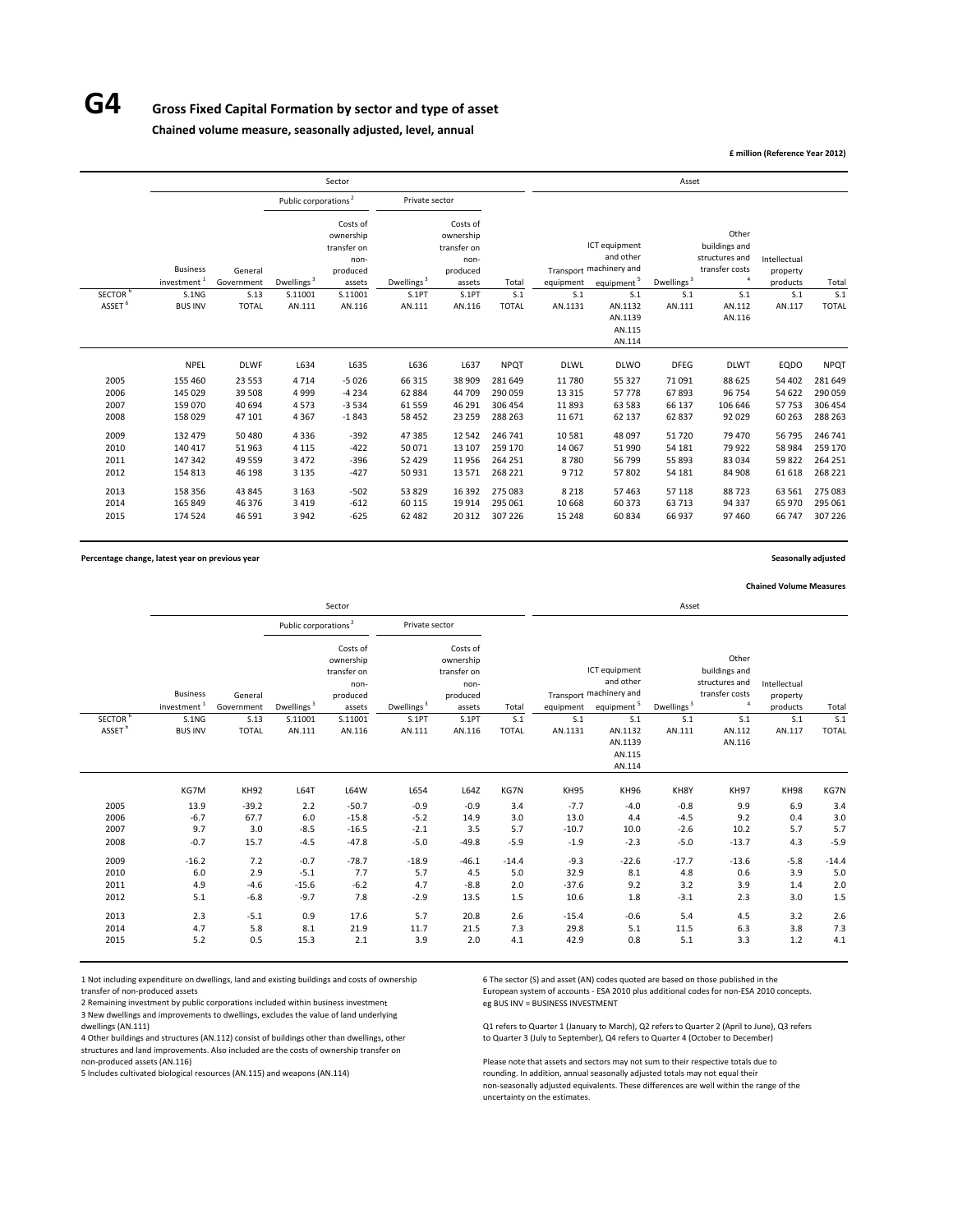## **G5 Gross Fixed Capital Formation by sector and type of asset**

**Chained volume measure, not seasonally adjusted, level**

**£ million (Reference Year 2012)**

|                                          |                                                                       |                                               |                                             | Sector                                                                                  |                                           |                                                                                       |                                      |                                          |                                                                                                                                  | Asset                                   |                                                                                                    |                                                       |                                      |
|------------------------------------------|-----------------------------------------------------------------------|-----------------------------------------------|---------------------------------------------|-----------------------------------------------------------------------------------------|-------------------------------------------|---------------------------------------------------------------------------------------|--------------------------------------|------------------------------------------|----------------------------------------------------------------------------------------------------------------------------------|-----------------------------------------|----------------------------------------------------------------------------------------------------|-------------------------------------------------------|--------------------------------------|
|                                          |                                                                       |                                               | Public corporations <sup>2</sup>            |                                                                                         | Private sector                            |                                                                                       |                                      |                                          |                                                                                                                                  |                                         |                                                                                                    |                                                       |                                      |
| <b>SECTOR</b><br>ASSET <sup>6</sup>      | <b>Business</b><br>investment <sup>1</sup><br>S.1NG<br><b>BUS INV</b> | General<br>Government<br>S.13<br><b>TOTAL</b> | Dwellings <sup>3</sup><br>S.11001<br>AN.111 | Costs of<br>ownership<br>transfer on<br>non-<br>produced<br>assets<br>S.11001<br>AN.116 | Dwellings <sup>3</sup><br>S.1PT<br>AN.111 | Costs of<br>ownership<br>transfer on<br>non-<br>produced<br>assets<br>S.1PT<br>AN.116 | Total<br>S.1<br><b>TOTAL</b>         | equipment<br>S.1<br>AN.1131              | ICT equipment<br>and other<br>Transport machinery and<br>equipment <sup>5</sup><br>S.1<br>AN.1132<br>AN.1139<br>AN.115<br>AN.114 | Dwellings <sup>3</sup><br>S.1<br>AN.111 | Other<br>buildings and<br>structures and<br>transfer costs <sup>4</sup><br>S.1<br>AN.112<br>AN.116 | Intellectual<br>property<br>products<br>S.1<br>AN.117 | Total<br>S.1<br><b>TOTAL</b>         |
|                                          | <b>NPEN</b>                                                           | EQDN                                          | L62M                                        | <b>L62N</b>                                                                             | L62K                                      | L62L                                                                                  | <b>NPQR</b>                          | <b>DLWJ</b>                              | <b>DLWM</b>                                                                                                                      | DFDV                                    | <b>DLWQ</b>                                                                                        | EQDT                                                  | <b>NPQR</b>                          |
| 2005 Q1                                  | 32 333                                                                | 14 5 5 0                                      | 1680                                        | $-1080$                                                                                 | 16 3 57                                   | 8 2 5 8                                                                               | 71 094                               | 2723                                     | 13 860                                                                                                                           | 18 0 79                                 | 23 384                                                                                             | 13 3 63                                               | 71 094                               |
| 2005 Q2                                  | 52 035                                                                | $-10125$                                      | 699                                         | $-1013$                                                                                 | 17 197                                    | 8 2 5 2                                                                               | 67 309                               | 3511                                     | 12 765                                                                                                                           | 17 900                                  | 18 3 17                                                                                            | 13 645                                                | 67 309                               |
| 2005 Q3                                  | 35 4 79                                                               | 9453                                          | 1 1 1 7                                     | $-1417$                                                                                 | 16 471                                    | 10834                                                                                 | 71 1 16                              | 3 0 1 7                                  | 14 2 69                                                                                                                          | 17597                                   | 23 084                                                                                             | 13 4 43                                               | 71 116                               |
| 2005 Q4                                  | 35 613                                                                | 9675                                          | 1 2 1 8                                     | $-1516$                                                                                 | 16 290                                    | 11 5 65                                                                               | 72 130                               | 2 5 2 9                                  | 14 4 33                                                                                                                          | 17515                                   | 23 840                                                                                             | 13 9 51                                               | 72 130                               |
| 2006 Q1                                  | 33 673                                                                | 13 067                                        | 2065                                        | $-1111$                                                                                 | 15 8 14                                   | 11744                                                                                 | 74 472                               | 2980                                     | 13 9 51                                                                                                                          | 17882                                   | 26 048                                                                                             | 13 6 16                                               | 74 472                               |
| 2006 Q2                                  | 34 375                                                                | 7427                                          | 620                                         | $-880$                                                                                  | 15858                                     | 9 3 0 6                                                                               | 66038                                | 3 4 3 4                                  | 12 7 11                                                                                                                          | 16 475                                  | 20 4 33                                                                                            | 13 117                                                | 66 038                               |
| 2006 Q3                                  | 37549                                                                 | 9 1 6 8                                       | 1 1 5 6                                     | $-1093$                                                                                 | 15 5 26                                   | 11 5 17                                                                               | 73 112                               | 3 5 9 0                                  | 14 970                                                                                                                           | 16 689                                  | 24 343                                                                                             | 13 634                                                | 73 112                               |
| 2006 Q4                                  | 39 4 32                                                               | 9846                                          | 1 1 5 8                                     | $-1150$                                                                                 | 15 686                                    | 12 142                                                                                | 76437                                | 3 3 1 1                                  | 16 14 6                                                                                                                          | 16 847                                  | 25 930                                                                                             | 14 2 55                                               | 76 437                               |
| 2007 Q1                                  | 37739                                                                 | 13 299                                        | 1911                                        | $-854$                                                                                  | 15 4 04                                   | 11 2 3 9                                                                              | 78 225                               | 2826                                     | 16 349                                                                                                                           | 17 310                                  | 27 28 1                                                                                            | 14 4 25                                               | 78 225                               |
| 2007 Q2                                  | 38728                                                                 | 7508                                          | 584                                         | $-865$                                                                                  | 15 644                                    | 11 379                                                                                | 72 387                               | 3 6 6 1                                  | 13 981                                                                                                                           | 16 2 31                                 | 24 3 22                                                                                            | 14 050                                                | 72 387                               |
| 2007 Q3                                  | 39743                                                                 | 8686                                          | 1010                                        | $-926$                                                                                  | 14 7 7 9                                  | 11 692                                                                                | 74 380                               | 2 9 4 7                                  | 15 7 66                                                                                                                          | 15 7 9 2                                | 25 672                                                                                             | 14 120                                                | 74 380                               |
| 2007 Q4                                  | 42 860                                                                | 11 201                                        | 1068                                        | $-889$                                                                                  | 15 7 32                                   | 11981                                                                                 | 81 4 62                              | 2 4 5 9                                  | 17487                                                                                                                            | 16 804                                  | 29 371                                                                                             | 15 15 8                                               | 81 4 62                              |
| 2008 Q1                                  | 39 275                                                                | 15 4 38                                       | 1853                                        | $-597$                                                                                  | 14 6 65                                   | 7 1 8 3                                                                               | 77 685                               | 1957                                     | 16 26 3                                                                                                                          | 16 5 26                                 | 27 539                                                                                             | 15 3 32                                               | 77 685                               |
| 2008 Q2                                  | 39 9 19                                                               | 8772                                          | 577                                         | $-520$                                                                                  | 15 274                                    | 6710                                                                                  | 70 239                               | 3818                                     | 15 109                                                                                                                           | 15 8 58                                 | 20 904                                                                                             | 14 8 29                                               | 70 239                               |
| 2008 Q3                                  | 39 588                                                                | 10 5 8 4                                      | 937                                         | $-425$                                                                                  | 14 3 38                                   | 5 4 9 4                                                                               | 70 156                               | 3 0 4 8                                  | 15 4 25                                                                                                                          | 15 277                                  | 21812                                                                                              | 14 876                                                | 70 156                               |
| 2008 Q4                                  | 39 247                                                                | 12 307                                        | 1 0 0 0                                     | $-301$                                                                                  | 14 175                                    | 3872                                                                                  | 70 183                               | 2848                                     | 15 340                                                                                                                           | 15 176                                  | 21 7 7 4                                                                                           | 15 2 26                                               | 70 183                               |
| 2009 Q1                                  | 33 807                                                                | 16 904                                        | 1637                                        | $-74$                                                                                   | 12 027                                    | 2 4 0 2                                                                               | 66898                                | 2 4 1 2                                  | 13 4 04                                                                                                                          | 13 661                                  | 22729                                                                                              | 14 6 16                                               | 66 898                               |
| 2009 Q2                                  | 31 4 52                                                               | 8872                                          | 554                                         | $-88$                                                                                   | 11752                                     | 2785                                                                                  | 55 169                               | 2890                                     | 10 071                                                                                                                           | 12 3 53                                 | 16 173                                                                                             | 13 699                                                | 55 169                               |
| 2009 Q3                                  | 32 895                                                                | 12 093                                        | 1017                                        | $-117$                                                                                  | 12 103                                    | 3697                                                                                  | 61 5 93                              | 2789                                     | 11921                                                                                                                            | 13 0 78                                 | 19792                                                                                              | 14 017                                                | 61 593                               |
| 2009 Q4                                  | 34 3 25                                                               | 12 611                                        | 1 1 2 8                                     | $-113$                                                                                  | 11 503                                    | 3658                                                                                  | 63 081                               | 2 4 9 0                                  | 12 701                                                                                                                           | 12 6 28                                 | 20776                                                                                              | 14 4 63                                               | 63 081                               |
| 2010 Q1                                  | 33 378                                                                | 17826                                         | 1672                                        | $-91$                                                                                   | 10736                                     | 2757                                                                                  | 66 449                               | 2 8 0 2                                  | 12 652                                                                                                                           | 12 401                                  | 23 530                                                                                             | 14 9 38                                               | 66 449                               |
| 2010 Q2                                  | 32715                                                                 | 9814                                          | 554                                         | $-100$                                                                                  | 12 5 15                                   | 3 1 2 5                                                                               | 58 5 26                              | 2927                                     | 11 645                                                                                                                           | 13 0 71                                 | 16 608                                                                                             | 14 343                                                | 58 5 26                              |
| 2010 Q3                                  | 35 747                                                                | 12 055                                        | 927                                         | $-121$                                                                                  | 13 3 19                                   | 3838                                                                                  | 65 676                               | 3 5 4 4                                  | 13 213                                                                                                                           | 14 2 4 9                                | 19 9 38                                                                                            | 14 7 37                                               | 65 676                               |
| 2010 Q4                                  | 38 577                                                                | 12 2 68                                       | 962                                         | $-110$                                                                                  | 13 501                                    | 3 3 8 7                                                                               | 68 519                               | 4794                                     | 14 4 8 0                                                                                                                         | 14 4 60                                 | 19846                                                                                              | 14 966                                                | 68 5 19                              |
| 2011 Q1                                  | 35 546                                                                | 18 0 78                                       | 1484                                        | $-90$                                                                                   | 12 2 5 6                                  | 2839                                                                                  | 70 083                               | 1888                                     | 13 947                                                                                                                           | 13745                                   | 25 104                                                                                             | 15 4 18                                               | 70 083                               |
| 2011 Q2                                  | 34 4 21                                                               | 9024                                          | 471                                         | $-93$                                                                                   | 13 2 8 9                                  | 2854                                                                                  | 59 916                               | 2 2 3 8                                  | 12 5 67                                                                                                                          | 13761                                   | 17 228                                                                                             | 14 15 2                                               | 59 916                               |
| 2011 Q3                                  | 36 808                                                                | 11 204                                        | 735                                         | $-107$                                                                                  | 13 503                                    | 3 3 9 5                                                                               | 65 504                               | 2 0 1 9                                  | 14 5 15                                                                                                                          | 14 2 3 9                                | 19854                                                                                              | 14 905                                                | 65 504                               |
| 2011 Q4                                  | 40 567                                                                | 11 253                                        | 782                                         | $-106$                                                                                  | 13 3 8 1                                  | 2868                                                                                  | 68748                                | 2 6 3 5                                  | 15 770                                                                                                                           | 14 148                                  | 20 848                                                                                             | 15 347                                                | 68 748                               |
| 2012 Q1<br>2012 Q2<br>2012 Q3<br>2012 Q4 | 38 360<br>36813<br>38 603<br>41 0 37                                  | 16 654<br>9398<br>9830                        | 1 1 7 9<br>460<br>728<br>768                | $-101$<br>$-101$<br>$-112$                                                              | 12 5 4 4<br>12 6 65<br>12741<br>12 981    | 3 1 1 8<br>3 1 9 1<br>3657<br>3 6 0 5                                                 | 71 718<br>62 433<br>65 455<br>68 615 | 2 3 8 0<br>2 4 2 3<br>2 1 2 5<br>2 7 8 4 | 15 6 22<br>12872<br>13 8 30                                                                                                      | 13 705<br>13 176<br>13 5 12<br>13788    | 24 457<br>19 198<br>20822<br>20 4 31                                                               | 15 572<br>14 7 55<br>15 172<br>16 119                 | 71 718<br>62 433<br>65 455<br>68 615 |
| 2013 Q1                                  | 37536                                                                 | 10 316<br>14 985                              | 1 1 8 0                                     | $-113$<br>$-100$                                                                        | 11845                                     | 3 2 0 9                                                                               | 68 655                               | 1 4 0 6                                  | 15 4 78<br>14 8 8 1                                                                                                              | 13 0 30                                 | 23 154                                                                                             | 16 184                                                | 68 655                               |
| 2013 Q2                                  | 38 168                                                                | 8347                                          | 460                                         | $-113$                                                                                  | 13 5 8 8                                  | 3709                                                                                  | 64 159                               | 1929                                     | 12 8 30                                                                                                                          | 14 105                                  | 19 990                                                                                             | 15 30 5                                               | 64 159                               |
| 2013 Q3                                  | 39 851                                                                | 9916                                          | 737                                         | $-139$                                                                                  | 14 042                                    | 4 6 0 3                                                                               | 69 010                               | 2 1 8 9                                  | 14 189                                                                                                                           | 14 804                                  | 22 153                                                                                             | 15 675                                                | 69 010                               |
| 2013 Q4                                  | 42 801                                                                | 10 5 97                                       | 786                                         | $-150$                                                                                  | 14 3 5 4                                  | 4871                                                                                  | 73 259                               | 2 6 9 4                                  | 15 5 63                                                                                                                          | 15 179                                  | 23 4 26                                                                                            | 16 397                                                | 73 259                               |
| 2014 Q1                                  | 38 9 86                                                               | 16 3 94                                       | 1 2 3 8                                     | $-129$                                                                                  | 13738                                     | 4 2 3 6                                                                               | 74 4 63                              | 1888                                     | 14 5 26                                                                                                                          | 15 0 26                                 | 26 003                                                                                             | 17020                                                 | 74 463                               |
| 2014 Q2                                  | 41022                                                                 | 8639                                          | 476                                         | $-149$                                                                                  | 14 961                                    | 4858                                                                                  | 69807                                | 2833                                     | 14 4 4 6                                                                                                                         | 15 477                                  | 21 141                                                                                             | 15 910                                                | 69 807                               |
| 2014 Q3                                  | 42 042                                                                | 10 4 8 8                                      | 815                                         | $-172$                                                                                  | 15 7 45                                   | 5 5 6 6                                                                               | 74 484                               | 3 1 8 9                                  | 15 503                                                                                                                           | 16 606                                  | 23 1 28                                                                                            | 16 0 58                                               | 74 484                               |
| 2014 Q4                                  | 43799                                                                 | 10855                                         | 890                                         | $-162$                                                                                  | 15 671                                    | 5 2 5 4                                                                               | 76 307                               | 2758                                     | 15 8 98                                                                                                                          | 16 604                                  | 24 065                                                                                             | 16 982                                                | 76 307                               |
| 2015 Q1                                  | 43 199                                                                | 15 761                                        | 1541                                        | $-125$                                                                                  | 14 4 42                                   | 4 0 9 8                                                                               | 78 916                               | 3878                                     | 15 041                                                                                                                           | 16 039                                  | 26 872                                                                                             | 17086                                                 | 78 916                               |
| 2015 Q2                                  | 42 5 96                                                               | 9467                                          | 556                                         | $-147$                                                                                  | 16 075                                    | 4796                                                                                  | 73 343                               | 4 1 7 5                                  | 13 843                                                                                                                           | 16 755                                  | 22 158                                                                                             | 16 412                                                | 73 343                               |
| 2015 Q3                                  | 44 273                                                                | 10 628                                        | 918                                         | $-176$                                                                                  | 15 909                                    | 5 6 5 3                                                                               | 77 205                               | 3842                                     | 15 741                                                                                                                           | 16 949                                  | 24 280                                                                                             | 16 393                                                | 77 205                               |
| 2015 Q4                                  | 44 4 56                                                               | 10735                                         | 927                                         | $-177$                                                                                  | 16 0 56                                   | 5765                                                                                  | 77 762                               | 3 3 5 3                                  | 16 209                                                                                                                           | 17 194                                  | 24 150                                                                                             | 16856                                                 | 77 762                               |
| 2016 Q1                                  | 42 655                                                                | 15 5 41                                       | 1464                                        | $-152$                                                                                  | 15 141                                    | 4913                                                                                  | 79 562                               | 4 1 1 4                                  | 16 145                                                                                                                           | 16 649                                  | 25 775                                                                                             | 16879                                                 | 79 5 62                              |

1 Not including expenditure on dwellings, land and existing buildings and costs of ownership 6 The sector (S) and asset (AN) codes quoted are based on those published in the transfer of non-produced assets expansion that t

 $2$  Remaining investment by public corporations included within business investment

3 New dwellings and improvements to dwellings, excludes the value of land underlying

4 Other buildings and structures (AN.112) consist of buildings other than dwellings, other 4 Other buildings and structures (AN.112) consist of buildings other structures and land improvements. Also included are the costs of ownership transfer on

European system of accounts - ESA 2010 plus additional codes for non-ESA 2010 concepts.<br>eg BUS INV = BUSINESS INVESTMENT

Q1 refers to Quarter 1 (January to March), Q2 refers to Quarter 2 (April to June), Q3 refers<br>to Quarter 3 (July to September), Q4 refers to Quarter 4 (October to December)

non-produced assets (AN.116) Please note that assets and sectors may not sum to their respective totals due to<br>Please note that assets and sectors may not sum to their respective totals due to their respective totals due t  $r$ ounding. In addition, annual seasonally adjusted totals may not equal their non‐seasonally adjusted equivalents. These differences are well within the range of the uncertainty on the estimates.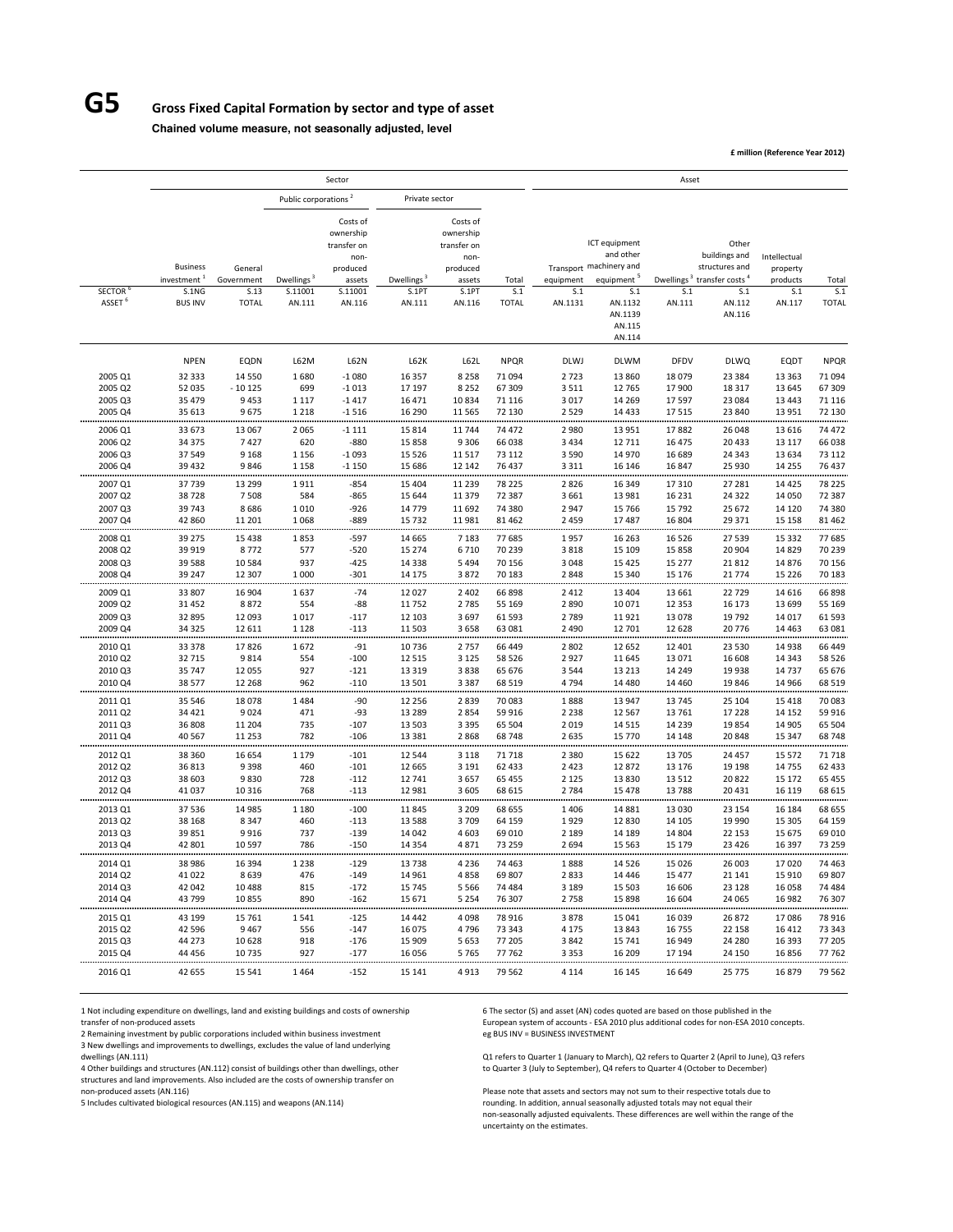## **G6 Gross Fixed Capital Formation by sector and type of asset**

#### **Chained volume measure, not seasonally adjusted, percentage change latest quarter on previous quarter**

**£ million (Reference Year 2012)**

|                    |                                            |                       |                                  | Sector                                                             |                        |                                                                    |                   |                    |                                                                                 | Asset                  |                                                            |                                      |                   |
|--------------------|--------------------------------------------|-----------------------|----------------------------------|--------------------------------------------------------------------|------------------------|--------------------------------------------------------------------|-------------------|--------------------|---------------------------------------------------------------------------------|------------------------|------------------------------------------------------------|--------------------------------------|-------------------|
|                    |                                            |                       | Public corporations <sup>2</sup> |                                                                    | Private sector         |                                                                    |                   |                    |                                                                                 |                        |                                                            |                                      |                   |
|                    | <b>Business</b><br>investment <sup>1</sup> | General<br>Government | Dwellings <sup>3</sup>           | Costs of<br>ownership<br>transfer on<br>non-<br>produced<br>assets | Dwellings <sup>3</sup> | Costs of<br>ownership<br>transfer on<br>non-<br>produced<br>assets | Total             | equipment          | ICT equipment<br>and other<br>Transport machinery and<br>equipment <sup>5</sup> | Dwellings <sup>3</sup> | Other<br>buildings and<br>structures and<br>transfer costs | Intellectual<br>property<br>products | Total             |
| <b>SECTOR</b>      | S.1NG                                      | S.13                  | S.11001                          | S.11001                                                            | S.1PT                  | <b>S.1PT</b>                                                       | S.1               | S.1                | S.1                                                                             | S.1                    | S.1                                                        | S.1                                  | S.1               |
| ASSET <sup>6</sup> | <b>BUS INV</b>                             | <b>TOTAL</b>          | AN.111                           | AN.116                                                             | AN.111                 | AN.116                                                             | <b>TOTAL</b>      | AN.1131            | AN.1132<br>AN.1139<br>AN.115<br>AN.114                                          | AN.111                 | AN.112<br>AN.116                                           | AN.117                               | <b>TOTAL</b>      |
| 2005 Q1            | $-3.7$                                     | 50.7                  | 41.9                             | $-54.7$                                                            | $-3.6$                 | $-11.1$                                                            | 5.5               | 5.5                | $-2.9$                                                                          | $-0.6$                 | 18.8                                                       | 2.0                                  | 5.5               |
| 2005 Q2            | 60.9                                       | $-169.6$              | $-58.4$                          | $-6.2$                                                             | 5.1                    | $-0.1$                                                             | $-5.3$            | 28.9               | $-7.9$                                                                          | $-1.0$                 | $-21.7$                                                    | 2.1                                  | $-5.3$            |
| 2005 Q3<br>2005 Q4 | $-31.8$<br>0.4                             | $-193.4$<br>2.3       | 59.8<br>9.0                      | 39.9<br>7.0                                                        | $-4.2$<br>$-1.1$       | 31.3<br>6.7                                                        | 5.7<br>1.4        | $-14.1$<br>$-16.2$ | 11.8<br>1.1                                                                     | $-1.7$<br>$-0.5$       | 26.0<br>3.3                                                | $-1.5$<br>3.8                        | 5.7<br>1.4        |
|                    |                                            |                       |                                  |                                                                    |                        |                                                                    |                   |                    |                                                                                 |                        |                                                            |                                      |                   |
| 2006 Q1            | $-5.4$                                     | 35.1                  | 69.5                             | $-26.7$                                                            | $-2.9$                 | 1.5                                                                | 3.2               | 17.8               | $-3.3$                                                                          | 2.1                    | 9.3                                                        | $-2.4$                               | 3.2               |
| 2006 Q2<br>2006 Q3 | 2.1<br>9.2                                 | $-43.2$<br>23.4       | $-70.0$<br>86.5                  | $-20.8$<br>24.2                                                    | 0.3<br>$-2.1$          | $-20.8$<br>23.8                                                    | $-11.3$<br>10.7   | 15.2<br>4.5        | $-8.9$<br>17.8                                                                  | $-7.9$<br>1.3          | $-21.6$<br>19.1                                            | $-3.7$<br>3.9                        | $-11.3$<br>10.7   |
| 2006 Q4            | 5.0                                        | 7.4                   | 0.2                              | 5.2                                                                | 1.0                    | 5.4                                                                | 4.5               | $-7.8$             | 7.9                                                                             | 0.9                    | 6.5                                                        | 4.6                                  | 4.5               |
|                    |                                            |                       |                                  |                                                                    |                        |                                                                    |                   |                    |                                                                                 |                        |                                                            |                                      |                   |
| 2007 Q1            | $-4.3$                                     | 35.1                  | 65.0                             | $-25.7$                                                            | $-1.8$                 | $-7.4$                                                             | 2.3<br>$-7.5$     | $-14.6$            | 1.3                                                                             | 2.7                    | 5.2                                                        | 1.2                                  | 2.3               |
| 2007 Q2<br>2007 Q3 | 2.6<br>2.6                                 | $-43.5$<br>15.7       | $-69.4$<br>72.9                  | 1.3<br>7.1                                                         | 1.6<br>$-5.5$          | 1.2<br>2.8                                                         | 2.8               | 29.5<br>$-19.5$    | $-14.5$<br>12.8                                                                 | $-6.2$<br>$-2.7$       | $-10.8$<br>5.6                                             | $-2.6$<br>0.5                        | $-7.5$<br>2.8     |
| 2007 Q4            | 7.8                                        | 29.0                  | 5.7                              | $-4.0$                                                             | 6.4                    | 2.5                                                                | 9.5               | $-16.6$            | 10.9                                                                            | 6.4                    | 14.4                                                       | 7.4                                  | 9.5               |
|                    |                                            |                       |                                  |                                                                    |                        |                                                                    |                   |                    |                                                                                 |                        |                                                            |                                      |                   |
| 2008 Q1<br>2008 Q2 | $-8.4$<br>1.6                              | 37.8<br>$-43.2$       | 73.5<br>$-68.9$                  | $-32.8$<br>$-12.9$                                                 | $-6.8$<br>4.2          | $-40.0$<br>$-6.6$                                                  | $-4.6$<br>$-9.6$  | $-20.4$<br>95.1    | $-7.0$<br>$-7.1$                                                                | $-1.7$<br>$-4.0$       | $-6.2$<br>$-24.1$                                          | 1.1<br>$-3.3$                        | $-4.6$<br>$-9.6$  |
| 2008 Q3            | $-0.8$                                     | 20.7                  | 62.4                             | $-18.3$                                                            | $-6.1$                 | $-18.1$                                                            | $-0.1$            | $-20.2$            | 2.1                                                                             | $-3.7$                 | 4.3                                                        | 0.3                                  | $-0.1$            |
| 2008 Q4            | $-0.9$                                     | 16.3                  | 6.7                              | $-29.2$                                                            | $-1.1$                 | $-29.5$                                                            | 0.0               | $-6.6$             | $-0.6$                                                                          | $-0.7$                 | $-0.2$                                                     | 2.4                                  | 0.0               |
|                    |                                            |                       |                                  |                                                                    |                        |                                                                    |                   |                    |                                                                                 |                        |                                                            |                                      |                   |
| 2009 Q1<br>2009 Q2 | $-13.9$<br>$-7.0$                          | 37.4<br>$-47.5$       | 63.7<br>$-66.2$                  | $-75.4$<br>18.9                                                    | $-15.2$<br>$-2.3$      | $-38.0$<br>15.9                                                    | $-4.7$<br>$-17.5$ | $-15.3$<br>19.8    | $-12.6$<br>$-24.9$                                                              | $-10.0$<br>$-9.6$      | 4.4<br>$-28.8$                                             | $-4.0$<br>$-6.3$                     | $-4.7$<br>$-17.5$ |
| 2009 Q3            | 4.6                                        | 36.3                  | 83.6                             | 33.0                                                               | 3.0                    | 32.7                                                               | 11.6              | $-3.5$             | 18.4                                                                            | 5.9                    | 22.4                                                       | 2.3                                  | 11.6              |
| 2009 Q4            | 4.3                                        | 4.3                   | 10.9                             | $-3.4$                                                             | $-5.0$                 | $-1.1$                                                             | 2.4               | $-10.7$            | 6.5                                                                             | $-3.4$                 | 5.0                                                        | 3.2                                  | 2.4               |
| 2010 Q1            | $-2.8$                                     | 41.4                  | 48.2                             | $-19.5$                                                            | $-6.7$                 | $-24.6$                                                            | 5.3               | 12.5               | $-0.4$                                                                          | $-1.8$                 | 13.3                                                       | 3.3                                  | 5.3               |
| 2010 Q2            | $-2.0$                                     | $-44.9$               | -66.9                            | 9.9                                                                | 16.6                   | 13.3                                                               | $-11.9$           | 4.5                | $-8.0$                                                                          | 5.4                    | $-29.4$                                                    | $-4.0$                               | $-11.9$           |
| 2010 Q3            | 9.3                                        | 22.8                  | 67.3                             | 21.0                                                               | 6.4                    | 22.8                                                               | 12.2              | 21.1               | 13.5                                                                            | 9.0                    | 20.1                                                       | 2.7                                  | 12.2              |
| 2010 Q4            | 7.9                                        | 1.8                   | 3.8                              | $-9.1$                                                             | 1.4                    | $-11.8$                                                            | 4.3               | 35.3               | 9.6                                                                             | 1.5                    | $-0.5$                                                     | 1.6                                  | 4.3               |
| 2011 Q1            | $-7.9$                                     | 47.4                  | 54.3                             | $-18.2$                                                            | $-9.2$                 | $-16.2$                                                            | 2.3               | $-60.6$            | $-3.7$                                                                          | $-4.9$                 | 26.5                                                       | 3.0                                  | 2.3               |
| 2011 Q2            | $-3.2$                                     | $-50.1$               | $-68.3$                          | 3.3                                                                | 8.4                    | 0.5                                                                | $-14.5$           | 18.5               | $-9.9$                                                                          | 0.1                    | $-31.4$                                                    | $-8.2$                               | $-14.5$           |
| 2011 Q3            | 6.9                                        | 24.2                  | 56.1                             | 15.1                                                               | 1.6                    | 19.0                                                               | 9.3               | $-9.8$             | 15.5                                                                            | 3.5                    | 15.2                                                       | 5.3                                  | 9.3               |
| 2011 Q4            | 10.2                                       | 0.4                   | 6.4                              | $-0.9$                                                             | $-0.9$                 | $-15.5$                                                            | 5.0               | 30.5               | 8.6                                                                             | $-0.6$                 | 5.0                                                        | 3.0                                  | 5.0               |
| 2012 Q1            | $-5.4$                                     | 48.0                  | 50.8                             | $-4.7$                                                             | $-6.3$                 | 8.7                                                                | 4.3               | $-9.7$             | $-0.9$                                                                          | $-3.1$                 | 17.3                                                       | 1.5                                  | 4.3               |
| 2012 Q2            | $-4.0$                                     | $-43.6$               | $-61.0$                          | 0.0                                                                | 1.0                    | 2.3                                                                | $-12.9$           | 1.8                | $-17.6$                                                                         | $-3.9$                 | $-21.5$                                                    | $-5.2$                               | $-12.9$           |
| 2012 Q3            | 4.9                                        | 4.6                   | 58.3                             | 10.9                                                               | 0.6                    | 14.6                                                               | 4.8               | $-12.3$            | 7.4                                                                             | 2.6                    | 8.5                                                        | 2.8                                  | 4.8               |
| 2012 Q4            | 6.3                                        | 4.9                   | 5.5                              | 0.9                                                                | 1.9                    | $-1.4$                                                             | 4.8               | 31.0               | 11.9                                                                            | 2.0                    | $-1.9$                                                     | 6.2                                  | 4.8               |
| 2013 Q1            | $-8.5$                                     | 45.3                  | 53.6                             | $-11.5$                                                            | $-8.8$                 | $-11.0$                                                            | 0.1               | $-49.5$            | $-3.9$                                                                          | $-5.5$                 | 13.3                                                       | 0.4                                  | 0.1               |
| 2013 Q2            | 1.7                                        | $-44.3$               | $-61.0$                          | 13.0                                                               | 14.7                   | 15.6                                                               | $-6.5$            | 37.2               | $-13.8$                                                                         | 8.3                    | $-13.7$                                                    | $-5.4$                               | $-6.5$            |
| 2013 Q3            | 4.4                                        | 18.8                  | 60.2                             | 23.0                                                               | 3.3                    | 24.1                                                               | 7.6               | 13.5               | 10.6                                                                            | 5.0                    | 10.8                                                       | 2.4                                  | 7.6               |
| 2013 Q4            | 7.4                                        | 6.9                   | 6.6                              | 7.9                                                                | 2.2                    | 5.8                                                                | 6.2               | 23.1               | 9.7                                                                             | 2.5                    | 5.7                                                        | 4.6                                  | 6.2               |
| 2014 Q1            | $-8.9$                                     | 54.7                  | 57.5                             | $-14.0$                                                            | $-4.3$                 | $-13.0$                                                            | 1.6               | $-29.9$            | $-6.7$                                                                          | $-1.0$                 | 11.0                                                       | 3.8                                  | 1.6               |
| 2014 Q2            | 5.2                                        | $-47.3$               | $-61.6$                          | 15.5                                                               | 8.9                    | 14.7                                                               | $-6.3$            | 50.1               | $-0.6$                                                                          | 3.0                    | $-18.7$                                                    | $-6.5$                               | $-6.3$            |
| 2014 Q3            | 2.5                                        | 21.4                  | 71.2                             | 15.4                                                               | 5.2                    | 14.6                                                               | 6.7               | 12.6               | 7.3                                                                             | 7.3                    | 9.4                                                        | 0.9                                  | 6.7               |
| 2014 Q4            | 4.2                                        | 3.5                   | 9.2                              | $-5.8$                                                             | $-0.5$                 | $-5.6$                                                             | 2.4               | $-13.5$            | 2.5                                                                             | 0.0                    | 4.1                                                        | 5.8                                  | 2.4               |
| 2015 Q1            | $-1.4$                                     | 45.2                  | 73.1                             | $-22.8$                                                            | $-7.8$                 | $-22.0$                                                            | 3.4               | 40.6               | $-5.4$                                                                          | $-3.4$                 | 11.7                                                       | 0.6                                  | 3.4               |
| 2015 Q2            | $-1.4$                                     | $-39.9$               | $-63.9$                          | 17.6                                                               | 11.3                   | 17.0                                                               | $-7.1$            | 7.7                | $-8.0$                                                                          | 4.5                    | $-17.5$                                                    | $-3.9$                               | $-7.1$            |
| 2015 Q3            | 3.9                                        | 12.3                  | 65.1                             | 19.7                                                               | $-1.0$                 | 17.9                                                               | 5.3               | $-8.0$             | 13.7                                                                            | 1.2                    | 9.6                                                        | $-0.1$                               | 5.3               |
| 2015 Q4            | 0.4                                        | 1.0                   | 1.0                              | 0.6                                                                | 0.9                    | 2.0                                                                | 0.7               | $-12.7$            | 3.0                                                                             | 1.4                    | $-0.5$                                                     | 2.8                                  | 0.7               |
| 2016 Q1            | $-4.1$                                     | 44.8                  | 57.9                             | $-14.1$                                                            | $-5.7$                 | $-14.8$                                                            | 2.3               | 22.7               | $-0.4$                                                                          | $-3.2$                 | 6.7                                                        | 0.1                                  | 2.3               |

1 Not including expenditure on dwellings, land and existing buildings and costs of ownership 6 The sector (S) and asset (AN) codes quoted are based on those published in the

2 Remaining investment by public corporations included within business investment

3 New dwellings and improvements to dwellings, excludes the value of land underlying

4 Other buildings and structures (AN.112) consist of buildings other than dwellings, other structures and land improvements. Also included are the costs of ownership transfer on

transfer of non-produced assets European system of accounts - ESA 2010 plus additional codes for non‐ESA 2010 concepts.<br>
European system of accounts ‐ ESA 2010 plus additional codes for non‐ESA 2010 concepts.<br>
eg BUS INV =

Q1 refers to Quarter 1 (January to March), Q2 refers to Quarter 2 (April to June), Q3 refers<br>to Quarter 3 (July to September), Q4 refers to Quarter 4 (October to December)

non-produced assets (AN.116) Please note that assets and sectors may not sum to their respective totals due to<br>19 Furchase sultivated biological resources (AN.115) and weapons (AN.114) Sum to the rounding. In addition, ann rounding. In addition, annual seasonally adjusted totals may not equal their non‐seasonally adjusted equivalents. These differences are well within the range of the uncertainty on the estimates.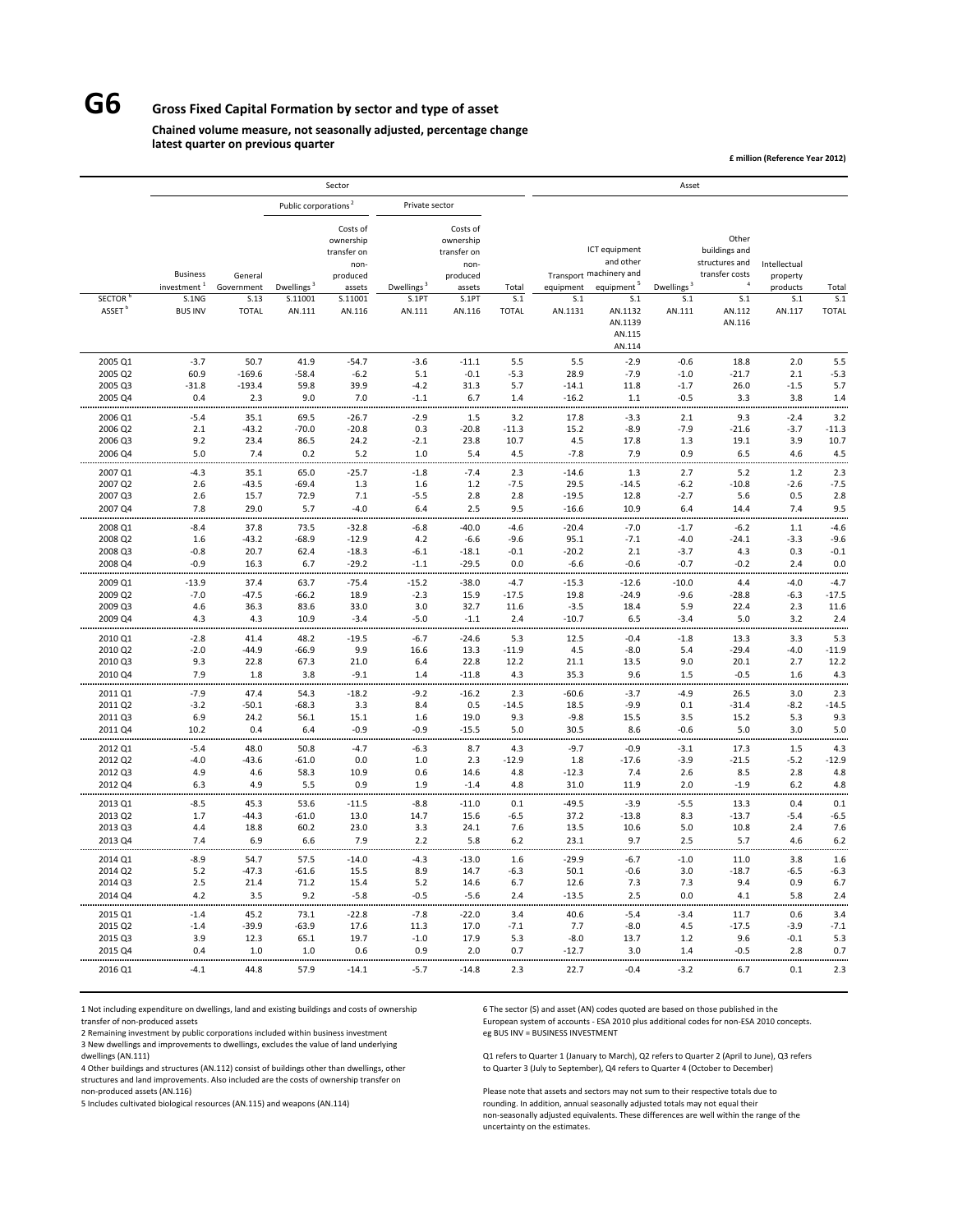## **G7 Gross Fixed Capital Formation by sector and type of asset**

#### **Chained volume measure, not seasonally adjusted, percentage change latest quarter on corresponding quarter of previous year**

**£ million (Reference Year 2012)**

|                    |                                            |                       |                                  | Sector                                                             |                        |                                                                    |                    |                    |                                                                                 | Asset                  |                                                                              |                                      |                    |
|--------------------|--------------------------------------------|-----------------------|----------------------------------|--------------------------------------------------------------------|------------------------|--------------------------------------------------------------------|--------------------|--------------------|---------------------------------------------------------------------------------|------------------------|------------------------------------------------------------------------------|--------------------------------------|--------------------|
|                    |                                            |                       | Public corporations <sup>2</sup> |                                                                    | Private sector         |                                                                    |                    |                    |                                                                                 |                        |                                                                              |                                      |                    |
|                    | <b>Business</b><br>investment <sup>1</sup> | General<br>Government | Dwellings <sup>3</sup>           | Costs of<br>ownership<br>transfer on<br>non-<br>produced<br>assets | Dwellings <sup>3</sup> | Costs of<br>ownership<br>transfer on<br>non-<br>produced<br>assets | Total              | equipment          | ICT equipment<br>and other<br>Transport machinery and<br>equipment <sup>5</sup> | Dwellings <sup>3</sup> | Other<br>buildings and<br>structures and<br>transfer costs<br>$\overline{4}$ | Intellectual<br>property<br>products | Total              |
| <b>SECTOR</b>      | S.1NG                                      | S.13                  | S.11001                          | S.11001                                                            | S.1PT                  | S.1PT                                                              | S.1                | S.1                | S.1                                                                             | S.1                    | S.1                                                                          | S.1                                  | S.1                |
| ASSET <sup>6</sup> | <b>BUS INV</b>                             | <b>TOTAL</b>          | AN.111                           | AN.116                                                             | AN.111                 | AN.116                                                             | <b>TOTAL</b>       | AN.1131            | AN.1132<br>AN.1139<br>AN.115<br>AN.114                                          | AN.111                 | AN.112<br>AN.116                                                             | AN.117                               | <b>TOTAL</b>       |
| 2005 Q1<br>2005 Q2 | $-12.2$<br>55.0                            | 22.7<br>$-224.7$      | 0.1<br>$-6.3$                    | $-57.2$<br>$-58.6$                                                 | $-2.7$<br>7.3          | $-16.3$<br>$-8.7$                                                  | $-3.7$<br>4.8      | $-16.4$<br>$-7.1$  | $-18.5$<br>$-3.1$                                                               | $-2.6$<br>6.5          | 4.1<br>$-0.5$                                                                | 5.3<br>10.5                          | $-3.7$<br>4.8      |
| 2005 Q3            | 9.3                                        | 3.5                   | 11.3                             | $-50.0$                                                            | $-3.6$                 | $-2.1$                                                             | 6.2                | $-4.2$             | 8.5                                                                             | $-3.0$                 | 15.0                                                                         | 5.4                                  | 6.2                |
| 2005 Q4            | 6.1                                        | 0.2                   | 2.9                              | $-36.4$                                                            | $-4.0$                 | 24.5                                                               | 7.0                | $-2.0$             | $1.1$                                                                           | $-3.7$                 | 21.1                                                                         | 6.5                                  | 7.0                |
| 2006 Q1            | 4.1                                        | $-10.2$               | 22.9                             | 2.9                                                                | $-3.3$                 | 42.2                                                               | 4.8                | 9.4                | 0.7                                                                             | $-1.1$                 | 11.4                                                                         | 1.9                                  | 4.8                |
| 2006 Q2            | $-33.9$                                    | $-173.4$              | $-11.3$                          | $-13.1$                                                            | $-7.8$                 | 12.8                                                               | $-1.9$             | $-2.2$             | $-0.4$                                                                          | $-8.0$                 | 11.6                                                                         | $-3.9$                               | $-1.9$             |
| 2006 Q3<br>2006 Q4 | 5.8<br>10.7                                | $-3.0$<br>1.8         | 3.5<br>$-4.9$                    | $-22.9$<br>$-24.1$                                                 | $-5.7$<br>$-3.7$       | 6.3<br>5.0                                                         | 2.8<br>6.0         | 19.0<br>30.9       | 4.9<br>11.9                                                                     | $-5.2$<br>$-3.8$       | 5.5<br>8.8                                                                   | 1.4<br>2.2                           | 2.8<br>6.0         |
|                    |                                            |                       |                                  |                                                                    |                        |                                                                    |                    |                    |                                                                                 |                        |                                                                              |                                      |                    |
| 2007 Q1<br>2007 Q2 | 12.1<br>12.7                               | 1.8<br>1.1            | $-7.5$<br>$-5.8$                 | $-23.1$<br>$-1.7$                                                  | $-2.6$<br>$-1.3$       | $-4.3$<br>22.3                                                     | 5.0<br>9.6         | $-5.2$<br>6.6      | 17.2<br>10.0                                                                    | $-3.2$<br>$-1.5$       | 4.7<br>19.0                                                                  | 5.9<br>7.1                           | 5.0<br>9.6         |
| 2007 Q3            | 5.8                                        | $-5.3$                | $-12.6$                          | $-15.3$                                                            | $-4.8$                 | 1.5                                                                | 1.7                | $-17.9$            | 5.3                                                                             | $-5.4$                 | 5.5                                                                          | 3.6                                  | 1.7                |
| 2007 Q4            | 8.7                                        | 13.8                  | $-7.8$                           | $-22.7$                                                            | 0.3                    | $-1.3$                                                             | 6.6                | $-25.7$            | 8.3                                                                             | $-0.3$                 | 13.3                                                                         | 6.3                                  | 6.6                |
| 2008 Q1            | 4.1                                        | 16.1                  | $-3.0$                           | $-30.1$                                                            | $-4.8$                 | $-36.1$                                                            | $-0.7$             | $-30.8$            | $-0.5$                                                                          | $-4.5$                 | 0.9                                                                          | 6.3                                  | $-0.7$             |
| 2008 Q2            | 3.1                                        | 16.8                  | $-1.2$                           | $-39.9$                                                            | $-2.4$                 | $-41.0$                                                            | $-3.0$             | 4.3                | 8.1                                                                             | $-2.3$                 | $-14.1$                                                                      | 5.5                                  | $-3.0$             |
| 2008 Q3<br>2008 Q4 | $-0.4$<br>$-8.4$                           | 21.9<br>9.9           | $-7.2$<br>$-6.4$                 | $-54.1$<br>$-66.1$                                                 | $-3.0$<br>$-9.9$       | $-53.0$<br>$-67.7$                                                 | $-5.7$<br>$-13.8$  | 3.4<br>15.8        | $-2.2$<br>$-12.3$                                                               | $-3.3$<br>$-9.7$       | $-15.0$<br>$-25.9$                                                           | 5.4<br>0.4                           | $-5.7$<br>$-13.8$  |
|                    |                                            |                       |                                  |                                                                    |                        |                                                                    |                    |                    |                                                                                 |                        |                                                                              |                                      |                    |
| 2009 Q1<br>2009 Q2 | $-13.9$<br>$-21.2$                         | 9.5<br>1.1            | -11.7<br>$-4.0$                  | $-87.6$<br>$-83.1$                                                 | $-18.0$<br>$-23.1$     | $-66.6$<br>$-58.5$                                                 | $-13.9$<br>$-21.5$ | 23.2<br>$-24.3$    | $-17.6$<br>$-33.3$                                                              | $-17.3$<br>$-22.1$     | $-17.5$<br>$-22.6$                                                           | $-4.7$<br>$-7.6$                     | $-13.9$<br>$-21.5$ |
| 2009 Q3            | $-16.9$                                    | 14.3                  | 8.5                              | $-72.5$                                                            | $-15.6$                | $-32.7$                                                            | $-12.2$            | $-8.5$             | $-22.7$                                                                         | $-14.4$                | $-9.3$                                                                       | $-5.8$                               | $-12.2$            |
| 2009 Q4            | $-12.5$                                    | 2.5                   | 12.8                             | $-62.5$                                                            | $-18.9$                | $-5.5$                                                             | $-10.1$            | $-12.6$            | $-17.2$                                                                         | $-16.8$                | $-4.6$                                                                       | $-5.0$                               | $-10.1$            |
| 2010 Q1            | $-1.3$                                     | 5.5                   | 2.1                              | 23.0                                                               | $-10.7$                | 14.8                                                               | $-0.7$             | 16.2               | $-5.6$                                                                          | $-9.2$                 | 3.5                                                                          | 2.2                                  | $-0.7$             |
| 2010 Q2            | 4.0                                        | 10.6                  | 0.0                              | 13.6                                                               | 6.5                    | 12.2                                                               | 6.1                | 1.3                | 15.6                                                                            | 5.8                    | 2.7                                                                          | 4.7                                  | 6.1                |
| 2010 Q3<br>2010 Q4 | 8.7<br>12.4                                | $-0.3$<br>$-2.7$      | $-8.8$<br>-14.7                  | 3.4<br>$-2.7$                                                      | 10.0<br>17.4           | 3.8<br>$-7.4$                                                      | 6.6<br>8.6         | 27.1<br>92.5       | 10.8<br>14.0                                                                    | 9.0<br>14.5            | 0.7<br>$-4.5$                                                                | 5.1<br>3.5                           | 6.6<br>8.6         |
|                    |                                            |                       |                                  |                                                                    |                        |                                                                    |                    |                    |                                                                                 |                        |                                                                              |                                      |                    |
| 2011 Q1<br>2011 Q2 | 6.5<br>5.2                                 | 1.4<br>$-8.0$         | $-11.2$<br>$-15.0$               | $-1.1$<br>$-7.0$                                                   | 14.2<br>6.2            | 3.0<br>$-8.7$                                                      | 5.5<br>2.4         | $-32.6$<br>$-23.5$ | 10.2<br>7.9                                                                     | 10.8<br>5.3            | 6.7<br>3.7                                                                   | 3.2<br>$-1.3$                        | 5.5<br>2.4         |
| 2011 Q3            | 3.0                                        | $-7.1$                | $-20.7$                          | $-11.6$                                                            | 1.4                    | $-11.5$                                                            | $-0.3$             | $-43.0$            | 9.9                                                                             | $-0.1$                 | $-0.4$                                                                       | 1.1                                  | $-0.3$             |
| 2011 Q4            | 5.2                                        | $-8.3$                | $-18.7$                          | $-3.6$                                                             | $-0.9$                 | $-15.3$                                                            | 0.3                | $-45.0$            | 8.9                                                                             | $-2.2$                 | 5.0                                                                          | 2.5                                  | 0.3                |
| 2012 Q1            | 7.9                                        | $-7.9$                | $-20.6$                          | 12.2                                                               | 2.3                    | 9.8                                                                | 2.3                | 26.1               | 12.0                                                                            | $-0.3$                 | $-2.6$                                                                       | 1.0                                  | 2.3                |
| 2012 Q2            | 6.9                                        | 4.1                   | $-2.3$                           | 8.6                                                                | $-4.7$                 | 11.8                                                               | 4.2<br>$-0.1$      | 8.3                | 2.4                                                                             | $-4.3$                 | 11.4                                                                         | 4.3                                  | 4.2                |
| 2012 Q3<br>2012 Q4 | 4.9<br>1.2                                 | $-12.3$<br>$-8.3$     | $-1.0$<br>$-1.8$                 | 4.7<br>6.6                                                         | $-5.6$<br>$-3.0$       | 7.7<br>25.7                                                        | $-0.2$             | 5.3<br>5.7         | $-4.7$<br>$-1.9$                                                                | $-5.1$<br>$-2.5$       | 4.9<br>$-2.0$                                                                | 1.8<br>5.0                           | $-0.1$<br>$-0.2$   |
| 2013 Q1            | $-2.1$                                     | $-10.0$               | 0.1                              | $-1.0$                                                             | $-5.6$                 | 2.9                                                                | $-4.3$             | $-40.9$            | $-4.7$                                                                          | $-4.9$                 | $-5.3$                                                                       | 3.9                                  | $-4.3$             |
| 2013 Q2            | 3.7                                        | $-11.2$               | 0.0                              | 11.9                                                               | 7.3                    | 16.2                                                               | 2.8                | $-20.4$            | $-0.3$                                                                          | 7.1                    | 4.1                                                                          | 3.7                                  | 2.8                |
| 2013 Q3            | 3.2                                        | 0.9                   | 1.2                              | 24.1                                                               | 10.2                   | 25.9                                                               | 5.4                | 3.0                | 2.6                                                                             | 9.6                    | 6.4                                                                          | 3.3                                  | 5.4                |
| 2013 04            | 4.3<br>.                                   | 2.7                   | 2.3                              | 32.7<br>                                                           | 10.6                   | 35.1                                                               | 6.8                | $-3.2$<br>         | 0.5                                                                             | 10.1                   | 14.7                                                                         | 1.7                                  | 6.8                |
| 2014 Q1            | 3.9                                        | 9.4                   | 4.9                              | 29.0                                                               | 16.0                   | 32.0                                                               | 8.5                | 34.3               | $-2.4$                                                                          | 15.3                   | 12.3                                                                         | 5.2                                  | 8.5                |
| 2014 Q2            | 7.5                                        | 3.5                   | 3.5                              | 31.9                                                               | 10.1                   | 31.0                                                               | 8.8                | 46.9               | 12.6                                                                            | 9.7                    | 5.8                                                                          | 4.0                                  | 8.8                |
| 2014 Q3<br>2014 Q4 | 5.5<br>2.3                                 | 5.8<br>2.4            | 10.6<br>13.2                     | 23.7<br>8.0                                                        | 12.1<br>9.2            | 20.9<br>7.9                                                        | 7.9<br>4.2         | 45.7<br>2.4        | 9.3<br>2.2                                                                      | 12.2<br>9.4            | 4.4<br>2.7                                                                   | 2.4<br>3.6                           | 7.9<br>4.2         |
| 2015 Q1            | 10.8                                       | $-3.9$                | 24.5                             | $-3.1$                                                             | 5.1                    | $-3.3$                                                             | 6.0                | 105.4              | 3.5                                                                             | 6.7                    | 3.3                                                                          | 0.4                                  | 6.0                |
| 2015 Q2            | 3.8                                        | 9.6                   | 16.8                             | $-1.3$                                                             | 7.4                    | $-1.3$                                                             | 5.1                | 47.4               | $-4.2$                                                                          | 8.3                    | 4.8                                                                          | 3.2                                  | 5.1                |
| 2015 Q3            | 5.3                                        | 1.3                   | 12.6                             | 2.3                                                                | 1.0                    | 1.6                                                                | 3.7                | 20.5               | 1.5                                                                             | 2.1                    | 5.0                                                                          | 2.1                                  | 3.7                |
| 2015 Q4            | 1.5                                        | $-1.1$                | 4.2                              | 9.3                                                                | 2.5                    | 9.7                                                                | 1.9                | 21.6               | 2.0                                                                             | 3.6                    | 0.4                                                                          | $-0.7$                               | 1.9                |
| 2016 Q1            | $-1.3$                                     | $-1.4$                | $-5.0$                           | 21.6                                                               | 4.8                    | 19.9                                                               | 0.8                | 6.1                | 7.3                                                                             | 3.8                    | $-4.1$                                                                       | $-1.2$                               | 0.8                |

1 Not including expenditure on dwellings, land and existing buildings and costs of ownership 6 The sector (S) and asset (AN) codes quoted are based on those published in the

2 Remaining investment by public corporations included within business investment

3 New dwellings and improvements to dwellings, excludes the value of land underlying

4 Other buildings and structures (AN.112) consist of buildings other than dwellings, other structures and land improvements. Also included are the costs of ownership transfer on

transfer of non‐produced assets entity of the statem of accounts – European system of accounts – ESA 2010 plus additional codes for non‐ESA 2010 concepts.<br>
2 Remaining investment by public corporations included within busi

Q1 refers to Quarter 1 (January to March), Q2 refers to Quarter 2 (April to June), Q3 refers to Quarter 3 (July to September), Q4 refers to Quarter 4 (October to December)

Please note that assets and sectors may not sum to their respective totals due to 5 Includes cultivated biological resources (AN.115) and weapons (AN.114) rounding. In addition, annual seasonally adjusted totals may not equal their non‐seasonally adjusted equivalents. These differences are well within the range of the uncertainty on the estimates.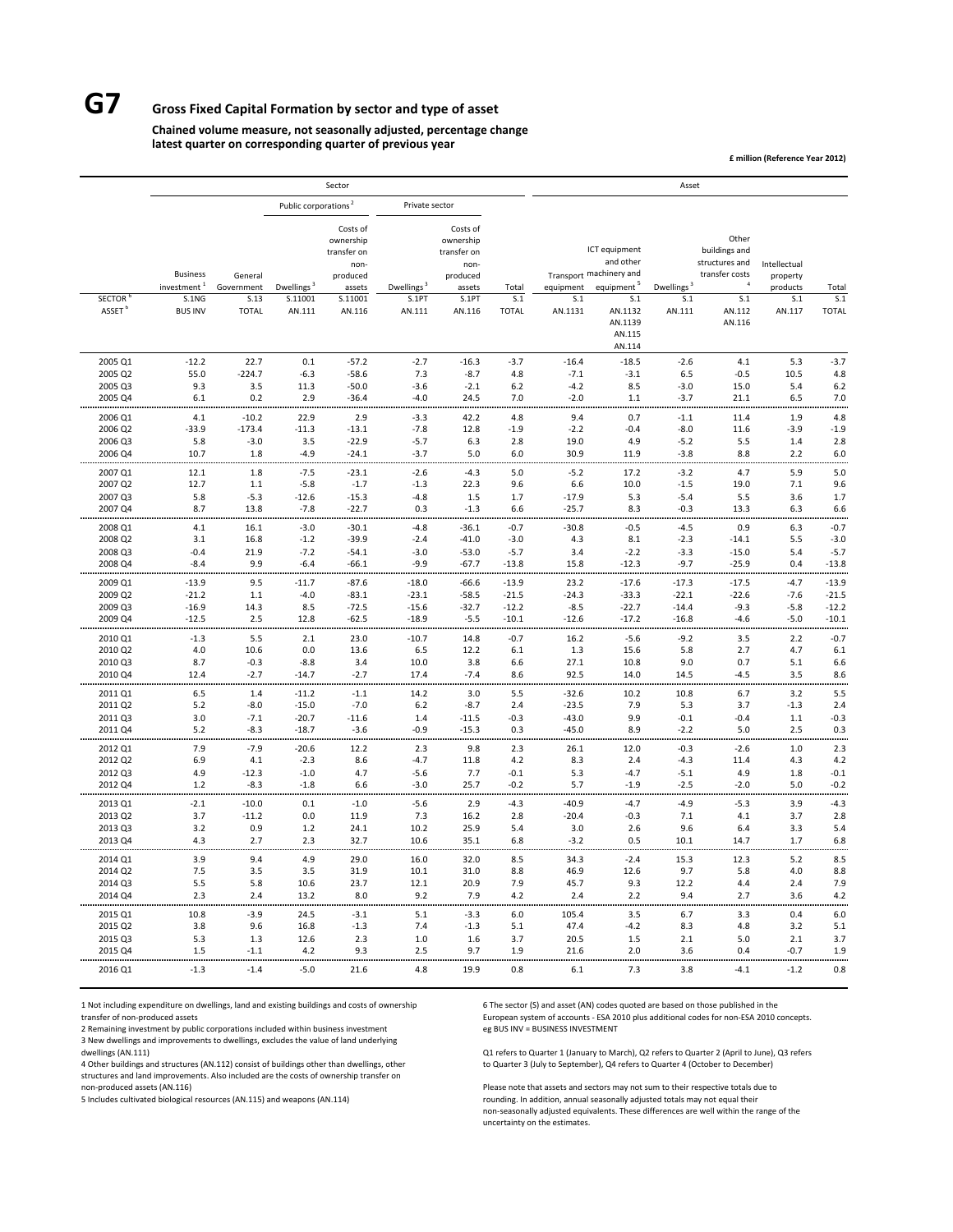## **G8 Gross Fixed Capital Formation by sector and type of asset**

**Chained volume measure, not seasonally adjusted, level, annual**

**£ million (Reference Year 2012)**

|                      |                                            |                            |                                  | Sector                                                             |                              |                                                                    |                               |                             |                                                                                 | Asset                      |                                                                        |                                      |                               |
|----------------------|--------------------------------------------|----------------------------|----------------------------------|--------------------------------------------------------------------|------------------------------|--------------------------------------------------------------------|-------------------------------|-----------------------------|---------------------------------------------------------------------------------|----------------------------|------------------------------------------------------------------------|--------------------------------------|-------------------------------|
|                      |                                            |                            | Public corporations <sup>2</sup> |                                                                    | Private sector               |                                                                    |                               |                             |                                                                                 |                            |                                                                        |                                      |                               |
|                      | <b>Business</b><br>investment <sup>1</sup> | General<br>Government      | Dwellings <sup>3</sup>           | Costs of<br>ownership<br>transfer on<br>non-<br>produced<br>assets | Dwellings <sup>3</sup>       | Costs of<br>ownership<br>transfer on<br>non-<br>produced<br>assets | Total                         | equipment                   | ICT equipment<br>and other<br>Transport machinery and<br>equipment <sup>5</sup> | Dwellings <sup>3</sup>     | Other<br>buildings and<br>structures and<br>transfer costs<br>$\Delta$ | Intellectual<br>property<br>products | Total                         |
| SECTOR <sup>6</sup>  | S.1NG                                      | S.13                       | S.11001                          | S.11001                                                            | S.1PT                        | S.1PT                                                              | S.1                           | S.1                         | S.1                                                                             | S.1                        | S.1                                                                    | S.1                                  | S.1                           |
| ASSET <sup>6</sup>   | <b>BUS INV</b>                             | <b>TOTAL</b>               | AN.111                           | AN.116                                                             | AN.111                       | AN.116                                                             | <b>TOTAL</b>                  | AN.1131                     | AN.1132<br>AN.1139<br>AN.115<br>AN.114                                          | AN.111                     | AN.112<br>AN.116                                                       | AN.117                               | <b>TOTAL</b>                  |
|                      | <b>NPEN</b>                                | EQDN                       | L62M                             | L62N                                                               | L62K                         | L62L                                                               | <b>NPQR</b>                   | <b>DLWJ</b>                 | <b>DLWM</b>                                                                     | <b>DFDV</b>                | <b>DLWQ</b>                                                            | EQDT                                 | <b>NPQR</b>                   |
| 2005                 | 155 460                                    | 23 5 53                    | 4714                             | $-5026$                                                            | 66 315                       | 38 909                                                             | 281 649                       | 11 780                      | 55 327                                                                          | 71091                      | 88 6 25                                                                | 54 402                               | 281 649                       |
| 2006                 | 145 029                                    | 39 508                     | 4999                             | $-4234$                                                            | 62 8 84                      | 44 709                                                             | 290 059                       | 13 3 15                     | 57 778                                                                          | 67893                      | 96 754                                                                 | 54 622                               | 290 059                       |
| 2007                 | 159 070                                    | 40 694                     | 4573                             | $-3534$                                                            | 61 5 5 9                     | 46 291                                                             | 306 454                       | 11893                       | 63 583                                                                          | 66 137                     | 106 646                                                                | 57753                                | 306 454                       |
| 2008                 | 158 029                                    | 47 101                     | 4 3 6 7                          | $-1843$                                                            | 58 4 52                      | 23 25 9                                                            | 288 263                       | 11 671                      | 62 137                                                                          | 62 837                     | 92029                                                                  | 60 263                               | 288 263                       |
| 2009                 | 132 479                                    | 50 480                     | 4336                             | $-392$                                                             | 47385                        | 12 5 42                                                            | 246 741                       | 10 581                      | 48 097                                                                          | 51720                      | 79 470                                                                 | 56 795                               | 246 741                       |
| 2010                 | 140 417                                    | 51 963                     | 4 1 1 5                          | $-422$                                                             | 50071                        | 13 107                                                             | 259 170                       | 14 067                      | 51 990                                                                          | 54 181                     | 79922                                                                  | 58 984                               | 259 170                       |
| 2011                 | 147 342                                    | 49 559                     | 3 4 7 2                          | $-396$                                                             | 52 4 29                      | 11956                                                              | 264 251                       | 8780                        | 56 799                                                                          | 55 893                     | 83034                                                                  | 59822                                | 264 251                       |
| 2012                 | 154 813                                    | 46 198                     | 3 1 3 5                          | $-427$                                                             | 50931                        | 13 571                                                             | 268 221                       | 9712                        | 57 802                                                                          | 54 181                     | 84 908                                                                 | 61 618                               | 268 221                       |
| 2013<br>2014<br>2015 | 158 356<br>165 849<br>174 524              | 43 845<br>46 376<br>46 591 | 3 1 6 3<br>3 4 1 9<br>3942       | $-502$<br>$-612$<br>$-625$                                         | 53 8 29<br>60 115<br>62 4 82 | 16 3 9 2<br>19914<br>20 312                                        | 275 083<br>295 061<br>307 226 | 8 2 1 8<br>10 668<br>15 248 | 57 463<br>60 373<br>60 834                                                      | 57 118<br>63 713<br>66 937 | 88723<br>94 3 3 7<br>97460                                             | 63 561<br>65 970<br>66 747           | 275 083<br>295 061<br>307 226 |
|                      |                                            |                            |                                  |                                                                    |                              |                                                                    |                               |                             |                                                                                 |                            |                                                                        |                                      |                               |

**Percentage change, latest year on previous year Not seasonally adjusted**

**Chained Volume Measures**

|                     |                                            |                       |                                  | Sector                                                             |                        |                                                                    |               |                   |                                                                                 | Asset                  |                                                                        |                                      |               |
|---------------------|--------------------------------------------|-----------------------|----------------------------------|--------------------------------------------------------------------|------------------------|--------------------------------------------------------------------|---------------|-------------------|---------------------------------------------------------------------------------|------------------------|------------------------------------------------------------------------|--------------------------------------|---------------|
|                     |                                            |                       | Public corporations <sup>2</sup> |                                                                    | Private sector         |                                                                    |               |                   |                                                                                 |                        |                                                                        |                                      |               |
|                     | <b>Business</b><br>investment <sup>1</sup> | General<br>Government | Dwellings <sup>3</sup>           | Costs of<br>ownership<br>transfer on<br>non-<br>produced<br>assets | Dwellings <sup>3</sup> | Costs of<br>ownership<br>transfer on<br>non-<br>produced<br>assets | Total         | equipment         | ICT equipment<br>and other<br>Transport machinery and<br>equipment <sup>5</sup> | Dwellings <sup>3</sup> | Other<br>buildings and<br>structures and<br>transfer costs<br>$\Delta$ | Intellectual<br>property<br>products | Total         |
| SECTOR <sup>6</sup> | S.1NG                                      | S.13                  | S.11001                          | S.11001                                                            | S.1PT                  | S.1PT                                                              | S.1           | S.1               | S.1                                                                             | S.1                    | S.1                                                                    | S.1                                  | S.1           |
| ASSET <sup>6</sup>  | <b>BUS INV</b>                             | <b>TOTAL</b>          | AN.111                           | AN.116                                                             | AN.111                 | AN.116                                                             | <b>TOTAL</b>  | AN.1131           | AN.1132<br>AN.1139<br>AN.115<br>AN.114                                          | AN.111                 | AN.112<br>AN.116                                                       | AN.117                               | <b>TOTAL</b>  |
| 2005                | 13.9                                       | $-39.2$               | 2.2                              | $-50.7$                                                            | $-0.9$                 | $-0.9$                                                             | 3.4           | $-7.7$            | $-4.0$                                                                          | $-0.8$                 | 9.9                                                                    | 6.9                                  | 3.4           |
| 2006                | $-6.7$                                     | 67.7                  | 6.0                              | $-15.8$                                                            | $-5.2$                 | 14.9                                                               | 3.0           | 13.0              | 4.4                                                                             | $-4.5$                 | 9.2                                                                    | 0.4                                  | 3.0           |
| 2007<br>2008        | 9.7<br>$-0.7$                              | 3.0<br>15.7           | $-8.5$<br>$-4.5$                 | $-16.5$<br>$-47.8$                                                 | $-2.1$<br>$-5.0$       | 3.5<br>$-49.8$                                                     | 5.7<br>$-5.9$ | $-10.7$<br>$-1.9$ | 10.0<br>$-2.3$                                                                  | $-2.6$<br>$-5.0$       | 10.2<br>$-13.7$                                                        | 5.7<br>4.3                           | 5.7<br>$-5.9$ |
| 2009                | $-16.2$                                    | 7.2                   | $-0.7$                           | $-78.7$                                                            | $-18.9$                | $-46.1$                                                            | $-14.4$       | $-9.3$            | $-22.6$                                                                         | $-17.7$                | $-13.6$                                                                | $-5.8$                               | $-14.4$       |
| 2010                | 6.0                                        | 2.9                   | $-5.1$                           | 7.7                                                                | 5.7                    | 4.5                                                                | 5.0           | 32.9              | 8.1                                                                             | 4.8                    | 0.6                                                                    | 3.9                                  | 5.0           |
| 2011                | 4.9                                        | $-4.6$                | $-15.6$                          | $-6.2$                                                             | 4.7                    | $-8.8$                                                             | 2.0           | $-37.6$           | 9.2                                                                             | 3.2                    | 3.9                                                                    | 1.4                                  | 2.0           |
| 2012                | 5.1                                        | $-6.8$                | $-9.7$                           | 7.8                                                                | $-2.9$                 | 13.5                                                               | 1.5           | 10.6              | 1.8                                                                             | $-3.1$                 | 2.3                                                                    | 3.0                                  | 1.5           |
| 2013                | 2.3                                        | $-5.1$                | 0.9                              | 17.6                                                               | 5.7                    | 20.8                                                               | 2.6           | $-15.4$           | $-0.6$                                                                          | 5.4                    | 4.5                                                                    | 3.2                                  | 2.6           |
| 2014                | 4.7                                        | 5.8                   | 8.1                              | 21.9                                                               | 11.7                   | 21.5                                                               | 7.3           | 29.8              | 5.1                                                                             | 11.5                   | 6.3                                                                    | 3.8                                  | 7.3           |
| 2015                | 5.2                                        | 0.5                   | 15.3                             | 2.1                                                                | 3.9                    | 2.0                                                                | 4.1           | 42.9              | 0.8                                                                             | 5.1                    | 3.3                                                                    | 1.2                                  | 4.1           |

1 Not including expenditure on dwellings, land and existing buildings and costs of ownership 6 The sector (S) and asset (AN) codes quoted are based on those published in the transfer of non-produced assets on those publish

2 Remaining investment by public corporations included within business investment 3 New dwellings and improvements to dwellings, excludes the value of land underlying

4 Other buildings and structures (AN.112) consist of buildings other than dwellings, other to Quarter 3 (July to September), Q4 refers to Quarter 4 (October to December) structures and land improvements. Also included are the costs of ownership transfer on

European system of accounts - ESA 2010 plus additional codes for non-ESA 2010 concepts.<br>eg BUS INV = BUSINESS INVESTMENT

Q1 refers to Quarter 1 (January to March), Q2 refers to Quarter 2 (April to June), Q3 refers

non-produced assets (AN.116) Please note that assets and sectors may not sum to their respective totals due to<br>Please note that assets and sectors may not of their respective totals due to<br>Please note that assets and secto rounding. In addition, annual seasonally adjusted totals may not equal their non‐seasonally adjusted equivalents. These differences are well within the range of the uncertainty on the estimates.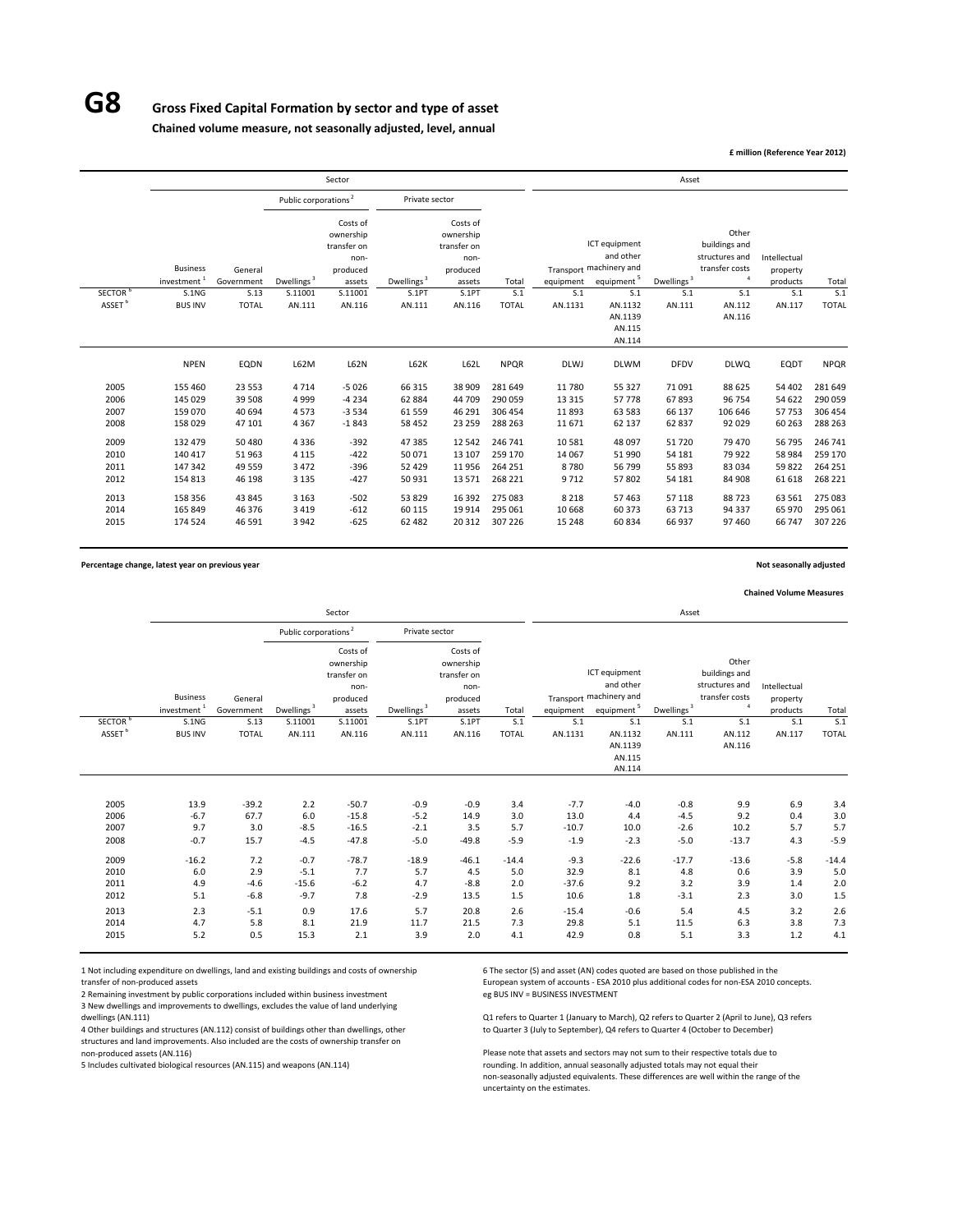## **G9 Gross Fixed Capital Formation by sector and type of asset**

**Current price, seasonally adjusted, level**

**£ million (Reference Year 2012)**

|                    |                                  |                    |                                   | Sector                                                   |                                 |                                                          |                  |                    |                                                       | Asset                         |                                          |                          |                  |
|--------------------|----------------------------------|--------------------|-----------------------------------|----------------------------------------------------------|---------------------------------|----------------------------------------------------------|------------------|--------------------|-------------------------------------------------------|-------------------------------|------------------------------------------|--------------------------|------------------|
|                    |                                  |                    | Public corporations <sup>2</sup>  |                                                          | Private sector                  |                                                          |                  |                    |                                                       |                               |                                          |                          |                  |
|                    | <b>Business</b>                  | General            |                                   | Costs of<br>ownership<br>transfer on<br>non-<br>produced |                                 | Costs of<br>ownership<br>transfer on<br>non-<br>produced |                  |                    | ICT equipment<br>and other<br>Transport machinery and |                               | Other<br>buildings and<br>structures and | Intellectual<br>property |                  |
| <b>SECTOR</b>      | investment <sup>1</sup><br>S.1NG | Government<br>S.13 | Dwellings <sup>:</sup><br>S.11001 | assets<br>S.11001                                        | Dwellings <sup>3</sup><br>S.1PT | assets<br>S.1PT                                          | Total<br>S.1     | equipment<br>S.1   | equipment <sup>5</sup><br>S.1                         | Dwellings <sup>3</sup><br>S.1 | transfer costs <sup>4</sup><br>S.1       | products<br>S.1          | Total<br>S.1     |
| ASSET <sup>6</sup> | <b>BUS INV</b>                   | <b>TOTAL</b>       | AN.111                            | AN.116                                                   | AN.111                          | AN.116                                                   | <b>TOTAL</b>     | AN.1131            | AN.1132<br>AN.1139<br>AN.115<br>AN.114                | AN.111                        | AN.112<br>AN.116                         | AN.117                   | <b>TOTAL</b>     |
|                    | <b>NPEK</b>                      | <b>RPZG</b>        | L62R                              | L62S                                                     | L62T                            | L62U                                                     | <b>NPQS</b>      | <b>TLPX</b>        | <b>TLPW</b>                                           | GGAE                          | EQED                                     | <b>TLPK</b>              | <b>NPQS</b>      |
| 2005 Q1            | 29 013                           | 9021               | 762                               | $-1082$                                                  | 12 2 19                         | 7446                                                     | 57379            | 2 6 3 2            | 10 974                                                | 13 012                        | 18 963                                   | 11798                    | 57 379           |
| 2005 Q2            | 46 989                           | $-5729$            | 905                               | $-934$                                                   | 12 9 68                         | 7439                                                     | 61 638           | 2874               | 13757                                                 | 13877                         | 18 804                                   | 12 3 26                  | 61 638           |
| 2005 Q3            | 31954                            | 8394               | 948                               | $-1083$                                                  | 12 5 9 9                        | 8 5 0 6                                                  | 61 318           | 2837               | 11890                                                 | 13 5 5 3                      | 20833                                    | 12 205                   | 61 318           |
| 2005 Q4<br>2006 Q1 | 30 872<br>30 700                 | 8612<br>8670       | 959<br>1049                       | $-1127$<br>$-1048$                                       | 12 602<br>12792                 | 9 4 0 5<br>10 130                                        | 61 323<br>62 293 | 2 6 2 9<br>2872    | 11 274<br>11 2 2 1                                    | 13 5 6 6<br>13843             | 21 409<br>22 242                         | 12 445<br>12 115         | 61 323<br>62 293 |
| 2006 Q2            | 32 25 2                          | 8921               | 926                               | $-856$                                                   | 12 791                          | 8756                                                     | 62790            | 2655               | 12 447                                                | 13714                         | 21 7 8 1                                 | 12 193                   | 62 790           |
| 2006 Q3            | 34 5 23                          | 9 2 9 4            | 1072                              | $-822$                                                   | 12 660                          | 9031                                                     | 65 758           | 3 3 5 7            | 13 041                                                | 13738                         | 23 0 29                                  | 12 5 93                  | 65 758           |
| 2006 Q4            | 34 5 90                          | 9570               | 1001                              | $-863$                                                   | 12766                           | 9970                                                     | 67034            | 3 3 9 3            | 12 800                                                | 13771                         | 24 270                                   | 12 800                   | 67034<br>.       |
| 2007 Q1            | 34 812                           | 9312               | 1022                              | $-826$                                                   | 13 206                          | 10 064                                                   | 67 590           | 2763               | 13 3 8 5                                              | 14 2 2 6                      | 24 194                                   | 13 0 22                  | 67 590           |
| 2007 Q2            | 36 358                           | 9 1 6 6            | 933                               | $-838$                                                   | 13 217                          | 10865                                                    | 69701            | 2 9 0 2            | 13 0 35                                               | 14 15 1                       | 26 3 66                                  | 13 247                   | 69 701           |
| 2007 Q3            | 36 662                           | 9017               | 970                               | $-713$                                                   | 12 571                          | 9 2 3 2                                                  | 67739            | 2831               | 13 2 4 9                                              | 13 5 42                       | 24 846                                   | 13 27 1                  | 67739            |
| 2007 Q4            | 38 0 37                          | 11 0 20            | 972                               | $-685$                                                   | 13 4 63                         | 9927                                                     | 72 734           | 2 4 9 3            | 13 3 65                                               | 14 4 38                       | 28 4 58                                  | 13 980                   | 72 734           |
| 2008 Q1            | 37 658                           | 11725              | 1046                              | $-627$                                                   | 13 4 7 1                        | 6938                                                     | 70 211           | 2012               | 13 5 23                                               | 14 5 27                       | 25 706                                   | 14 4 43                  | 70 211           |
| 2008 Q2            | 38 5 80                          | 11 256             | 997                               | -456                                                     | 13 681                          | 6 1 2 7                                                  | 70 185           | 3 1 9 6            | 14 291                                                | 14 683                        | 23 5 32                                  | 14 4 83                  | 70 185           |
| 2008 Q3            | 38 060                           | 11 3 3 4           | 956                               | $-327$                                                   | 13 044                          | 4452                                                     | 67 519           | 3055               | 13779                                                 | 14 000                        | 22 3 12                                  | 14 373                   | 67 519           |
| 2008 Q4            | 36 308                           | 12 5 3 5           | 967                               | $-244$                                                   | 12 8 98                         | 3 3 1 0                                                  | 65 774           | 2 9 8 9            | 12 8 9 1                                              | 13 8 65                       | 21 647                                   | 14 3 82                  | 65 774           |
| 2009 Q1            | 33 587                           | 13 3 46            | 957                               | -72                                                      | 11722                           | 2 3 5 2                                                  | 61892            | 2 5 3 0            | 12 5 5 0                                              | 12 677                        | 20 367                                   | 13768                    | 61 892           |
| 2009 Q2<br>2009 Q3 | 31984<br>32 130                  | 11 675             | 987                               | $-91$<br>$-103$                                          | 11 040                          | 2913                                                     | 58 508           | 2578               | 11 3 2 7                                              | 12 071                        | 19 162                                   | 13 370                   | 58 508<br>60 362 |
| 2009 Q4            | 31 624                           | 12853<br>12 679    | 1043<br>1081                      | $-104$                                                   | 11 194<br>10 4 95               | 3 2 4 5<br>3 3 3 8                                       | 60 362<br>59 113 | 2871<br>2 3 5 2    | 11 677<br>11 2 65                                     | 12 199<br>11 573              | 20 147<br>20 341                         | 13 4 68<br>13 5 82       | 59 113           |
|                    |                                  |                    |                                   |                                                          |                                 |                                                          |                  |                    |                                                       |                               |                                          |                          |                  |
| 2010 Q1            | 32 5 64                          | 13 5 5 1           | 989                               | -98                                                      | 10 600                          | 2838                                                     | 60 444           | 2855               | 11 630                                                | 11 581                        | 20 342                                   | 14 036                   | 60 444           |
| 2010 Q2            | 32 6 20                          | 12 270             | 975                               | $-104$                                                   | 11729                           | 3 2 7 8                                                  | 60768            | 2 6 4 7            | 12 3 4 9                                              | 12 706                        | 18772                                    | 14 294                   | 60768            |
| 2010 Q3<br>2010 Q4 | 34 841<br>35 4 95                | 12 3 03<br>12 096  | 975<br>944                        | $-104$<br>$-100$                                         | 12 4 53<br>12 4 5 4             | 3 3 7 5<br>3 0 8 5                                       | 63 843<br>63 974 | 3742<br>4 4 4 9    | 12 9 20<br>13 007                                     | 13 4 32<br>13 3 9 5           | 19 342<br>18 6 5 9                       | 14 407<br>14 4 64        | 63 843<br>63 974 |
| 2011 Q1            | 35 102                           | 13 4 5 6           | 914                               | -95                                                      | 12 3 46                         | 2 9 6 9                                                  | 64 692           | 1851               | 13 142                                                | 13 2 65                       | 21 521                                   | 14 913                   | 64 692           |
| 2011 Q2            | 35 160                           | 11 3 8 3           | 843                               | $-98$                                                    | 12 658                          | 3 0 4 9                                                  | 62 995           | 2 1 7 6            | 13 644                                                | 13 502                        | 19 135                                   | 14 5 38                  | 62 995           |
| 2011 Q3            | 36 459                           | 11729              | 795                               | $-96$                                                    | 12826                           | 3058                                                     | 64 771           | 2 1 6 7            | 14 622                                                | 13 6 21                       | 19 3 96                                  | 14 9 65                  | 64 771           |
| 2011 Q4            | 38 5 29                          | 11 707             | 788                               | -99                                                      | 12 645                          | 2 6 6 1                                                  | 66 231           | 2 6 5 3            | 14 741                                                | 13 4 19                       | 20 295                                   | 15 123                   | 66 231           |
| 2012 Q1            | 38707                            | 12 3 9 7           | 749                               | $-108$                                                   | 13 15 8                         | 3 3 4 2                                                  | 68 245           | 2 4 1 1            | 15 0 37                                               | 13 8 8 9                      | 21 705                                   | 15 203                   | 68 245           |
| 2012 Q2            | 38 1 18                          | 11955              | 820                               | $-109$                                                   | 12 5 5 7                        | 3 4 4 4                                                  | 66785            | 2 3 6 0            | 14 3 8 7                                              | 13 4 28                       | 21 3 6 6                                 | 15 244                   | 66 785           |
| 2012 Q3            | 38 679                           | 10 570             | 785                               | $-103$                                                   | 12 4 9 4                        | 3 3 4 7                                                  | 65 772           | 2 2 1 8            | 14 0 32                                               | 13 3 22                       | 20 965                                   | 15 2 35                  | 65 772           |
| 2012 Q4            | 39 309                           | 11 276             | 781                               | $-107$                                                   | 12722                           | 3 4 3 8                                                  | 67419            | 2723               | 14 3 46                                               | 13 5 42                       | 20872                                    | 15 9 36                  | 67 419           |
| 2013 Q1            | 38 5 20                          | 10951              | 774                               | $-116$                                                   | 12 849                          | 3714                                                     | 66 692           | 1408               | 14 4 05                                               | 13 6 28                       | 21 3 3 3                                 | 15 918                   | 66 692           |
| 2013 Q2            | 39 673                           | 10 996             | 833                               | $-116$                                                   | 13876                           | 3829                                                     | 69 091           | 1837               | 14 0 23                                               | 14 7 68                       | 22 499                                   | 15 964                   | 69 091           |
| 2013 Q3<br>2013 Q4 | 40713<br>41 810                  | 10 9 35<br>12 143  | 827<br>829                        | $-130$<br>$-143$                                         | 14 271<br>14 5 28               | 4 2 5 1<br>4703                                          | 70 867<br>73 870 | 2 3 1 9<br>2 5 9 0 | 14 5 41<br>14 4 8 5                                   | 15 1 23<br>15 3 9 8           | 22 813<br>24 8 29                        | 16 071<br>16 5 68        | 70 867<br>73 870 |
|                    |                                  |                    |                                   |                                                          |                                 |                                                          |                  |                    |                                                       |                               |                                          |                          |                  |
| 2014 Q1            | 40 20 7                          | 13 8 13            | 838                               | $-148$                                                   | 15 5 38                         | 4811                                                     | 75 059           | 1725               | 13 943                                                | 16 4 29                       | 25 992                                   | 16 970                   | 75 059           |
| 2014 Q2            | 43 163                           | 11 5 8 6           | 901                               | $-159$                                                   | 15 8 18                         | 5 2 2 3                                                  | 76 532           | 2 6 0 1            | 15 376                                                | 16 761                        | 25 019                                   | 16 775                   | 76 532           |
| 2014 Q3<br>2014 Q4 | 42 956<br>43 1 20                | 11783<br>11 5 8 9  | 937<br>980                        | $-160$<br>$-154$                                         | 16 4 65<br>16 4 34              | 5 1 2 7<br>5 0 4 4                                       | 77 108<br>77 013 | 3074<br>2 5 8 9    | 15 3 95<br>14 674                                     | 17452<br>17459                | 24 4 67<br>25 167                        | 16 720<br>17 124         | 77 108<br>77 013 |
|                    |                                  |                    |                                   |                                                          |                                 |                                                          |                  |                    |                                                       |                               |                                          |                          |                  |
| 2015 Q1            | 44 3 5 7                         | 13 173             | 1052                              | -147                                                     | 16 5 53                         | 4699                                                     | 79 687           | 3 4 5 9            | 14 8 31                                               | 17 665                        | 26 776                                   | 16 956                   | 79 687           |
| 2015 Q2            | 44 956                           | 12 5 8 9           | 1069                              | $-156$                                                   | 17 105                          | 5 1 5 7                                                  | 80720            | 3697               | 15 375                                                | 18 308                        | 26 107                                   | 17 233                   | 80720            |
| 2015 Q3<br>2015 Q4 | 46 185<br>44 8 28                | 12 274<br>11914    | 1093<br>1067                      | $-163$<br>$-167$                                         | 16928<br>17 242                 | 5 2 3 9<br>5 4 8 7                                       | 81 556<br>80 371 | 3766<br>3 1 9 8    | 16 072                                                | 18 15 4<br>18 5 39            | 26 5 20<br>26 089                        | 17044<br>17 224          | 81 556<br>80 371 |
|                    |                                  |                    |                                   |                                                          |                                 |                                                          |                  |                    | 15 3 2 1                                              |                               |                                          |                          |                  |
| 2016 Q1            | 44 3 32                          | 12 4 7 5           | 1054                              | $-187$                                                   | 17430                           | 5836                                                     | 80 940           | 3824               | 14914                                                 | 18729                         | 26 134                                   | 17 339                   | 80 940           |

1 Not including expenditure on dwellings, land and existing buildings and costs of ownership 6 The sector (S) and asset (AN) codes quoted are based on those published in the

transfer of non-produced assets<br>2 Remaining investment by public corporations included within business investment

3 New dwellings and improvements to dwellings, excludes the value of land underlying

4 Other buildings and structures (AN.112) consist of buildings other than dwellings, other

structures and land improvements. Also included are the costs of ownership transfer on<br>non-produced assets (AN.116) Please note that assets and sectors may not sum to their respective totals due to

o messets to none sets the non-produced as a set of non-ESA 2010 concepts.<br>European system of accounts – ESA 2010 plus additional codes for non-ESA 2010 concepts.<br>eg BUS INV = BUSINESS INVESTMENT

Q1 refers to Quarter 1 (January to March), Q2 refers to Quarter 2 (April to June), Q3 refers<br>to Quarter 3 (July to September), Q4 refers to Quarter 4 (October to December)

5 Includes cultivated biological resources (AN.115) and weapons (AN.114) rounding. In addition, annual seasonally adjusted totals may not equal their non-seasonally adjusted equivalents. These differences are well within the range of the uncertainty on the estimates.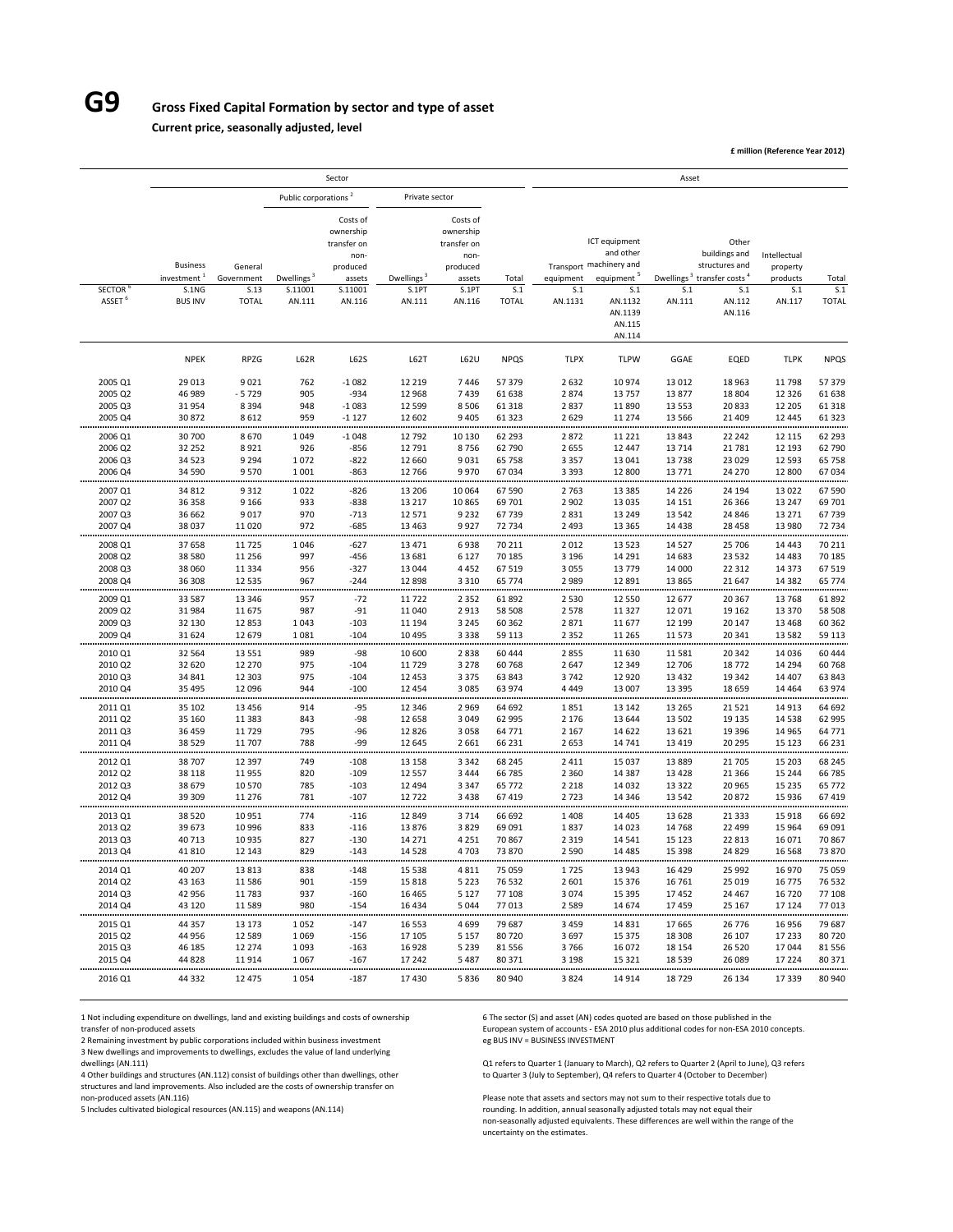## **G10 Gross Fixed Capital Formation by sector and type of asset**

#### **Current price, seasonally adjusted, percentage change latest quarter on previous quarter**

**£ million (Reference Year 2012)**

|                                                |                                                                       |                                               |                                             | Sector                                                                                  |                                           |                                                                                       |                              |                             |                                                                                                                                  | Asset                    |                                                                                                                           |                                                       |                              |
|------------------------------------------------|-----------------------------------------------------------------------|-----------------------------------------------|---------------------------------------------|-----------------------------------------------------------------------------------------|-------------------------------------------|---------------------------------------------------------------------------------------|------------------------------|-----------------------------|----------------------------------------------------------------------------------------------------------------------------------|--------------------------|---------------------------------------------------------------------------------------------------------------------------|-------------------------------------------------------|------------------------------|
|                                                |                                                                       |                                               | Public corporations <sup>2</sup>            |                                                                                         | Private sector                            |                                                                                       |                              |                             |                                                                                                                                  |                          |                                                                                                                           |                                                       |                              |
| <b>SECTOR</b><br>ASSET <sup>6</sup>            | <b>Business</b><br>investment <sup>1</sup><br>S.1NG<br><b>BUS INV</b> | General<br>Government<br>S.13<br><b>TOTAL</b> | Dwellings <sup>3</sup><br>S.11001<br>AN.111 | Costs of<br>ownership<br>transfer on<br>non-<br>produced<br>assets<br>S.11001<br>AN.116 | Dwellings <sup>3</sup><br>S.1PT<br>AN.111 | Costs of<br>ownership<br>transfer on<br>non-<br>produced<br>assets<br>S.1PT<br>AN.116 | Total<br>S.1<br><b>TOTAL</b> | equipment<br>S.1<br>AN.1131 | ICT equipment<br>and other<br>Transport machinery and<br>equipment <sup>5</sup><br>S.1<br>AN.1132<br>AN.1139<br>AN.115<br>AN.114 | S.1<br>AN.111            | Other<br>buildings and<br>structures and<br>Dwellings <sup>3</sup> transfer costs <sup>4</sup><br>S.1<br>AN.112<br>AN.116 | Intellectual<br>property<br>products<br>S.1<br>AN.117 | Total<br>S.1<br><b>TOTAL</b> |
|                                                | KG6V                                                                  | KH7P                                          | L64F                                        | L641                                                                                    | L64L                                      | L64O                                                                                  | KG6W                         | <b>KG73</b>                 | <b>KG72</b>                                                                                                                      | <b>KH83</b>              | <b>KH82</b>                                                                                                               | KG6Z                                                  | KG6W                         |
| 2005 Q1                                        | 2.5                                                                   | 10.3                                          | $-8.1$                                      | $-36.8$                                                                                 | 1.1                                       | 0.9                                                                                   | 4.2                          | $-6.5$                      | $-3.3$                                                                                                                           | 0.6                      | 14.1                                                                                                                      | 3.9                                                   | 4.2                          |
| 2005 Q2                                        | 62.0                                                                  | $-163.5$                                      | 18.8                                        | $-13.7$                                                                                 | 6.1                                       | $-0.1$                                                                                | 7.4                          | 9.2                         | 25.4                                                                                                                             | 6.6                      | $-0.8$                                                                                                                    | 4.5                                                   | 7.4                          |
| 2005 Q3                                        | $-32.0$                                                               | $-246.5$                                      | 4.8                                         | 16.0                                                                                    | $-2.8$                                    | 14.3                                                                                  | $-0.5$                       | $-1.3$                      | $-13.6$                                                                                                                          | $-2.3$                   | 10.8                                                                                                                      | $-1.0$                                                | $-0.5$                       |
| 2005 Q4                                        | $-3.4$                                                                | 2.6                                           | 1.2                                         | 4.1                                                                                     | 0.0                                       | 10.6                                                                                  | 0.0                          | $-7.3$                      | $-5.2$                                                                                                                           | 0.1                      | 2.8                                                                                                                       | 2.0                                                   | 0.0                          |
| 2006 Q1                                        | $-0.6$                                                                | 0.7                                           | 9.4                                         | $-7.0$                                                                                  | 1.5                                       | 7.7                                                                                   | 1.6                          | 9.2                         | $-0.5$                                                                                                                           | 2.0                      | 3.9                                                                                                                       | $-2.7$                                                | 1.6                          |
| 2006 Q2                                        | 5.1                                                                   | 2.9                                           | $-11.7$                                     | $-18.3$                                                                                 | 0.0                                       | $-13.6$                                                                               | 0.8                          | $-7.6$                      | 10.9                                                                                                                             | $-0.9$                   | $-2.1$                                                                                                                    | 0.6                                                   | 0.8                          |
| 2006 Q3                                        | 7.0                                                                   | 4.2                                           | 15.8                                        | $-4.0$                                                                                  | $-1.0$                                    | 3.1                                                                                   | 4.7                          | 26.4                        | 4.8                                                                                                                              | 0.2                      | 5.7                                                                                                                       | 3.3                                                   | 4.7                          |
| 2006 Q4<br><br>2007 Q1                         | 0.2<br>0.6                                                            | 3.0<br><br>$-2.7$                             | $-6.6$<br><br>2.1                           | 5.0<br><br>$-4.3$                                                                       | 0.8<br>.<br>3.4                           | 10.4<br>0.9                                                                           | 1.9<br>.<br>0.8              | 1.1<br>.<br>-18.6           | $-1.8$<br>4.6                                                                                                                    | 0.2<br>.<br>3.3          | 5.4<br><br>$-0.3$                                                                                                         | 1.6<br>.<br>1.7                                       | 1.9<br>u un<br>0.8           |
| 2007 Q2                                        | 4.4                                                                   | $-1.6$                                        | $-8.7$                                      | 1.5                                                                                     | 0.1                                       | 8.0                                                                                   | 3.1                          | 5.0                         | $-2.6$                                                                                                                           | $-0.5$                   | 9.0                                                                                                                       | 1.7                                                   | 3.1                          |
| 2007 Q3                                        | 0.8                                                                   | $-1.6$                                        | 4.0                                         | $-14.9$                                                                                 | $-4.9$                                    | $-15.0$                                                                               | $-2.8$                       | $-2.4$                      | 1.6                                                                                                                              | $-4.3$                   | $-5.8$                                                                                                                    | 0.2                                                   | $-2.8$                       |
| 2007 Q4                                        | 3.8                                                                   | 22.2                                          | 0.2                                         | $-3.9$                                                                                  | 7.1                                       | 7.5                                                                                   | 7.4                          | $-11.9$                     | 0.9                                                                                                                              | 6.6                      | 14.5                                                                                                                      | 5.3                                                   | 7.4                          |
| 2008 Q1<br>2008 Q2<br>2008 Q3                  | $-1.0$<br>2.4<br>$-1.3$                                               | 6.4<br>$-4.0$<br>0.7                          | 7.6<br>$-4.7$<br>$-4.1$                     | $-8.5$<br>$-27.3$<br>$-28.3$                                                            | 0.1<br>1.6<br>$-4.7$                      | $-30.1$<br>$-11.7$<br>$-27.3$                                                         | $-3.5$<br>0.0<br>$-3.8$      | $-19.3$<br>58.8<br>$-4.4$   | $1.2$<br>5.7<br>$-3.6$                                                                                                           | 0.6<br>1.1<br>$-4.7$     | $-9.7$<br>$-8.5$<br>$-5.2$                                                                                                | 3.3<br>0.3<br>$-0.8$                                  | <br>$-3.5$<br>0.0<br>$-3.8$  |
| 2008 Q4                                        | $-4.6$                                                                | 10.6                                          | 1.2                                         | $-25.4$                                                                                 | $-1.1$                                    | $-25.7$                                                                               | $-2.6$                       | $-2.2$                      | $-6.4$                                                                                                                           | $-1.0$                   | $-3.0$                                                                                                                    | 0.1                                                   | $-2.6$                       |
| 2009 Q1                                        | $-7.5$                                                                | 6.5                                           | $-1.0$                                      | $-70.5$                                                                                 | $-9.1$                                    | $-28.9$                                                                               | $-5.9$                       | $-15.4$                     | $-2.6$                                                                                                                           | $-8.6$                   | $-5.9$                                                                                                                    | $-4.3$                                                | $-5.9$                       |
| 2009 Q2                                        | $-4.8$                                                                | $-12.5$                                       | 3.1                                         | 26.4                                                                                    | $-5.8$                                    | 23.9                                                                                  | $-5.5$                       | 1.9                         | $-9.7$                                                                                                                           | $-4.8$                   | $-5.9$                                                                                                                    | $-2.9$                                                | $-5.5$                       |
| 2009 Q3                                        | 0.5                                                                   | 10.1                                          | 5.7                                         | 13.2                                                                                    | 1.4                                       | 11.4                                                                                  | 3.2                          | 11.4                        | 3.1                                                                                                                              | 1.1                      | 5.1                                                                                                                       | 0.7                                                   | 3.2                          |
| 2009 Q4                                        | $-1.6$                                                                | $-1.4$                                        | 3.6                                         | 1.0                                                                                     | $-6.2$                                    | 2.9                                                                                   | $-2.1$                       | $-18.1$                     | $-3.5$                                                                                                                           | $-5.1$                   | 1.0                                                                                                                       | 0.8                                                   | $-2.1$                       |
| 2010 Q1                                        | 3.0                                                                   | 6.9                                           | $-8.5$                                      | $-5.8$                                                                                  | 1.0                                       | $-15.0$                                                                               | 2.3                          | 21.4                        | 3.2                                                                                                                              | 0.1                      | 0.0                                                                                                                       | 3.3                                                   | 2.3                          |
| 2010 Q2                                        | 0.2                                                                   | $-9.5$                                        | $-1.4$                                      | 6.1                                                                                     | 10.7                                      | 15.5                                                                                  | 0.5                          | $-7.3$                      | 6.2                                                                                                                              | 9.7                      | $-7.7$                                                                                                                    | 1.8                                                   | 0.5                          |
| 2010 Q3                                        | 6.8                                                                   | 0.3                                           | 0.0                                         | 0.0                                                                                     | 6.2                                       | 3.0                                                                                   | 5.1                          | 41.4                        | 4.6                                                                                                                              | 5.7                      | 3.0                                                                                                                       | 0.8                                                   | 5.1                          |
| 2010 Q4                                        | 1.9                                                                   | $-1.7$                                        | $-3.2$                                      | $-3.8$                                                                                  | 0.0                                       | $-8.6$                                                                                | 0.2                          | 18.9                        | 0.7                                                                                                                              | $-0.3$                   | $-3.5$                                                                                                                    | 0.4                                                   | 0.2                          |
| 2011 Q1                                        | $-1.1$                                                                | 11.2                                          | $-3.2$                                      | $-5.0$                                                                                  | $-0.9$                                    | $-3.8$                                                                                | 1.1                          | -58.4                       | 1.0                                                                                                                              | $-1.0$                   | 15.3                                                                                                                      | 3.1                                                   | 1.1                          |
| 2011 Q2<br>2011 Q3<br>2011 Q4<br>,,,,,,,,,,,,, | 0.2<br>3.7<br>5.7                                                     | $-15.4$<br>3.0<br>$-0.2$<br>                  | $-7.8$<br>$-5.7$<br>$-0.9$                  | 3.2<br>$-2.0$<br>3.1<br>                                                                | 2.5<br>1.3<br>$-1.4$<br>                  | 2.7<br>0.3<br>$-13.0$                                                                 | $-2.6$<br>2.8<br>2.3<br>     | 17.6<br>$-0.4$<br>22.4      | 3.8<br>7.2<br>0.8                                                                                                                | 1.8<br>0.9<br>$-1.5$<br> | $-11.1$<br>1.4<br>4.6                                                                                                     | $-2.5$<br>2.9<br>1.1<br>                              | $-2.6$<br>2.8<br>2.3<br>     |
| 2012 Q1<br>2012 Q2<br>2012 Q3<br>2012 04       | 0.5<br>$-1.5$<br>1.5                                                  | 5.9<br>$-3.6$<br>$-11.6$                      | -4.9<br>9.5<br>$-4.3$                       | 9.1<br>0.9<br>$-5.5$                                                                    | 4.1<br>$-4.6$<br>$-0.5$                   | 25.6<br>3.1<br>$-2.8$                                                                 | 3.0<br>$-2.1$<br>$-1.5$      | $-9.1$<br>$-2.1$<br>$-6.0$  | 2.0<br>$-4.3$<br>$-2.5$                                                                                                          | 3.5<br>$-3.3$<br>$-0.8$  | 6.9<br>$-1.6$<br>$-1.9$                                                                                                   | 0.5<br>0.3<br>$-0.1$                                  | 3.0<br>$-2.1$<br>$-1.5$      |
| 2013 Q1<br>2013 Q2                             | 1.6<br>$-2.0$<br>3.0                                                  | 6.7<br>$-2.9$<br>0.4                          | $-0.5$<br>$-0.9$<br>7.6                     | 3.9<br>8.4<br>0.0                                                                       | 1.8<br>1.0<br>8.0                         | 2.7<br>8.0<br>3.1                                                                     | 2.5<br>$-1.1$<br>3.6         | 22.8<br>$-48.3$<br>30.5     | 2.2<br>0.4<br>$-2.7$                                                                                                             | 1.7<br>0.6<br>8.4        | $-0.4$<br>2.2<br>5.5                                                                                                      | 4.6<br>$-0.1$<br>0.3                                  | 2.5<br><br>$-1.1$<br>3.6     |
| 2013 Q3                                        | 2.6                                                                   | $-0.6$                                        | $-0.7$                                      | 12.1                                                                                    | 2.8                                       | 11.0                                                                                  | 2.6                          | 26.2                        | 3.7                                                                                                                              | 2.4                      | 1.4                                                                                                                       | 0.7                                                   | 2.6                          |
| 2013 Q4                                        | 2.7                                                                   | 11.0                                          | 0.2                                         | 10.0                                                                                    | 1.8                                       | 10.6                                                                                  | 4.2                          | 11.7                        | $-0.4$                                                                                                                           | 1.8                      | 8.8                                                                                                                       | 3.1                                                   | 4.2                          |
| 2014 Q1                                        | $-3.8$                                                                | 13.8                                          | 1.1                                         | 3.5                                                                                     | $7.0$                                     | 2.3                                                                                   | 1.6                          | -33.4                       | $-3.7$                                                                                                                           | 6.7                      | 4.7                                                                                                                       | 2.4                                                   | 1.6                          |
| 2014 Q2                                        | 7.4                                                                   | $-16.1$                                       | 7.5                                         | 7.4                                                                                     | 1.8                                       | 8.6                                                                                   | 2.0                          | 50.8                        | 10.3                                                                                                                             | 2.0                      | $-3.7$                                                                                                                    | $-1.1$                                                | 2.0                          |
| 2014 Q3                                        | $-0.5$                                                                | 1.7                                           | 4.0                                         | 0.6                                                                                     | 4.1                                       | $-1.8$                                                                                | 0.8                          | 18.2                        | 0.1                                                                                                                              | 4.1                      | $-2.2$                                                                                                                    | $-0.3$                                                | 0.8                          |
| 2014 Q4                                        | 0.4                                                                   | $-1.6$                                        | 4.6                                         | $-3.8$                                                                                  | $-0.2$                                    | $-1.6$                                                                                | $-0.1$                       | $-15.8$                     | $-4.7$                                                                                                                           | 0.0                      | 2.9                                                                                                                       | 2.4                                                   | $-0.1$                       |
| 2015 Q1                                        | 2.9                                                                   | 13.7                                          | 7.3                                         | $-4.5$                                                                                  | 0.7                                       | $-6.8$                                                                                | 3.5                          | 33.6                        | 1.1                                                                                                                              | 1.2                      | 6.4                                                                                                                       | $-1.0$                                                | 3.5                          |
| 2015 Q2                                        | 1.4                                                                   | $-4.4$                                        | 1.6                                         | 6.1                                                                                     | 3.3                                       | 9.7                                                                                   | 1.3                          | 6.9                         | 3.7                                                                                                                              | 3.6                      | $-2.5$                                                                                                                    | 1.6                                                   | 1.3                          |
| 2015 Q3                                        | 2.7                                                                   | $-2.5$                                        | 2.2                                         | 4.5                                                                                     | $-1.0$                                    | 1.6                                                                                   | 1.0                          | 1.9                         | 4.5                                                                                                                              | $-0.8$                   | 1.6                                                                                                                       | $-1.1$                                                | 1.0                          |
| 2015 Q4                                        | $-2.9$                                                                | $-2.9$                                        | $-2.4$                                      | 2.5                                                                                     | 1.9                                       | 4.7                                                                                   | $-1.5$                       | $-15.1$                     | $-4.7$                                                                                                                           | 2.1                      | $-1.6$                                                                                                                    | 1.1                                                   | $-1.5$                       |
| 2016 Q1                                        | $-1.1$                                                                | 4.7                                           | $-1.2$                                      | 12.0                                                                                    | $1.1$                                     | 6.4                                                                                   | 0.7                          | 19.6                        | $-2.7$                                                                                                                           | 1.0                      | 0.2                                                                                                                       | 0.7                                                   | 0.7                          |

1 Not including expenditure on dwellings, land and existing buildings and costs of ownership 6 The sector (S) and asset (AN) codes quoted are based on those published in the

2 Remaining investment by public corporations included within business investment

3 New dwellings and improvements to dwellings, excludes the value of land underlying

4 Other buildings and structures (AN.112) consist of buildings other than dwellings, other structures and land improvements. Also included are the costs of ownership transfer on

transfer of non-produced assets entity public corporations included within business investment<br>
The g BUS INV = BUSINESS INVESTMENT<br>
EUROPEAN SYSTEM SYSTEM SYSTEM SYSTEM SYSTEM SYSTEM SYSTEM SYSTEM SYSTEM SYSTEM SYSTEM SYS

Q1 refers to Quarter 1 (January to March), Q2 refers to Quarter 2 (April to June), Q3 refers<br>to Quarter 3 (July to September), Q4 refers to Quarter 4 (October to December)

non-produced assets (AN.116) Please note that assets and sectors may not sum to their respective totals due to<br>Please note that assets and sectors may not sum to their respective totals due to their respective totals may n rounding. In addition, annual seasonally adjusted totals may not equal their<br>non-seasonally adjusted equivalents. These differences are well within the range of the<br>non-seasonally adjusted equivalents. These differences ar uncertainty on the estimates.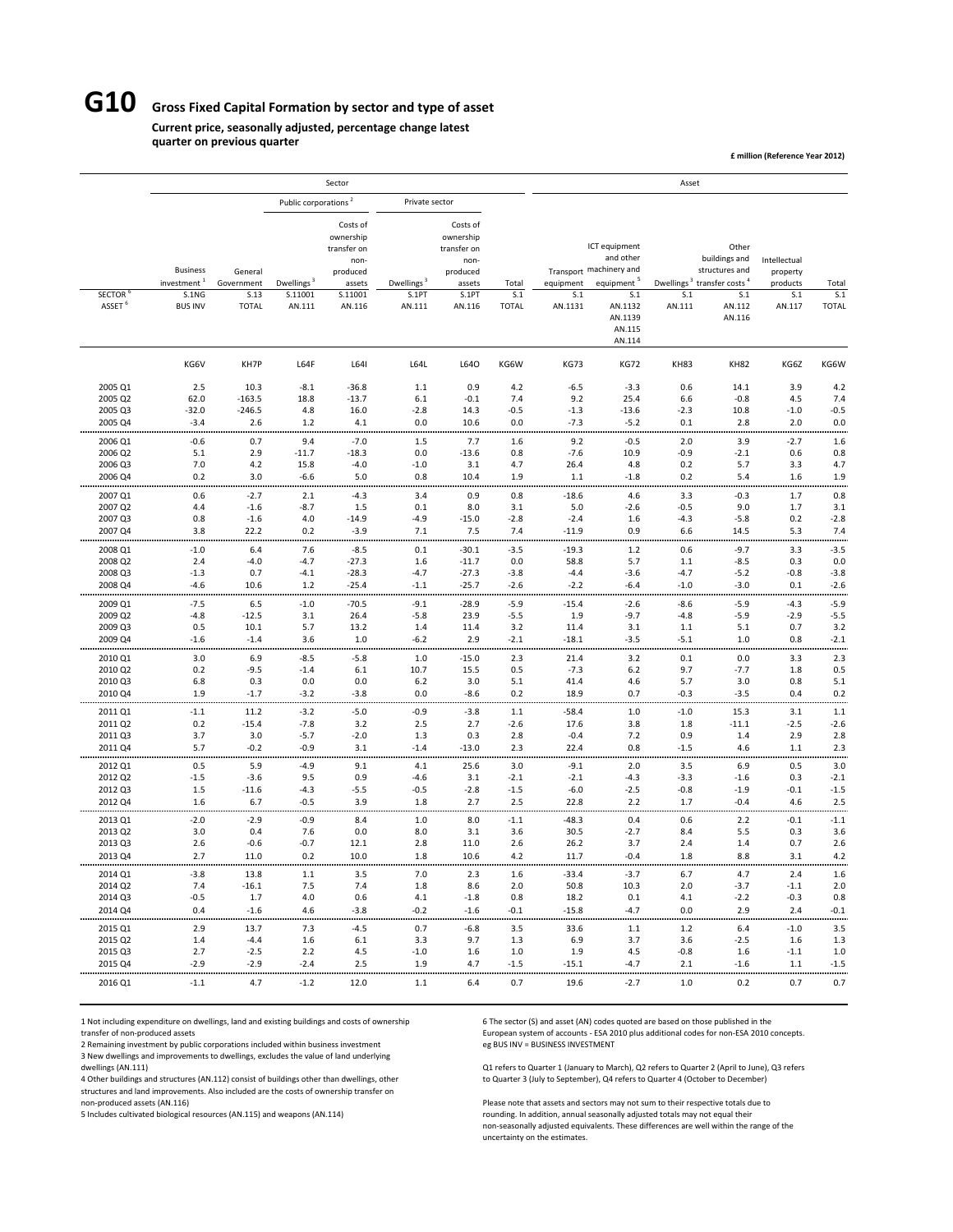# **G11 Gross Fixed Capital Formation by sector and type of asset**

**Current price, seasonally adjusted, percentage change latest quarter on corresponding quarter of previous year**

**£ million (Reference Year 2012)**

|                    |                                            |                       |                                  | Sector                                                             |                        |                                                                    |                    |                  |                                                                                 | Asset              |                                                                                                |                                      |                    |
|--------------------|--------------------------------------------|-----------------------|----------------------------------|--------------------------------------------------------------------|------------------------|--------------------------------------------------------------------|--------------------|------------------|---------------------------------------------------------------------------------|--------------------|------------------------------------------------------------------------------------------------|--------------------------------------|--------------------|
|                    |                                            |                       | Public corporations <sup>2</sup> |                                                                    | Private sector         |                                                                    |                    |                  |                                                                                 |                    |                                                                                                |                                      |                    |
|                    | <b>Business</b><br>investment <sup>1</sup> | General<br>Government | Dwellings <sup>3</sup>           | Costs of<br>ownership<br>transfer on<br>non-<br>produced<br>assets | Dwellings <sup>3</sup> | Costs of<br>ownership<br>transfer on<br>non-<br>produced<br>assets | Total              | equipment        | ICT equipment<br>and other<br>Transport machinery and<br>equipment <sup>5</sup> |                    | Other<br>buildings and<br>structures and<br>Dwellings <sup>3</sup> transfer costs <sup>4</sup> | Intellectual<br>property<br>products | Total              |
| <b>SECTOR</b>      | S.1NG                                      | S.13                  | S.11001                          | S.11001                                                            | S.1PT                  | S.1PT                                                              | S.1                | S.1              | S.1                                                                             | S.1                | S.1                                                                                            | S.1                                  | S.1                |
| ASSET <sup>6</sup> | <b>BUS INV</b>                             | <b>TOTAL</b>          | AN.111                           | AN.116                                                             | AN.111                 | AN.116                                                             | <b>TOTAL</b>       | AN.1131          | AN.1132<br>AN.1139<br>AN.115<br>AN.114                                          | AN.111             | AN.112<br>AN.116                                                                               | AN.117                               | <b>TOTAL</b>       |
|                    | <b>KG75</b>                                | KH7R                  | L64G                             | L64J                                                               | L64M                   | L64P                                                               | <b>KG76</b>        | KG7B             | KG7A                                                                            | <b>KH87</b>        | <b>KH86</b>                                                                                    | <b>KG79</b>                          | <b>KG76</b>        |
| 2005 Q1            | $-12.6$                                    | 23.6                  | 2.4                              | $-50.7$                                                            | 3.9                    | $-6.6$                                                             | $-2.4$             | $-15.3$          | $-25.1$                                                                         | 3.6                | 9.6                                                                                            | 5.8                                  | $-2.4$             |
| 2005 Q2            | 55.8                                       | $-165.7$              | 3.1                              | $-59.8$                                                            | 18.2                   | $-8.9$                                                             | 8.9                | $-5.9$           | 11.4                                                                            | 16.9               | 2.8                                                                                            | 11.8                                 | 8.9                |
| 2005 Q3<br>2005 Q4 | 10.5<br>9.0                                | 9.7<br>5.3            | 20.9<br>15.7                     | $-47.7$<br>$-34.1$                                                 | 5.7<br>4.3             | 1.4<br>27.5                                                        | 10.3<br>11.3       | $-4.7$<br>$-6.6$ | 3.9<br>$-0.7$                                                                   | 6.4<br>4.9         | 21.4<br>28.8                                                                                   | 8.2<br>9.6                           | 10.3<br>11.3       |
| 2006 Q1            | 5.8                                        | $-3.9$                | 37.7                             | $-3.1$                                                             | 4.7                    | 36.0                                                               | 8.6                | 9.1              | 2.3                                                                             | 6.4                | 17.3                                                                                           | 2.7                                  | 8.6                |
| 2006 Q2            | $-31.4$                                    | $-255.7$              | 2.3                              | $-8.4$                                                             | $-1.4$                 | 17.7                                                               | 1.9                | $-7.6$           | $-9.5$                                                                          | $-1.2$             | 15.8                                                                                           | $-1.1$                               | 1.9                |
| 2006 Q3            | 8.0                                        | 10.7                  | 13.1                             | $-24.1$                                                            | 0.5                    | $6.2$                                                              | 7.2                | 18.3             | 9.7                                                                             | 1.4                | 10.5                                                                                           | 3.2                                  | 7.2                |
| 2006 Q4            | 12.0                                       | 11.1                  | 4.4                              | $-23.4$                                                            | 1.3<br>.               | 6.0                                                                | 9.3                | 29.1             | 13.5                                                                            | 1.5                | 13.4                                                                                           | 2.9<br>                              | 9.3<br>.           |
| 2007 Q1            | 13.4                                       | 7.4                   | $-2.6$                           | $-21.2$                                                            | 3.2                    | $-0.7$                                                             | 8.5                | $-3.8$           | 19.3                                                                            | 2.8                | 8.8                                                                                            | 7.5                                  | 8.5                |
| 2007 Q2<br>2007 Q3 | 12.7<br>6.2                                | 2.7<br>$-3.0$         | 0.8<br>$-9.5$                    | $-2.1$<br>$-13.3$                                                  | 3.3<br>$-0.7$          | 24.1<br>2.2                                                        | 11.0<br>3.0        | 9.3<br>$-15.7$   | 4.7<br>1.6                                                                      | 3.2<br>$-1.4$      | 21.1<br>7.9                                                                                    | 8.6<br>5.4                           | 11.0<br>3.0        |
| 2007 Q4            | 10.0                                       | 15.2                  | $-2.9$                           | $-20.6$                                                            | 5.5                    | $-0.4$                                                             | 8.5                | $-26.5$          | 4.4                                                                             | 4.8                | 17.3                                                                                           | 9.2                                  | 8.5                |
| 2008 Q1            | 8.2                                        | 25.9                  | 2.3                              | $-24.1$                                                            | 2.0                    | $-31.1$                                                            | 3.9                | $-27.2$          | $1.0$                                                                           | 2.1                | 6.2                                                                                            | 10.9                                 | 3.9                |
| 2008 Q2            | 6.1                                        | 22.8                  | 6.9                              | $-45.6$                                                            | 3.5                    | $-43.6$                                                            | 0.7                | 10.1             | 9.6                                                                             | 3.8                | $-10.7$                                                                                        | 9.3                                  | 0.7                |
| 2008 Q3            | 3.8                                        | 25.7                  | $-1.4$                           | $-54.1$                                                            | 3.8                    | $-51.8$                                                            | $-0.3$             | 7.9              | 4.0                                                                             | 3.4                | $-10.2$                                                                                        | 8.3                                  | $-0.3$             |
| 2008 Q4            | $-4.5$                                     | 13.7                  | $-0.5$                           | $-64.4$                                                            | $-4.2$                 | $-66.7$                                                            | $-9.6$             | 19.9             | $-3.5$                                                                          | $-4.0$             | $-23.9$                                                                                        | 2.9                                  | $-9.6$             |
| 2009 Q1<br>2009 Q2 | $-10.8$<br>$-17.1$                         | 13.8<br>3.7           | $-8.5$<br>$-1.0$                 | $-88.5$<br>$-80.0$                                                 | $-13.0$<br>$-19.3$     | $-66.1$<br>$-52.5$                                                 | $-11.8$<br>$-16.6$ | 25.7<br>$-19.3$  | $-7.2$<br>$-20.7$                                                               | $-12.7$<br>$-17.8$ | $-20.8$<br>$-18.6$                                                                             | $-4.7$<br>$-7.7$                     | $-11.8$<br>$-16.6$ |
| 2009 Q3            | $-15.6$                                    | 13.4                  | 9.1                              | $-68.5$                                                            | $-14.2$                | $-27.1$                                                            | $-10.6$            | $-6.0$           | $-15.3$                                                                         | $-12.9$            | $-9.7$                                                                                         | $-6.3$                               | $-10.6$            |
| 2009 Q4            | $-12.9$                                    | 1.1                   | 11.8                             | $-57.4$                                                            | $-18.6$                | 0.8                                                                | $-10.1$            | $-21.3$          | $-12.6$                                                                         | $-16.5$            | $-6.0$                                                                                         | $-5.6$                               | $-10.1$            |
| 2010 Q1            | $-3.0$                                     | 1.5                   | 3.3                              | 36.1                                                               | $-9.6$                 | 20.7                                                               | $-2.3$             | 12.8             | $-7.3$                                                                          | $-8.6$             | $-0.1$                                                                                         | 1.9                                  | $-2.3$             |
| 2010 Q2            | 2.0                                        | 5.1                   | $-1.2$                           | 14.3                                                               | 6.2                    | 12.5                                                               | 3.9                | 2.7              | 9.0                                                                             | 5.3                | $-2.0$                                                                                         | 6.9                                  | 3.9                |
| 2010 Q3<br>2010 Q4 | 8.4<br>12.2                                | $-4.3$<br>$-4.6$      | $-6.5$<br>$-12.7$                | 1.0<br>$-3.8$                                                      | 11.2<br>18.7           | 4.0<br>$-7.6$                                                      | 5.8<br>8.2         | 30.3<br>89.2     | 10.6<br>15.5                                                                    | 10.1<br>15.7       | $-4.0$<br>$-8.3$                                                                               | 7.0<br>6.5                           | 5.8<br>8.2         |
| 2011 Q1            | 7.8                                        | $-0.7$                | $-7.6$                           | $-3.1$                                                             | 16.5                   | 4.6                                                                | 7.0                | $-35.2$          | 13.0                                                                            | 14.5               | 5.8                                                                                            | 6.2                                  | 7.0                |
| 2011 Q2            | 7.8                                        | $-7.2$                | $-13.5$                          | $-5.8$                                                             | 7.9                    | $-7.0$                                                             | 3.7                | $-17.8$          | 10.5                                                                            | 6.3                | 1.9                                                                                            | 1.7                                  | 3.7                |
| 2011 Q3            | 4.6                                        | $-4.7$                | $-18.5$                          | $-7.7$                                                             | 3.0                    | $-9.4$                                                             | 1.5                | $-42.1$          | 13.2                                                                            | 1.4                | 0.3                                                                                            | 3.9                                  | 1.5                |
| 2011 Q4<br>        | 8.5                                        | $-3.2$<br>            | $-16.5$<br>,,,,,,,,,             | $-1.0$<br>                                                         | 1.5<br>                | $-13.7$<br>                                                        | 3.5<br>            | $-40.4$          | 13.3<br>                                                                        | 0.2<br>            | 8.8<br>                                                                                        | 4.6<br>                              | 3.5<br>.           |
| 2012 Q1            | 10.3                                       | $-7.9$                | $-18.1$                          | 13.7                                                               | 6.6                    | 12.6                                                               | 5.5                | 30.3             | 14.4                                                                            | 4.7                | 0.9                                                                                            | 1.9                                  | 5.5                |
| 2012 Q2<br>2012 Q3 | 8.4<br>6.1                                 | 5.0<br>$-9.9$         | $-2.7$<br>$-1.3$                 | 11.2<br>7.3                                                        | $-0.8$<br>$-2.6$       | 13.0<br>9.5                                                        | 6.0<br>1.5         | 8.5<br>2.4       | 5.4<br>$-4.0$                                                                   | $-0.5$<br>$-2.2$   | 11.7<br>8.1                                                                                    | 4.9<br>1.8                           | 6.0<br>1.5         |
| 2012 Q4            | 2.0                                        | $-3.7$                | $-0.9$                           | 8.1                                                                | 0.6                    | 29.2                                                               | 1.8                | 2.6              | $-2.7$                                                                          | 0.9                | 2.8                                                                                            | 5.4                                  | 1.8                |
| 2013 Q1            | $-0.5$                                     | $-11.7$               | 3.3                              | 7.4                                                                | $-2.3$                 | 11.1                                                               | $-2.3$             | $-41.6$          | $-4.2$                                                                          | $-1.9$             | $-1.7$                                                                                         | 4.7                                  | $-2.3$             |
| 2013 Q2            | 4.1                                        | $-8.0$                | 1.6                              | 6.4                                                                | 10.5                   | 11.2                                                               | 3.5                | $-22.2$          | $-2.5$                                                                          | 10.0               | 5.3                                                                                            | 4.7                                  | 3.5                |
| 2013 Q3            | 5.3                                        | 3.5                   | 5.4                              | 26.2                                                               | 14.2                   | 27.0                                                               | 7.7                | 4.6              | 3.6                                                                             | 13.5               | 8.8                                                                                            | 5.5                                  | 7.7                |
| 2013 04            | 6.4                                        | 7.7                   | 6.1                              | 33.6                                                               | 14.2                   | 36.8                                                               | 9.6                | $-4.9$           | 1.0                                                                             | 13.7               | 19.0                                                                                           | 4.0                                  | 9.6                |
| 2014 Q1<br>2014 Q2 | 4.4<br>8.8                                 | 26.1<br>5.4           | 8.3<br>8.2                       | 27.6<br>37.1                                                       | 20.9<br>14.0           | 29.5<br>36.4                                                       | 12.5<br>10.8       | 22.5<br>41.6     | $-3.2$<br>9.6                                                                   | 20.6<br>13.5       | 21.8<br>11.2                                                                                   | 6.6<br>$5.1\,$                       | 12.5<br>10.8       |
| 2014 Q3            | 5.5                                        | 7.8                   | 13.3                             | 23.1                                                               | 15.4                   | 20.6                                                               | 8.8                | 32.6             | 5.9                                                                             | 15.4               | 7.3                                                                                            | 4.0                                  | 8.8                |
| 2014 Q4            | 3.1                                        | $-4.6$                | 18.2                             | 7.7                                                                | 13.1                   | 7.3                                                                | 4.3                | 0.0              | 1.3                                                                             | 13.4               | 1.4                                                                                            | 3.4                                  | 4.3                |
| 2015 Q1            | 10.3                                       | $-4.6$                | 25.5                             | $-0.7$                                                             | 6.5                    | $-2.3$                                                             | 6.2                | 100.5            | 6.4                                                                             | 7.5                | 3.0                                                                                            | $-0.1$                               | 6.2                |
| 2015 Q2            | 4.2                                        | 8.7                   | 18.6                             | $-1.9$                                                             | 8.1                    | $-1.3$                                                             | 5.5                | 42.1             | 0.0                                                                             | 9.2                | 4.3                                                                                            | 2.7                                  | 5.5                |
| 2015 Q3<br>2015 Q4 | 7.5<br>4.0                                 | 4.2<br>2.8            | 16.6<br>8.9                      | 1.9<br>8.4                                                         | 2.8<br>4.9             | 2.2<br>8.8                                                         | 5.8<br>4.4         | 22.5<br>23.5     | 4.4<br>4.4                                                                      | 4.0<br>$6.2$       | 8.4<br>3.7                                                                                     | 1.9<br>0.6                           | 5.8<br>4.4         |
| 2016 Q1            | $-0.1$                                     | $-5.3$                | 0.2                              | 27.2                                                               | 5.3                    | 24.2                                                               | 1.6                | 10.6             | 0.6                                                                             | 6.0                | $-2.4$                                                                                         | 2.3                                  | 1.6                |

1 Not including expenditure on dwellings, land and existing buildings and costs of ownership 6 The sector (S) and asset (AN) codes quoted are based on those published in the transfer of non-produced assets 6 or non-ESA 201

2 Remaining investment by public corporations included within business investment

3 New dwellings and improvements to dwellings, excludes the value of land underlying

4 Other buildings and structures (AN.112) consist of buildings other than dwellings, other structures and land improvements. Also included are the costs of ownership transfer on

European system of accounts - ESA 2010 plus additional codes for non-ESA 2010 concepts.<br>eg BUS INV = BUSINESS INVESTMENT

dwellings (AN.111) (and the United States 2 (April to June), Q3 refers to Quarter 1 (January to March), Q2 refers to Quarter 2 (April to June), Q3 refers to Quarter 2 (April to June), Q3 refers to Quarter 3 (University Cha

non-produced assets (AN.116) Please note that assets and sectors may not sum to their respective totals due to<br>Please note that assets and sectors may not sum to their respective totals due to their respective totals may n rounding. In addition, annual seasonally adjusted totals may not equal their<br>non-seasonally adjusted equivalents. These differences are well within the range of the<br>non-seasonally adjusted equivalents. These differences ar uncertainty on the estimates.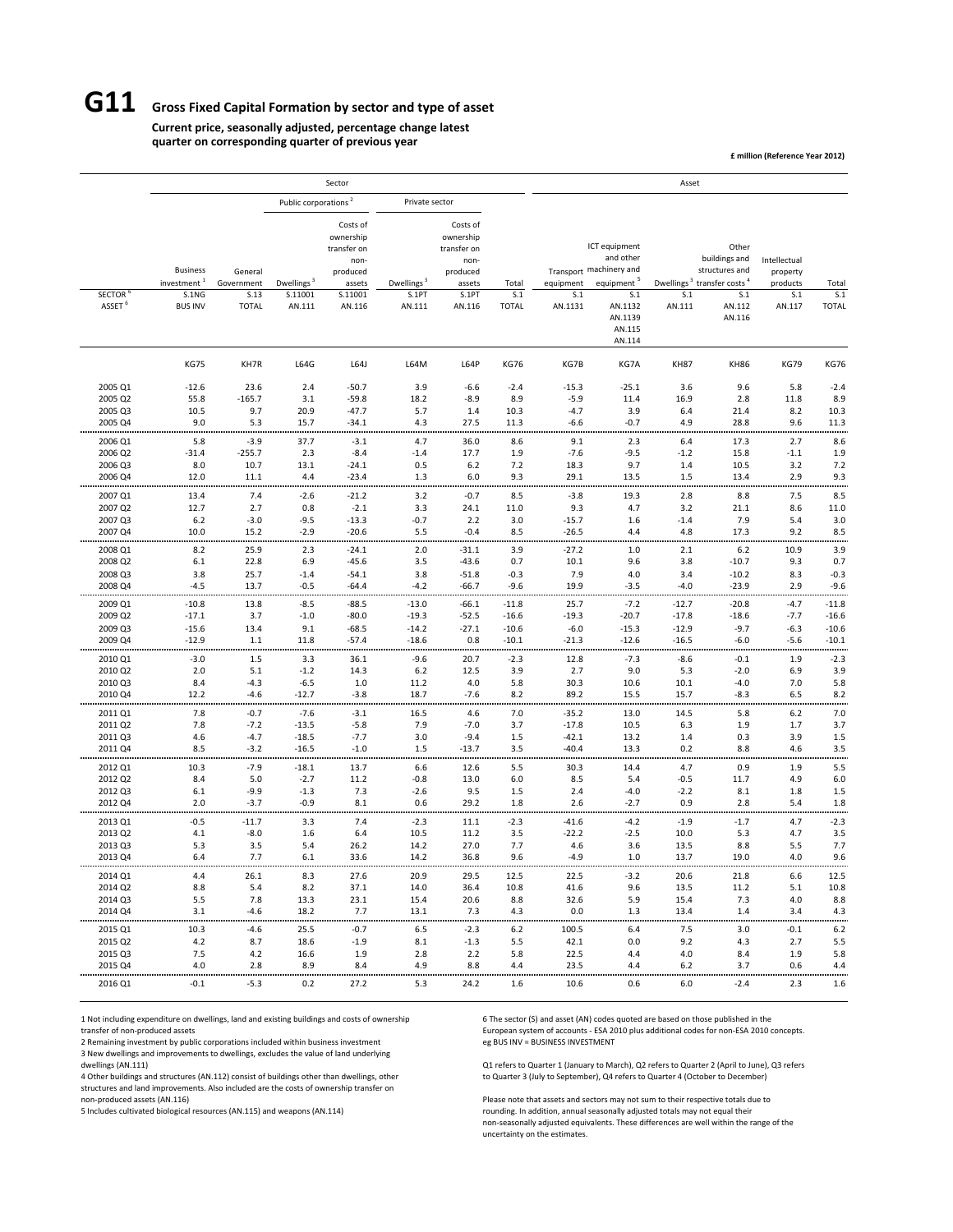# **G12 Gross Fixed Capital Formation by sector and type of asset**

**Current price, seasonally adjusted, level, annual**

**£ million (Reference Year 2012)**

|                     |                                            |                       |                                  | Sector                                                             |                        |                                                                    |              |             |                                                                                 | Asset                  |                                                                          |                                      |              |
|---------------------|--------------------------------------------|-----------------------|----------------------------------|--------------------------------------------------------------------|------------------------|--------------------------------------------------------------------|--------------|-------------|---------------------------------------------------------------------------------|------------------------|--------------------------------------------------------------------------|--------------------------------------|--------------|
|                     |                                            |                       | Public corporations <sup>2</sup> |                                                                    | Private sector         |                                                                    |              |             |                                                                                 |                        |                                                                          |                                      |              |
|                     | <b>Business</b><br>investment <sup>1</sup> | General<br>Government | Dwellings <sup>3</sup>           | Costs of<br>ownership<br>transfer on<br>non-<br>produced<br>assets | Dwellings <sup>3</sup> | Costs of<br>ownership<br>transfer on<br>non-<br>produced<br>assets | Total        | equipment   | ICT equipment<br>and other<br>Transport machinery and<br>equipment <sup>5</sup> | Dwellings <sup>3</sup> | Other<br>buildings and<br>structures and<br>transfer costs<br>$\ddot{a}$ | Intellectual<br>property<br>products | Total        |
| SECTOR <sup>6</sup> | S.1NG                                      | S.13                  | S.11001                          | S.11001                                                            | S.1PT                  | S.1PT                                                              | S.1          | S.1         | S.1                                                                             | S.1                    | S.1                                                                      | S.1                                  | S.1          |
| ASSET <sup>6</sup>  | <b>BUS INV</b>                             | <b>TOTAL</b>          | AN.111                           | AN.116                                                             | AN.111                 | AN.116                                                             | <b>TOTAL</b> | AN.1131     | AN.1132<br>AN.1139<br>AN.115<br>AN.114                                          | AN.111                 | AN.112<br>AN.116                                                         | AN.117                               | <b>TOTAL</b> |
|                     | <b>NPEK</b>                                | RPZG                  | L62R                             | L62S                                                               | L62T                   | L62U                                                               | <b>NPQS</b>  | <b>TLPX</b> | <b>TLPW</b>                                                                     | GGAE                   | EQED                                                                     | <b>TLPK</b>                          | <b>NPQS</b>  |
| 2005                | 138828                                     | 20 29 8               | 3 5 7 4                          | $-4226$                                                            | 50 388                 | 32 796                                                             | 241 658      | 10 972      | 47895                                                                           | 54 008                 | 80 009                                                                   | 48774                                | 241 658      |
| 2006                | 132 065                                    | 36 455                | 4 0 4 8                          | $-3589$                                                            | 51 009                 | 37887                                                              | 257875       | 12 277      | 49 509                                                                          | 55 066                 | 91322                                                                    | 49 701                               | 257875       |
| 2007                | 145 869                                    | 38 515                | 3897                             | $-3062$                                                            | 52 457                 | 40 088                                                             | 277 764      | 10 989      | 53 034                                                                          | 56 357                 | 103 864                                                                  | 53 520                               | 277 764      |
| 2008                | 150 606                                    | 46 850                | 3966                             | $-1654$                                                            | 53 094                 | 20827                                                              | 273 689      | 11 25 2     | 54 484                                                                          | 57075                  | 93 197                                                                   | 57 681                               | 273 689      |
| 2009                | 129 325                                    | 50 553                | 4068                             | $-370$                                                             | 44 4 51                | 11848                                                              | 239 875      | 10 3 3 1    | 46 819                                                                          | 48 5 20                | 80017                                                                    | 54 188                               | 239 875      |
| 2010                | 135 520                                    | 50 220                | 3883                             | $-406$                                                             | 47 236                 | 12576                                                              | 249 029      | 13 693      | 49 906                                                                          | 51 1 1 4               | 77 115                                                                   | 57 201                               | 249 029      |
| 2011                | 145 250                                    | 48 275                | 3 3 4 0                          | $-388$                                                             | 50 475                 | 11 7 37                                                            | 258 689      | 8847        | 56 149                                                                          | 53 807                 | 80 347                                                                   | 59 539                               | 258 689      |
| 2012                | 154 813                                    | 46 198                | 3 1 3 5                          | $-427$                                                             | 50931                  | 13571                                                              | 268 221      | 9712        | 57802                                                                           | 54 181                 | 84 908                                                                   | 61 618                               | 268 221      |
| 2013                | 160 716                                    | 45 0 25               | 3 2 6 3                          | $-505$                                                             | 55 5 24                | 16 497                                                             | 280 520      | 8 1 5 4     | 57 454                                                                          | 58 917                 | 91 474                                                                   | 64 5 21                              | 280 520      |
| 2014                | 169 446                                    | 48 771                | 3656                             | $-621$                                                             | 64 255                 | 20 20 5                                                            | 305 712      | 9989        | 59 388                                                                          | 68 101                 | 100 645                                                                  | 67 589                               | 305 712      |
| 2015                | 180 326                                    | 49 950                | 4 2 8 1                          | $-633$                                                             | 67828                  | 20582                                                              | 322 334      | 14 120      | 61 599                                                                          | 72 6 6 6               | 105 492                                                                  | 68 457                               | 322 334      |

**Percentage change, latest year on previous year Seasonally adjusted**

**Current Prices**

|                      |                                            |                        |                                  | Sector                                                             |                        |                                                                    |                   |                           |                                                                                 | Asset                  |                                                                              |                                      |                   |
|----------------------|--------------------------------------------|------------------------|----------------------------------|--------------------------------------------------------------------|------------------------|--------------------------------------------------------------------|-------------------|---------------------------|---------------------------------------------------------------------------------|------------------------|------------------------------------------------------------------------------|--------------------------------------|-------------------|
|                      |                                            |                        | Public corporations <sup>2</sup> |                                                                    | Private sector         |                                                                    |                   |                           |                                                                                 |                        |                                                                              |                                      |                   |
|                      | <b>Business</b><br>investment <sup>1</sup> | General<br>Government  | Dwellings <sup>3</sup>           | Costs of<br>ownership<br>transfer on<br>non-<br>produced<br>assets | Dwellings <sup>3</sup> | Costs of<br>ownership<br>transfer on<br>non-<br>produced<br>assets | Total             | equipment                 | ICT equipment<br>and other<br>Transport machinery and<br>equipment <sup>5</sup> | Dwellings <sup>3</sup> | Other<br>buildings and<br>structures and<br>transfer costs<br>$\overline{4}$ | Intellectual<br>property<br>products | Total             |
| SECTOR <sup>6</sup>  | S.1NG                                      | S.13                   | S.11001                          | S.11001                                                            | S.1PT                  | S.1PT                                                              | S.1               | S.1                       | S.1                                                                             | S.1                    | S.1                                                                          | S.1                                  | S.1               |
| ASSET <sup>6</sup>   | <b>BUS INV</b>                             | <b>TOTAL</b>           | AN.111                           | AN.116                                                             | AN.111                 | AN.116                                                             | <b>TOTAL</b>      | AN.1131                   | AN.1132<br>AN.1139<br>AN.115<br>AN.114                                          | AN.111                 | AN.112<br>AN.116                                                             | AN.117                               | <b>TOTAL</b>      |
|                      | KG6N                                       | KH7N                   | L64E                             | L64H                                                               | L64K                   | L64N                                                               | KG6O              | KG6T                      | KG6S                                                                            | KH7X                   | KH7W                                                                         | KG6R                                 | KG6O              |
| 2005<br>2006<br>2007 | 15.1<br>$-4.9$<br>10.5                     | $-36.3$<br>79.6<br>5.7 | 10.5<br>13.3<br>$-3.7$           | $-49.1$<br>$-15.1$<br>$-14.7$                                      | 7.8<br>1.2<br>2.8      | 2.8<br>15.5<br>5.8                                                 | 6.9<br>6.7<br>7.7 | $-8.2$<br>11.9<br>$-10.5$ | $-3.8$<br>3.4<br>7.1                                                            | 7.8<br>2.0<br>2.3      | 15.3<br>14.1<br>13.7                                                         | 8.8<br>1.9<br>7.7                    | 6.9<br>6.7<br>7.7 |
| 2008                 | 3.2                                        | 21.6                   | 1.8                              | $-46.0$                                                            | 1.2                    | $-48.0$                                                            | $-1.5$            | 2.4                       | 2.7                                                                             | 1.3                    | $-10.3$                                                                      | 7.8                                  | $-1.5$            |
| 2009<br>2010         | $-14.1$<br>4.8                             | 7.9<br>$-0.7$          | 2.6<br>$-4.5$                    | $-77.6$<br>9.7                                                     | $-16.3$<br>6.3         | $-43.1$<br>6.1                                                     | $-12.4$<br>3.8    | $-8.2$<br>32.5            | $-14.1$<br>6.6                                                                  | $-15.0$<br>5.3         | $-14.1$<br>$-3.6$                                                            | $-6.1$<br>5.6                        | $-12.4$<br>3.8    |
| 2011<br>2012         | 7.2<br>6.6                                 | $-3.9$<br>$-4.3$       | $-14.0$<br>$-6.1$                | $-4.4$<br>10.1                                                     | 6.9<br>0.9             | $-6.7$<br>15.6                                                     | 3.9<br>3.7        | $-35.4$<br>9.8            | 12.5<br>2.9                                                                     | 5.3<br>0.7             | 4.2<br>5.7                                                                   | 4.1<br>3.5                           | 3.9<br>3.7        |
| 2013<br>2014         | 3.8<br>5.4                                 | $-2.5$<br>8.3          | 4.1<br>12.0                      | 18.3<br>23.0                                                       | 9.0<br>15.7            | 21.6<br>22.5                                                       | 4.6<br>9.0        | $-16.0$<br>22.5           | $-0.6$<br>3.4                                                                   | 8.7<br>15.6            | 7.7<br>10.0                                                                  | 4.7<br>4.8                           | 4.6<br>9.0        |
| 2015                 | 6.4                                        | 2.4                    | 17.1                             | 1.9                                                                | 5.6                    | 1.9                                                                | 5.4               | 41.4                      | 3.7                                                                             | 6.7                    | 4.8                                                                          | 1.3                                  | 5.4               |

1 Not including expenditure on dwellings, land and existing buildings and costs of ownership 6 The sector (S) and asset (AN) codes quoted are based on those published in the

2 Remaining investment by public corporations included within business investment 3 New dwellings and improvements to dwellings, excludes the value of land underlying

4 Other buildings and structures (AN.112) consist of buildings other than dwellings, other structures and land improvements. Also included are the costs of ownership transfer on

transfer of non‐produced assets European system of accounts - ESA 2010 plus additional codes for non‐ESA 2010 concepts.<br>2 Remaining investment by public corporations included within business investment eg BUS INV = BUSINES

Q1 refers to Quarter 1 (January to March), Q2 refers to Quarter 2 (April to June), Q3 refers<br>to Quarter 3 (July to September), Q4 refers to Quarter 4 (October to December)

Please note that assets and sectors may not sum to their respective totals due to 5 Includes cultivated biological resources (AN.115) and weapons (AN.114) rounding. In addition, annual seasonally adjusted totals may not equal their non‐seasonally adjusted equivalents. These differences are well within the range of the uncertainty on the estimates.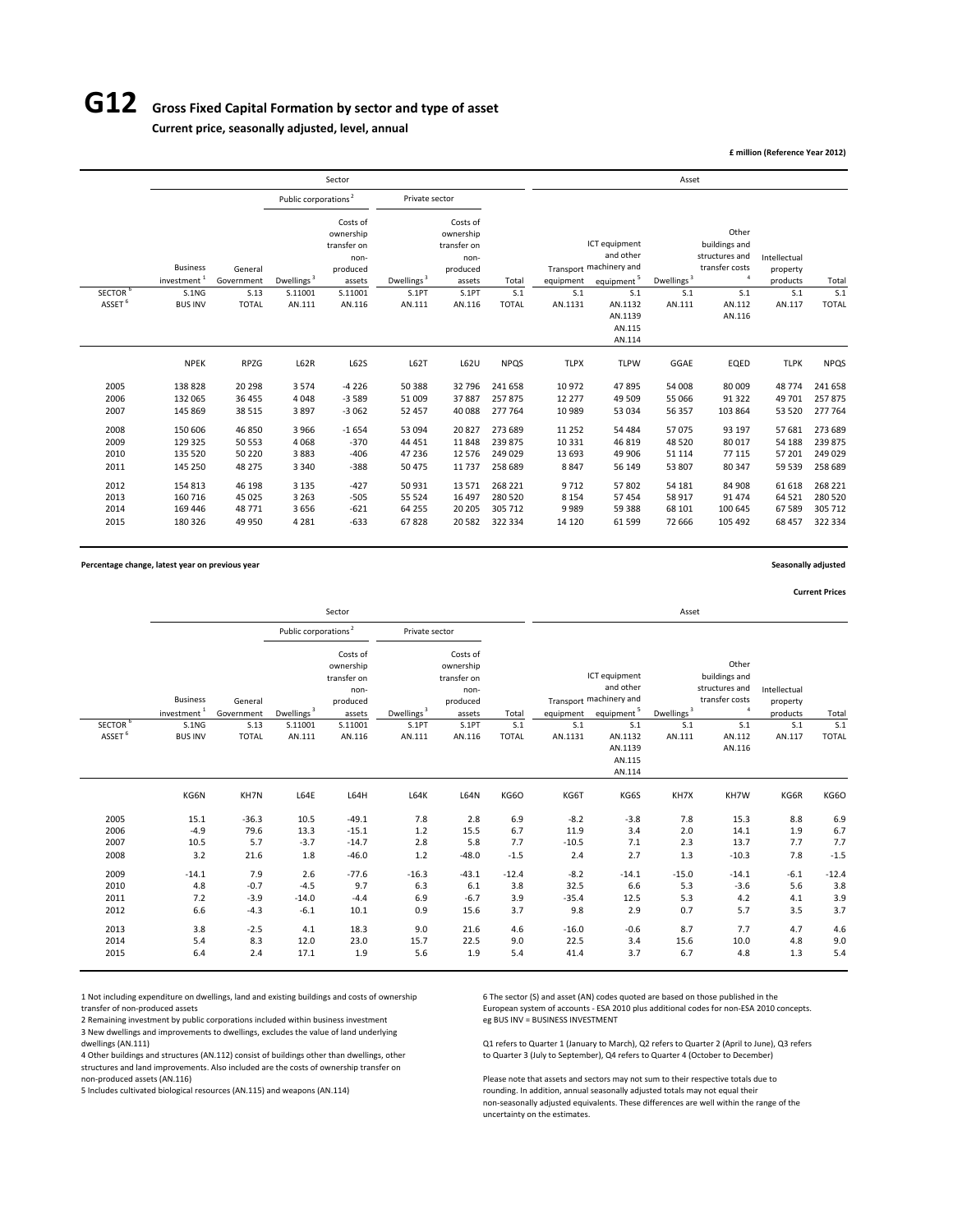# **G13 Gross Fixed Capital Formation by sector and type of asset**

**Current price, not seasonally adjusted, level**

**£ million (Reference Year 2012)**

|                                     |                         |                      |                                  | Sector                                                   |                        |                                                          |                     |                    |                                                       | Asset                  |                                          |                          |                     |
|-------------------------------------|-------------------------|----------------------|----------------------------------|----------------------------------------------------------|------------------------|----------------------------------------------------------|---------------------|--------------------|-------------------------------------------------------|------------------------|------------------------------------------|--------------------------|---------------------|
|                                     |                         |                      | Public corporations <sup>2</sup> |                                                          | Private sector         |                                                          |                     |                    |                                                       |                        |                                          |                          |                     |
|                                     | <b>Business</b>         | General              |                                  | Costs of<br>ownership<br>transfer on<br>non-<br>produced |                        | Costs of<br>ownership<br>transfer on<br>non-<br>produced |                     |                    | ICT equipment<br>and other<br>Transport machinery and |                        | Other<br>buildings and<br>structures and | Intellectual<br>property |                     |
|                                     | investment <sup>1</sup> | Government           | Dwellings <sup>3</sup>           | assets                                                   | Dwellings <sup>3</sup> | assets                                                   | Total               | equipment          | equipment <sup>5</sup>                                | Dwellings <sup>3</sup> | transfer costs <sup>4</sup>              | products                 | Total               |
| <b>SECTOR</b><br>ASSET <sup>6</sup> | S.1NG<br><b>BUS INV</b> | S.13<br><b>TOTAL</b> | S.11001<br>AN.111                | S.11001<br>AN.116                                        | S.1PT<br>AN.111        | S.1PT<br>AN.116                                          | S.1<br><b>TOTAL</b> | S.1<br>AN.1131     | S.1<br>AN.1132<br>AN.1139<br>AN.115<br>AN.114         | S.1<br>AN.111          | S.1<br>AN.112<br>AN.116                  | S.1<br>AN.117            | S.1<br><b>TOTAL</b> |
|                                     | <b>NPEM</b>             | <b>NNBF</b>          | L5YQ                             | L5ZL                                                     | L5ZQ                   | L5ZR                                                     | <b>NPQX</b>         | <b>DLWZ</b>        | <b>DLXI</b>                                           | <b>DFDK</b>            | EQEC                                     | <b>DLXP</b>              | <b>NPQX</b>         |
| 2005 Q1                             | 28 5 84                 | 12 277               | 1 2 3 7                          | $-897$                                                   | 12 0 21                | 6862                                                     | 60 084              | 2575               | 11789                                                 | 13 2 8 9               | 20 617                                   | 11814                    | 60 084              |
| 2005 Q2                             | 46 218                  | $-8916$              | 525                              | $-851$                                                   | 13 010                 | 7011                                                     | 56 997              | 3 2 6 9            | 11 6 20                                               | 13 5 38                | 16 3 67                                  | 12 203                   | 56 997              |
| 2005 Q3                             | 31779                   | 8 2 8 7              | 860                              | $-1197$                                                  | 12 651                 | 9 1 5 1                                                  | 61 5 31             | 2788               | 12 083                                                | 13 5 18                | 21 043                                   | 12 099                   | 61 531              |
| 2005 Q4                             | 32 247                  | 8650                 | 952                              | $-1281$                                                  | 12 706                 | 9772                                                     | 63 046              | 2 3 4 0            | 12 4 03                                               | 13 6 63                | 21 982                                   | 12 658                   | 63 046              |
| 2006 Q1                             | 30 493                  | 11873                | 1643                             | -930                                                     | 12 5 5 7               | 9827                                                     | 65 4 63             | 2739               | 12 043                                                | 14 202                 | 24 227                                   | 12 2 5 2                 | 65 4 63             |
| 2006 Q2                             | 31 400                  | 6827                 | 503                              | $-740$                                                   | 12 8 46                | 7823                                                     | 58 659              | 3 1 6 6            | 11 0 27                                               | 13 347                 | 19 17 5                                  | 11944                    | 58 659              |
| 2006 Q3<br>2006 Q4                  | 34 284<br>35 888        | 8535<br>9 2 2 0      | 947<br>955                       | $-930$<br>-989                                           | 12 694<br>12 912       | 9798<br>10 4 39                                          | 65 328<br>68 4 25   | 3 3 1 4<br>3058    | 12 806<br>13 633                                      | 13 647<br>13870        | 23 093<br>24 8 27                        | 12 4 68<br>13 0 37       | 65 328<br>68 4 25   |
|                                     |                         |                      |                                  |                                                          |                        |                                                          |                     |                    |                                                       |                        |                                          |                          |                     |
| 2007 Q1<br>2007 Q2                  | 34 357<br>35 4 7 1      | 12 453<br>7002       | 1601<br>497                      | -737<br>$-741$                                           | 12878<br>13 2 8 6      | 9702<br>9747                                             | 70 254<br>65 262    | 2 6 1 9<br>3 3 9 8 | 13785<br>11 698                                       | 14 4 7 6               | 26 201<br>23 4 21                        | 13 173<br>12 961         | 70 254<br>65 262    |
| 2007 Q3                             | 36 517                  | 8 2 2 3              | 869                              | $-808$                                                   | 12 617                 | 10 138                                                   | 67556               | 2724               | 13 102                                                | 13784<br>13 4 8 8      | 25 092                                   | 13 150                   | 67 556              |
| 2007 Q4                             | 39524                   | 10837                | 930                              | $-776$                                                   | 13 676                 | 10 501                                                   | 74 692              | 2 2 4 8            | 14 4 4 9                                              | 14 609                 | 29 150                                   | 14 2 36                  | 74 692              |
|                                     |                         |                      |                                  |                                                          |                        |                                                          |                     |                    |                                                       |                        |                                          |                          | .                   |
| 2008 Q1<br>2008 Q2                  | 36 794<br>37897         | 15 198<br>8693       | 1653<br>522                      | $-528$<br>-462                                           | 13 003<br>13781        | 6 2 9 9<br>5964                                          | 72 419<br>66 395    | 1817<br>3 6 5 3    | 13 696<br>13 110                                      | 14 664<br>14 308       | 27710<br>21 094                          | 14 5 32<br>14 2 30       | 72 419<br>66 395    |
| 2008 Q3                             | 37873                   | 10 612               | 860                              | $-385$                                                   | 13 138                 | 4980                                                     | 67078               | 2930               | 13 695                                                | 13 999                 | 22 182                                   | 14 27 2                  | 67078               |
| 2008 Q4                             | 38 042                  | 12 3 4 7             | 931                              | $-279$                                                   | 13 172                 | 3584                                                     | 67797               | 2852               | 13 983                                                | 14 104                 | 22 211                                   | 14 647                   | 67 797              |
| 2009 Q1                             | 33 294                  | 17 060               | 1532                             | $-69$                                                    | 11 2 3 3               | 2 2 3 7                                                  | 65 287              | 2 4 3 6            | 13 0 36                                               | 12 763                 | 23 090                                   | 13 962                   | 65 287              |
| 2009 Q2                             | 30 957                  | 8954                 | 526                              | -83                                                      | 11 136                 | 2 6 2 9                                                  | 54 119              | 2870               | 10 124                                                | 11 707                 | 16 39 6                                  | 13 0 22                  | 54 119              |
| 2009 Q3                             | 31967                   | 12 1 25              | 953                              | $-111$                                                   | 11 3 22                | 3 5 0 6                                                  | 59762               | 2678               | 11 5 6 9                                              | 12 2 3 6               | 19878                                    | 13 401                   | 59 762              |
| 2009 Q4                             | 33 107                  | 12 4 14              | 1057                             | $-107$                                                   | 10 760                 | 3 4 7 6                                                  | 60 70 7             | 2 3 4 7            | 12 090                                                | 11814                  | 20 653                                   | 13 803                   | 60 70 7             |
| 2010 Q1                             | 32 104                  | 17 345               | 1567                             | $-87$                                                    | 10 0 38                | 2 6 3 6                                                  | 63 603              | 2 6 9 3            | 12 068                                                | 11 5 98                | 22 960                                   | 14 284                   | 63 603              |
| 2010 Q2                             | 31566                   | 9494                 | 523                              | $-96$                                                    | 11 797                 | 2 9 9 0                                                  | 56 274              | 2865               | 11 139                                                | 12 3 22                | 16 055                                   | 13 893                   | 56 274              |
| 2010 Q3                             | 34 5 20                 | 11 622               | 880                              | $-117$                                                   | 12 6 11                | 3699                                                     | 63 215              | 3 4 4 3            | 12 7 65                                               | 13 4 94                | 19 16 9                                  | 14 344                   | 63 215              |
| 2010 Q4                             | 37 330                  | 11759                | 913                              | $-106$                                                   | 12 790                 | 3 2 5 1                                                  | 65 937              | 4692               | 13 9 34                                               | 13 700                 | 18 9 31                                  | 14 680                   | 65 937              |
| 2011 Q1                             | 34 692                  | 17428                | 1 4 0 9                          | $-87$                                                    | 11 6 15                | 2758                                                     | 67815               | 1868               | 13 641                                                | 13 0 29                | 24 052                                   | 15 2 25                  | 67815               |
| 2011 Q2                             | 33 801                  | 8769                 | 453                              | $-91$                                                    | 12 748                 | 2798                                                     | 58 478              | 2 2 5 3            | 12 2 9 5                                              | 13 202                 | 16 627                                   | 14 10 1                  | 58 478              |
| 2011 Q3                             | 36 398                  | 10 9 84              | 712                              | $-106$                                                   | 13 0 50                | 3 3 6 1                                                  | 64 399              | 2 0 4 7            | 14 4 06                                               | 13763                  | 19 303                                   | 14 880                   | 64 399              |
| 2011 Q4                             | 40 359                  | 11 094               | 766                              | $-104$<br>                                               | 13 062                 | 2820<br>.                                                | 67 997              | 2 6 7 9<br>        | 15 807                                                | 13813                  | 20 365                                   | 15 3 33                  | 67 997<br>.         |
| 2012 Q1                             | 38 206                  | 16 5 29              | 1 1 6 4                          | $-100$                                                   | 12 3 64                | 3 1 0 6                                                  | 71 269              | 2411               | 15 624                                                | 13 5 12                | 24 158                                   | 15 5 64                  | 71 269              |
| 2012 Q2                             | 36 851                  | 9383                 | 462                              | $-101$                                                   | 12 680                 | 3 1 7 9                                                  | 62 454              | 2456               | 12 9 32                                               | 13 192                 | 19 1 28                                  | 14 746                   | 62 454              |
| 2012 Q3<br>2012 Q4                  | 38 658<br>41 098        | 9877<br>10 409       | 730<br>779                       | $-113$<br>$-113$                                         | 12745<br>13 142        | 3 6 8 1<br>3 6 0 5                                       | 65 578<br>68 9 20   | 2 0 8 5<br>2760    | 13875<br>15 3 7 1                                     | 13517<br>13 960        | 20 935<br>20 687                         | 15 166<br>16 142         | 65 578<br>68 9 20   |
|                                     |                         |                      |                                  |                                                          |                        |                                                          |                     |                    |                                                       |                        |                                          |                          |                     |
| 2013 Q1                             | 37 604                  | 15 194               | 1 2 0 3                          | $-100$                                                   | 12 050                 | 3 2 2 4                                                  | 69 175              | 1417               | 14 683                                                | 13 2 5 8               | 23 570                                   | 16 247                   | 69 175              |
| 2013 Q2                             | 38767                   | 8571                 | 474                              | $-114$                                                   | 13 971                 | 3729                                                     | 65 398              | 1947               | 12 8 96                                               | 14 5 04                | 20 530                                   | 15 5 21                  | 65 398              |
| 2013 Q3<br>2013 Q4                  | 40 642<br>43703         | 10 25 1<br>11 009    | 764<br>822                       | $-140$<br>$-151$                                         | 14 5 17<br>14 986      | 4638<br>4906                                             | 70 672<br>75 275    | 2 1 5 6<br>2 6 3 4 | 14 304<br>15 5 7 1                                    | 15 306<br>15 8 49      | 22 933<br>24 441                         | 15 973<br>16 780         | 70 672<br>75 275    |
|                                     |                         |                      |                                  |                                                          |                        |                                                          |                     |                    |                                                       |                        |                                          |                          |                     |
| 2014 Q1<br>2014 Q2                  | 39773<br>41834          | 17 287<br>9003       | 1 3 1 3<br>512                   | $-131$<br>$-151$                                         | 14 5 43<br>16 048      | 4 2 9 9<br>4923                                          | 77 084<br>72 169    | 1852<br>2651       | 14 2 9 2<br>14 100                                    | 15 909<br>16 602       | 27 625<br>22 5 64                        | 17 40 6<br>16 25 2       | 77 084<br>72 169    |
| 2014 Q3                             | 42 803                  | 11 008               | 873                              | $-175$                                                   | 16835                  | 5 6 5 4                                                  | 76 998              | 2954               | 15 176                                                | 17758                  | 24 627                                   | 16 483                   | 76 998              |
| 2014 Q4                             | 45 0 36                 | 11 4 7 3             | 958                              | $-164$                                                   | 16829                  | 5 3 2 9                                                  | 79 4 61             | 2532               | 15 8 20                                               | 17832                  | 25 8 29                                  | 17 448                   | 79 4 61             |
|                                     |                         |                      |                                  |                                                          |                        |                                                          |                     |                    |                                                       |                        |                                          |                          |                     |
| 2015 Q1<br>2015 Q2                  | 44 5 80                 | 16922<br>10 125      | 1660<br>603                      | -127                                                     | 15 5 20                | 4 1 7 2                                                  | 82727               | 3679               | 15 3 5 1                                              | 17 239                 | 29 050                                   | 17408                    | 82727               |
| 2015 Q3                             | 43 570<br>45 679        | 11 3 63              | 1001                             | -149<br>$-179$                                           | 17412<br>17 310        | 4874<br>5729                                             | 76 435<br>80 903    | 3745<br>3 5 5 2    | 14 189<br>15 803                                      | 18 14 9<br>18 4 44     | 23 607<br>26 275                         | 16745<br>16829           | 76 435<br>80 903    |
| 2015 Q4                             | 46 497                  | 11 540               | 1017                             | $-178$                                                   | 17586                  | 5 8 0 7                                                  | 82 269              | 3 1 4 4            | 16 25 6                                               | 18834                  | 26 560                                   | 17475                    | 82 269              |
|                                     |                         |                      |                                  |                                                          |                        |                                                          |                     |                    |                                                       |                        |                                          |                          |                     |
| 2016 Q1                             | 44 2 20                 | 16 941               | 1610                             | $-153$                                                   | 16 622                 | 4954                                                     | 84 194              | 3671               | 16 212                                                | 18 2 8 0               | 28 4 68                                  | 17 563                   | 84 194              |

1 Not including expenditure on dwellings, land and existing buildings and costs of ownership 6 The sector (S) and asset (AN) codes quoted are based on those published in the

2 Remaining investment by public corporations included within business investment

3 New dwellings and improvements to dwellings, excludes the value of land underlying

structures and land improvements. Also included are the costs of ownership transfer on

transfer of non-produced assets entity public corporations included within business investment<br>
The BUSINV = BUSINESS INVESTMENT exactions included within business investment<br>
European system of accounts - ESA 2010 plus ad

Q1 refers to Quarter 1 (January to March), Q2 refers to Quarter 2 (April to June), Q3 refers 4 Other buildings and structures (AN.112) consist of buildings other than dwellings, other to Quarter 3 (July to September), Q4 refers to Quarter 4 (October to December)

non-produced assets (AN.116)<br>
Please note that assets and sectors may not sum to their respective totals due to<br>
Founding. In addition, annual seasonally adjusted totals may not equal their<br>
Sincludes cultivated biological rounding. In addition, annual seasonally adjusted totals may not equal their non‐seasonally adjusted equivalents. These differences are well within the range of the uncertainty on the estimates.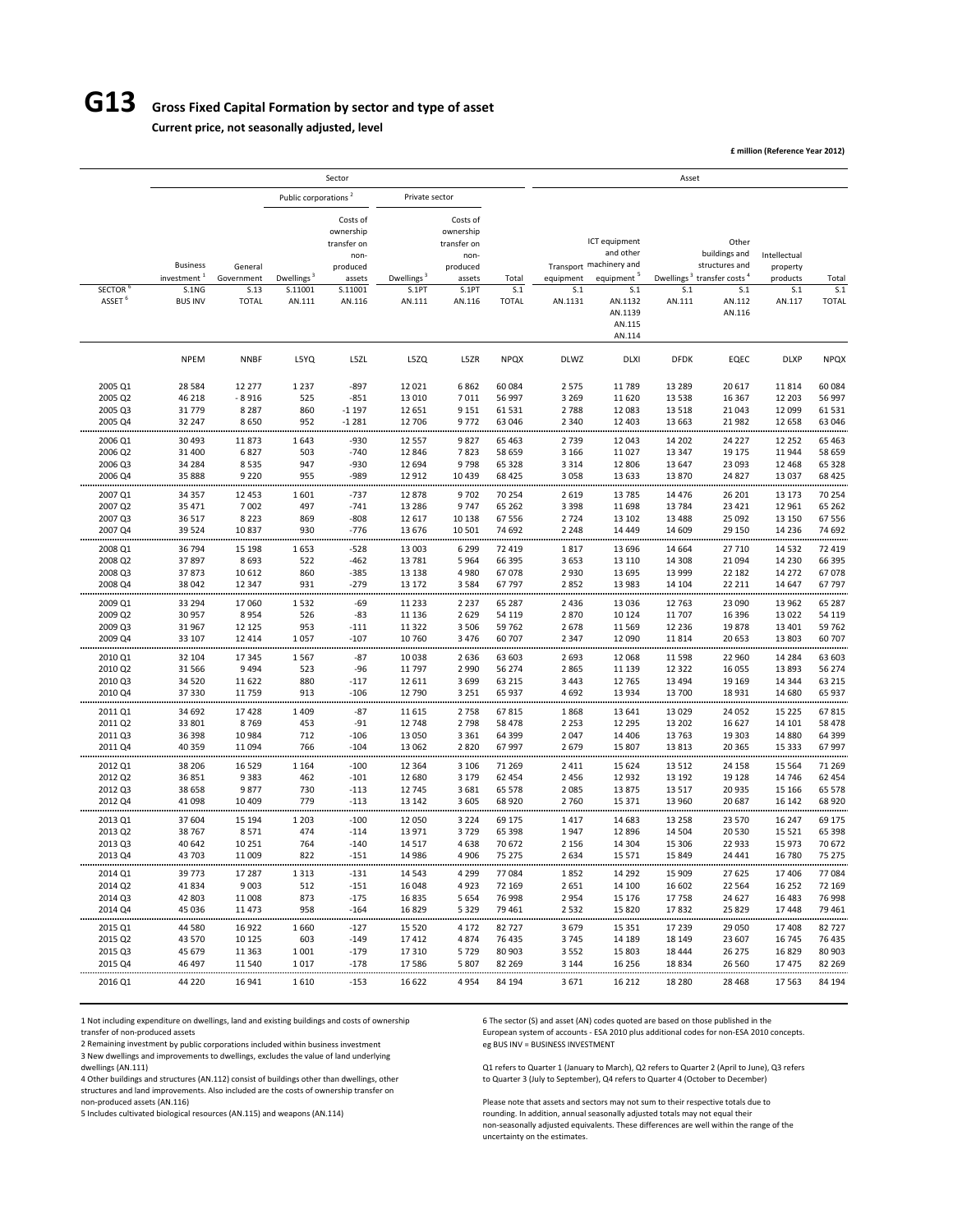# **G14 Gross Fixed Capital Formation by sector and type of asset**

#### **Current price, not seasonally adjusted, percentage change latest quarter on previous quarter**

**£ million (Reference Year 2012)**

|                                     |                                                                       |                                               |                                             | Sector                                                                                  |                                           |                                                                                       |                              |                             |                                                                                                                                  | Asset                           |                                                                                                         |                                                       |                              |
|-------------------------------------|-----------------------------------------------------------------------|-----------------------------------------------|---------------------------------------------|-----------------------------------------------------------------------------------------|-------------------------------------------|---------------------------------------------------------------------------------------|------------------------------|-----------------------------|----------------------------------------------------------------------------------------------------------------------------------|---------------------------------|---------------------------------------------------------------------------------------------------------|-------------------------------------------------------|------------------------------|
|                                     |                                                                       |                                               | Public corporations <sup>2</sup>            |                                                                                         | Private sector                            |                                                                                       |                              |                             |                                                                                                                                  |                                 |                                                                                                         |                                                       |                              |
| <b>SECTOR</b><br>ASSET <sup>6</sup> | <b>Business</b><br>investment <sup>1</sup><br>S.1NG<br><b>BUS INV</b> | General<br>Government<br>S.13<br><b>TOTAL</b> | Dwellings <sup>3</sup><br>S.11001<br>AN.111 | Costs of<br>ownership<br>transfer on<br>non-<br>produced<br>assets<br>S.11001<br>AN.116 | Dwellings <sup>3</sup><br>S.1PT<br>AN.111 | Costs of<br>ownership<br>transfer on<br>non-<br>produced<br>assets<br>S.1PT<br>AN.116 | Total<br>S.1<br><b>TOTAL</b> | equipment<br>S.1<br>AN.1131 | ICT equipment<br>and other<br>Transport machinery and<br>equipment <sup>5</sup><br>S.1<br>AN.1132<br>AN.1139<br>AN.115<br>AN.114 | Dwellings $^3$<br>S.1<br>AN.111 | Other<br>buildings and<br>structures and<br>transfer costs<br>$\overline{4}$<br>S.1<br>AN.112<br>AN.116 | Intellectual<br>property<br>products<br>S.1<br>AN.117 | Total<br>S.1<br><b>TOTAL</b> |
|                                     |                                                                       |                                               |                                             |                                                                                         |                                           |                                                                                       |                              |                             |                                                                                                                                  |                                 |                                                                                                         |                                                       |                              |
| 2005 Q1<br>2005 Q2                  | $-3.7$<br>61.7                                                        | 53.1<br>$-172.6$                              | 45.5<br>$-57.6$                             | $-54.2$<br>$-5.1$                                                                       | $-1.1$<br>8.2                             | $-10.1$<br>2.2                                                                        | 6.6<br>$-5.1$                | 5.8<br>27.0                 | $-3.9$<br>$-1.4$                                                                                                                 | 2.0<br>1.9                      | 20.6<br>$-20.6$                                                                                         | 2.2<br>3.3                                            | 6.6<br>$-5.1$                |
| 2005 Q3                             | $-31.2$                                                               | $-192.9$                                      | 63.8                                        | 40.7                                                                                    | $-2.8$                                    | 30.5                                                                                  | 8.0                          | $-14.7$                     | 4.0                                                                                                                              | $-0.1$                          | 28.6                                                                                                    | $-0.9$                                                | 8.0                          |
| 2005 Q4                             | 1.5                                                                   | 4.4                                           | 10.7                                        | 7.0                                                                                     | 0.4                                       | 6.8                                                                                   | 2.5                          | $-16.1$                     | 2.6                                                                                                                              | 1.1                             | 4.5                                                                                                     | 4.6                                                   | 2.5                          |
| 2006 Q1                             | $-5.4$                                                                | 37.3                                          | 72.6                                        | $-27.4$                                                                                 | $-1.2$                                    | 0.6                                                                                   | 3.8                          | 17.1                        | $-2.9$                                                                                                                           | 3.9                             | 10.2                                                                                                    | $-3.2$                                                | 3.8                          |
| 2006 Q2                             | 3.0                                                                   | $-42.5$                                       | $-69.4$                                     | $-20.4$                                                                                 | 2.3                                       | $-20.4$                                                                               | $-10.4$                      | 15.6                        | $-8.4$                                                                                                                           | $-6.0$                          | $-20.9$                                                                                                 | $-2.5$                                                | $-10.4$                      |
| 2006 Q3                             | 9.2                                                                   | 25.0                                          | 88.3                                        | 25.7                                                                                    | $-1.2$                                    | 25.2                                                                                  | 11.4                         | 4.7                         | 16.1                                                                                                                             | 2.2                             | 20.4                                                                                                    | 4.4                                                   | 11.4                         |
| 2006 Q4                             | 4.7                                                                   | 8.0                                           | 0.8                                         | 6.3                                                                                     | 1.7                                       | 6.5                                                                                   | 4.7                          | $-7.7$                      | 6.5                                                                                                                              | 1.6                             | 7.5                                                                                                     | 4.6                                                   | 4.7                          |
| 2007 Q1                             | $-4.3$                                                                | 35.1                                          | 67.6                                        | $-25.5$                                                                                 | $-0.3$                                    | $-7.1$                                                                                | 2.7                          | $-14.4$                     | $1.1$                                                                                                                            | 4.4                             | 5.5                                                                                                     | $1.0\,$                                               | 2.7                          |
| 2007 Q2                             | 3.2                                                                   | $-43.8$                                       | $-69.0$                                     | 0.5                                                                                     | 3.2                                       | 0.5                                                                                   | $-7.1$                       | 29.7                        | $-15.1$                                                                                                                          | $-4.8$                          | $-10.6$                                                                                                 | $-1.6$                                                | $-7.1$                       |
| 2007 Q3                             | 2.9                                                                   | 17.4                                          | 74.8                                        | 9.0                                                                                     | $-5.0$                                    | 4.0                                                                                   | 3.5                          | $-19.8$                     | 12.0                                                                                                                             | $-2.1$                          | 7.1                                                                                                     | 1.5                                                   | 3.5                          |
| 2007 Q4                             | 8.2                                                                   | 31.8                                          | 7.0                                         | $-4.0$                                                                                  | 8.4                                       | 3.6                                                                                   | 10.6                         | $-17.5$                     | 10.3                                                                                                                             | 8.3                             | 16.2                                                                                                    | 8.3                                                   | 10.6                         |
| 2008 Q1                             | $-6.9$                                                                | .<br>40.2                                     | <br>77.7                                    | .<br>$-32.0$                                                                            | <br>$-4.9$                                | $-40.0$                                                                               | <br>$-3.0$                   | <br>$-19.2$                 | $-5.2$                                                                                                                           | 0.4                             | $-4.9$                                                                                                  | <br>2.1                                               | .<br>$-3.0$                  |
| 2008 Q2                             | 3.0                                                                   | $-42.8$                                       | $-68.4$                                     | $-12.5$                                                                                 | 6.0                                       | $-5.3$                                                                                | $-8.3$                       | 101.0                       | $-4.3$                                                                                                                           | $-2.4$                          | $-23.9$                                                                                                 | $-2.1$                                                | $-8.3$                       |
| 2008 Q3                             | $-0.1$                                                                | 22.1                                          | 64.8                                        | $-16.7$                                                                                 | $-4.7$                                    | $-16.5$                                                                               | 1.0                          | $-19.8$                     | 4.5                                                                                                                              | $-2.2$                          | 5.2                                                                                                     | 0.3                                                   | 1.0                          |
| 2008 Q4                             | 0.4                                                                   | 16.3                                          | 8.3                                         | $-27.5$                                                                                 | 0.3                                       | $-28.0$                                                                               | 1.1                          | $-2.7$                      | 2.1                                                                                                                              | 0.8                             | 0.1                                                                                                     | 2.6                                                   | 1.1                          |
| 2009 Q1                             | $-12.5$                                                               | 38.2                                          | 64.6                                        | $-75.3$                                                                                 | $-14.7$                                   | $-37.6$                                                                               | $-3.7$                       | $-14.6$                     | $-6.8$                                                                                                                           | $-9.5$                          | 4.0                                                                                                     | $-4.7$                                                | $-3.7$                       |
| 2009 Q2                             | $-7.0$                                                                | $-47.5$                                       | $-65.7$                                     | 20.3                                                                                    | $-0.9$                                    | 17.5                                                                                  | $-17.1$                      | 17.8                        | $-22.3$                                                                                                                          | $-8.3$                          | $-29.0$                                                                                                 | $-6.7$                                                | $-17.1$                      |
| 2009 Q3                             | 3.3                                                                   | 35.4                                          | 81.2                                        | 33.7                                                                                    | 1.7                                       | 33.4                                                                                  | 10.4                         | $-6.7$                      | 14.3                                                                                                                             | 4.5                             | 21.2                                                                                                    | 2.9                                                   | 10.4                         |
| 2009 Q4                             | 3.6                                                                   | 2.4                                           | 10.9                                        | $-3.6$                                                                                  | $-5.0$                                    | $-0.9$                                                                                | 1.6                          | $-12.4$                     | 4.5                                                                                                                              | $-3.4$                          | 3.9                                                                                                     | 3.0                                                   | 1.6                          |
| 2010 Q1                             | $-3.0$                                                                | 39.7                                          | 48.2                                        | $-18.7$                                                                                 | $-6.7$                                    | $-24.2$                                                                               | 4.8                          | 14.7                        | $-0.2$                                                                                                                           | $-1.8$                          | 11.2                                                                                                    | 3.5                                                   | 4.8                          |
| 2010 Q2                             | $-1.7$                                                                | $-45.3$                                       | $-66.6$                                     | 10.3                                                                                    | 17.5                                      | 13.4                                                                                  | $-11.5$                      | 6.4                         | $-7.7$                                                                                                                           | 6.2                             | $-30.1$                                                                                                 | $-2.7$                                                | $-11.5$                      |
| 2010 Q3                             | 9.4                                                                   | 22.4                                          | 68.3                                        | 21.9                                                                                    | 6.9                                       | 23.7                                                                                  | 12.3                         | 20.2                        | 14.6                                                                                                                             | 9.5                             | 19.4                                                                                                    | 3.2                                                   | 12.3                         |
| 2010 Q4                             | 8.1                                                                   | 1.2                                           | 3.8                                         | $-9.4$                                                                                  | 1.4                                       | $-12.1$                                                                               | 4.3                          | 36.3                        | 9.2                                                                                                                              | 1.5                             | $-1.2$                                                                                                  | 2.3                                                   | 4.3                          |
| 2011 Q1                             | $-7.1$                                                                | 48.2                                          | 54.3                                        | $-17.9$                                                                                 | $-9.2$                                    | $-15.2$                                                                               | 2.8                          | $-60.2$                     | $-2.1$                                                                                                                           | $-4.9$                          | 27.1                                                                                                    | 3.7                                                   | 2.8                          |
| 2011 Q2                             | $-2.6$                                                                | $-49.7$                                       | $-67.8$                                     | 4.6                                                                                     | 9.8                                       | 1.5                                                                                   | $-13.8$                      | 20.6                        | $-9.9$                                                                                                                           | 1.3                             | $-30.9$                                                                                                 | $-7.4$                                                | $-13.8$                      |
| 2011 Q3                             | 7.7                                                                   | 25.3                                          | 57.2                                        | 16.5                                                                                    | 2.4                                       | 20.1                                                                                  | 10.1                         | $-9.1$                      | 17.2                                                                                                                             | 4.2                             | 16.1                                                                                                    | 5.5                                                   | 10.1                         |
| 2011 Q4                             | 10.9                                                                  | 1.0                                           | 7.6                                         | $-1.9$                                                                                  | 0.1                                       | $-16.1$                                                                               | 5.6                          | 30.9                        | 9.7                                                                                                                              | 0.4                             | 5.5                                                                                                     | 3.0                                                   | 5.6                          |
| 2012 Q1                             | $-5.3$                                                                | 49.0                                          | 52.0                                        | $-3.8$                                                                                  | $-5.3$                                    | 10.1                                                                                  | 4.8                          | $-10.0$                     | $-1.2$                                                                                                                           | $-2.2$                          | 18.6                                                                                                    | 1.5                                                   | 4.8                          |
| 2012 Q2                             | $-3.5$                                                                | $-43.2$                                       | $-60.3$                                     | 1.0                                                                                     | 2.6                                       | 2.4                                                                                   | $-12.4$                      | 1.9                         | $-17.2$                                                                                                                          | $-2.4$                          | $-20.8$                                                                                                 | $-5.3$                                                | $-12.4$                      |
| 2012 Q3                             | 4.9                                                                   | 5.3                                           | 58.0                                        | 11.9                                                                                    | 0.5                                       | 15.8                                                                                  | 5.0                          | $-15.1$                     | 7.3                                                                                                                              | 2.5                             | 9.4                                                                                                     | 2.8                                                   | 5.0                          |
| 2012 Q4                             | 6.3                                                                   | 5.4                                           | 6.7                                         | 0.0                                                                                     | 3.1                                       | $-2.1$                                                                                | 5.1                          | 32.4                        | 10.8                                                                                                                             | 3.3                             | $-1.2$                                                                                                  | 6.4                                                   | 5.1                          |
| 2013 Q1                             | $-8.5$                                                                | 46.0                                          | 54.4                                        | $-11.5$                                                                                 | $-8.3$                                    | $-10.6$                                                                               | 0.4                          | $-48.7$                     | $-4.5$                                                                                                                           | $-5.0$                          | 13.9                                                                                                    | 0.7                                                   | 0.4                          |
| 2013 Q2                             | 3.1                                                                   | $-43.6$                                       | $-60.6$                                     | 14.0                                                                                    | 15.9                                      | 15.7                                                                                  | $-5.5$                       | 37.4                        | $-12.2$                                                                                                                          | 9.4                             | $-12.9$                                                                                                 | $-4.5$                                                | $-5.5$                       |
| 2013 Q3<br>2013 Q4                  | 4.8<br>7.5                                                            | 19.6<br>7.4                                   | 61.2<br>7.6                                 | 22.8<br>7.9                                                                             | 3.9<br>3.2                                | 24.4<br>5.8                                                                           | 8.1<br>6.5                   | 10.7<br>22.2                | 10.9<br>8.9                                                                                                                      | 5.5<br>3.5                      | 11.7<br>6.6                                                                                             | 2.9<br>5.1                                            | 8.1<br>6.5                   |
|                                     |                                                                       |                                               |                                             |                                                                                         |                                           |                                                                                       |                              |                             |                                                                                                                                  |                                 |                                                                                                         |                                                       |                              |
| 2014 Q1                             | $-9.0$                                                                | 57.0                                          | 59.7                                        | $-13.2$                                                                                 | $-3.0$                                    | $-12.4$                                                                               | 2.4                          | $-29.7$                     | $-8.2$                                                                                                                           | 0.4                             | 13.0                                                                                                    | 3.7                                                   | 2.4                          |
| 2014 Q2<br>2014 Q3                  | 5.2<br>2.3                                                            | $-47.9$<br>22.3                               | $-61.0$<br>70.5                             | 15.3<br>15.9                                                                            | 10.3<br>4.9                               | 14.5<br>14.8                                                                          | $-6.4$<br>6.7                | 43.1<br>11.4                | $-1.3$<br>7.6                                                                                                                    | 4.4<br>7.0                      | $-18.3$<br>9.1                                                                                          | $-6.6$<br>1.4                                         | $-6.4$<br>6.7                |
| 2014 Q4                             | 5.2                                                                   | 4.2                                           | 9.7                                         | $-6.3$                                                                                  | 0.0                                       | $-5.7$                                                                                | 3.2                          | $-14.3$                     | 4.2                                                                                                                              | 0.4                             | 4.9                                                                                                     | 5.9                                                   | 3.2                          |
|                                     |                                                                       |                                               |                                             |                                                                                         |                                           |                                                                                       |                              |                             |                                                                                                                                  |                                 |                                                                                                         |                                                       |                              |
| 2015 Q1                             | $-1.0$                                                                | 47.5                                          | 73.3                                        | $-22.6$                                                                                 | $-7.8$                                    | $-21.7$                                                                               | 4.1                          | 45.3                        | $-3.0$                                                                                                                           | $-3.3$                          | 12.5                                                                                                    | $-0.2$                                                | 4.1                          |
| 2015 Q2<br>2015 Q3                  | $-2.3$<br>4.8                                                         | $-40.2$<br>12.2                               | $-63.7$<br>66.0                             | 17.3<br>20.1                                                                            | 12.2<br>$-0.6$                            | 16.8<br>17.5                                                                          | $-7.6$<br>5.8                | 1.8<br>$-5.2$               | $-7.6$<br>11.4                                                                                                                   | 5.3<br>1.6                      | $-18.7$<br>11.3                                                                                         | $-3.8$<br>0.5                                         | $-7.6$<br>5.8                |
| 2015 Q4                             | 1.8                                                                   | 1.6                                           | 1.6                                         | $-0.6$                                                                                  | 1.6                                       | 1.4                                                                                   | 1.7                          | $-11.5$                     | 2.9                                                                                                                              | 2.1                             | 1.1                                                                                                     | 3.8                                                   | 1.7                          |
|                                     |                                                                       |                                               |                                             |                                                                                         |                                           |                                                                                       |                              |                             |                                                                                                                                  |                                 |                                                                                                         |                                                       |                              |
| 2016 Q1                             | $-4.9$                                                                | 46.8                                          | 58.3                                        | $-14.0$                                                                                 | $-5.5$                                    | $-14.7$                                                                               | 2.3                          | 16.8                        | $-0.3$                                                                                                                           | $-2.9$                          | 7.2                                                                                                     | 0.5                                                   | 2.3                          |

1 Not including expenditure on dwellings, land and existing buildings and costs of ownership 6 The sector (S) and asset (AN) codes quoted are based on those published in the transfer of non-produced assets or non-ESA 2010

2 Remaining investment by public corporations included within business investment

3 New dwellings and improvements to dwellings, excludes the value of land underlying

structures and land improvements. Also included are the costs of ownership transfer on

European system of accounts - ESA 2010 plus additional codes for non-ESA 2010 concepts.<br>eg BUS INV = BUSINESS INVESTMENT

Q1 refers to Quarter 1 (January to March), Q2 refers to Quarter 2 (April to June), Q3 refers 4 Other buildings and structures (AN.112) consist of buildings other than dwellings, other to Quarter 3 (July to September), Q4 refers to Quarter 4 (October to December)

non-produced assets (AN.116) Please note that assets and sectors may not sum to their respective totals due to<br>Please note that assets and sectors may not sum to their respective totals due to sum to their respective total rounding. In addition, annual seasonally adjusted totals may not equal their<br>non-seasonally adjusted equivalents. These differences are well within the range of the<br>non-seasonally adjusted equivalents. These differences ar uncertainty on the estimates.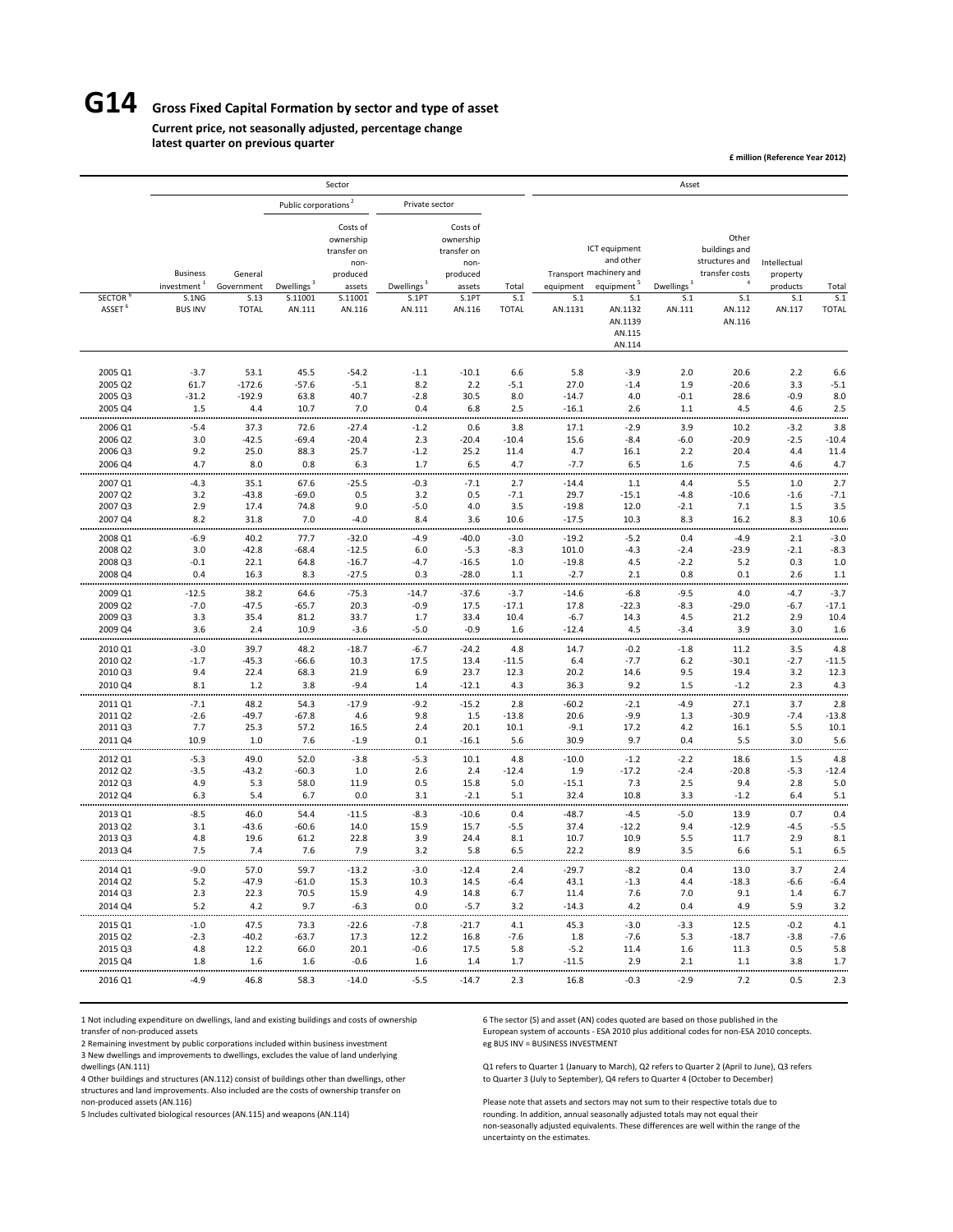## **G15 Gross Fixed Capital Formation by sector and type of asset**

**Current price, not seasonally adjusted, percentage change latest quarter on corresponding quarter of previous year**

**£ million (Reference Year 2012)**

|                                     |                                                                       |                                               |                                             | Sector                                                                                  |                                           |                                                                                              |                              |                             |                                                                                                                                  | Asset                                   |                                                                                                         |                                                       |                              |
|-------------------------------------|-----------------------------------------------------------------------|-----------------------------------------------|---------------------------------------------|-----------------------------------------------------------------------------------------|-------------------------------------------|----------------------------------------------------------------------------------------------|------------------------------|-----------------------------|----------------------------------------------------------------------------------------------------------------------------------|-----------------------------------------|---------------------------------------------------------------------------------------------------------|-------------------------------------------------------|------------------------------|
|                                     |                                                                       |                                               | Public corporations <sup>2</sup>            |                                                                                         | Private sector                            |                                                                                              |                              |                             |                                                                                                                                  |                                         |                                                                                                         |                                                       |                              |
| <b>SECTOR</b><br>ASSET <sup>6</sup> | <b>Business</b><br>investment <sup>1</sup><br>S.1NG<br><b>BUS INV</b> | General<br>Government<br>S.13<br><b>TOTAL</b> | Dwellings <sup>3</sup><br>S.11001<br>AN.111 | Costs of<br>ownership<br>transfer on<br>non-<br>produced<br>assets<br>S.11001<br>AN.116 | Dwellings <sup>3</sup><br>S.1PT<br>AN.111 | Costs of<br>ownership<br>transfer on<br>non-<br>produced<br>assets<br><b>S.1PT</b><br>AN.116 | Total<br>S.1<br><b>TOTAL</b> | equipment<br>S.1<br>AN.1131 | ICT equipment<br>and other<br>Transport machinery and<br>equipment <sup>5</sup><br>S.1<br>AN.1132<br>AN.1139<br>AN.115<br>AN.114 | Dwellings <sup>3</sup><br>S.1<br>AN.111 | Other<br>buildings and<br>structures and<br>transfer costs<br>$\overline{4}$<br>S.1<br>AN.112<br>AN.116 | Intellectual<br>property<br>products<br>S.1<br>AN.117 | Total<br>S.1<br><b>TOTAL</b> |
| 2005 Q1                             | $-12.9$                                                               | 25.5                                          | 6.9                                         | $-55.7$                                                                                 | 3.9                                       | $-13.2$                                                                                      | $-1.8$                       | $-16.1$                     | $-21.3$                                                                                                                          | 4.0                                     | 7.5                                                                                                     | 5.6                                                   | $-1.8$                       |
| 2005 Q2                             | 56.5                                                                  | $-234.2$                                      | 1.0                                         | $-57.2$                                                                                 | 18.3                                      | $-3.3$                                                                                       | 7.6                          | $-7.1$                      | 3.6                                                                                                                              | 17.3                                    | 3.4                                                                                                     | 12.4                                                  | 7.6                          |
| 2005 Q3                             | 11.2                                                                  | 11.8                                          | 21.5                                        | $-48.7$                                                                                 | 5.2                                       | 0.5                                                                                          | 10.9                         | $-4.9$                      | 6.8                                                                                                                              | 6.0                                     | 21.8                                                                                                    | 7.9                                                   | 10.9                         |
| 2005 Q4                             | 8.6                                                                   | 7.9                                           | 12.0                                        | $-34.6$                                                                                 | 4.5                                       | 28.0                                                                                         | 11.8                         | $-3.8$                      | 1.1                                                                                                                              | 4.9                                     | 28.6                                                                                                    | 9.5                                                   | 11.8                         |
| 2006 Q1                             | 6.7                                                                   | $-3.3$                                        | 32.8                                        | 3.7                                                                                     | 4.5                                       | 43.2                                                                                         | 9.0                          | 6.4                         | 2.2                                                                                                                              | 6.9                                     | 17.5                                                                                                    | 3.7                                                   | 9.0                          |
| 2006 Q2                             | $-32.1$                                                               | $-176.6$                                      | $-4.2$                                      | $-13.0$                                                                                 | $-1.3$                                    | 11.6                                                                                         | 2.9                          | $-3.2$                      | $-5.1$                                                                                                                           | $-1.4$                                  | 17.2                                                                                                    | $-2.1$                                                | 2.9                          |
| 2006 Q3                             | 7.9                                                                   | 3.0                                           | 10.1                                        | $-22.3$                                                                                 | 0.3                                       | 7.1                                                                                          | 6.2                          | 18.9                        | 6.0                                                                                                                              | 1.0                                     | 9.7                                                                                                     | 3.0                                                   | 6.2                          |
| 2006 Q4                             | 11.3                                                                  | 6.6                                           | 0.3                                         | $-22.8$                                                                                 | 1.6                                       | 6.8                                                                                          | 8.5                          | 30.7                        | 9.9                                                                                                                              | 1.5                                     | 12.9                                                                                                    | 3.0                                                   | 8.5                          |
| 2007 Q1                             | 12.7                                                                  | 4.9                                           | $-2.6$                                      | $-20.8$                                                                                 | 2.6                                       | $-1.3$                                                                                       | 7.3                          | $-4.4$                      | 14.5                                                                                                                             | 1.9                                     | 8.1                                                                                                     | 7.5                                                   | 7.3                          |
| 2007 Q2                             | 13.0                                                                  | 2.6                                           | $-1.2$                                      | 0.1                                                                                     | 3.4                                       | 24.6                                                                                         | 11.3                         | 7.3                         | 6.1                                                                                                                              | 3.3                                     | 22.1                                                                                                    | 8.5                                                   | 11.3                         |
| 2007 Q3                             | 6.5                                                                   | $-3.7$                                        | $-8.2$                                      | $-13.1$                                                                                 | $-0.6$                                    | 3.5                                                                                          | 3.4                          | $-17.8$                     | 2.3                                                                                                                              | $-1.2$                                  | 8.7                                                                                                     | 5.5                                                   | 3.4                          |
| 2007 Q4                             | 10.1                                                                  | 17.5                                          | $-2.6$                                      | $-21.5$                                                                                 | 5.9                                       | 0.6                                                                                          | 9.2                          | $-26.5$                     | 6.0                                                                                                                              | 5.3                                     | 17.4                                                                                                    | 9.2                                                   | 9.2                          |
| 2008 Q1                             | 7.1                                                                   | 22.0                                          | 3.2                                         | $-28.4$                                                                                 | 1.0                                       | $-35.1$                                                                                      | 3.1                          | $-30.6$                     | $-0.6$                                                                                                                           | 1.3                                     | 5.8                                                                                                     | 10.3                                                  | 3.1                          |
| 2008 Q2                             | 6.8                                                                   | 24.2                                          | 5.0                                         | $-37.7$                                                                                 | 3.7                                       | $-38.8$                                                                                      | 1.7                          | 7.5                         | 12.1                                                                                                                             | 3.8                                     | $-9.9$                                                                                                  | 9.8                                                   | 1.7                          |
| 2008 Q3                             | 3.7                                                                   | 29.1                                          | $-1.0$                                      | $-52.4$                                                                                 | 4.1                                       | $-50.9$                                                                                      | $-0.7$                       | 7.6                         | 4.5                                                                                                                              | 3.8                                     | $-11.6$                                                                                                 | 8.5                                                   | $-0.7$                       |
| 2008 Q4                             | $-3.7$                                                                | 13.9                                          | 0.1                                         | $-64.0$                                                                                 | $-3.7$                                    | $-65.9$                                                                                      | $-9.2$                       | 26.9                        | $-3.2$                                                                                                                           | $-3.5$                                  | $-23.8$                                                                                                 | 2.9                                                   | $-9.2$                       |
| 2009 Q1                             | $-9.5$                                                                | 12.3                                          | $-7.3$                                      | $-86.9$                                                                                 | $-13.6$                                   | $-64.5$                                                                                      | $-9.8$                       | 34.1                        | $-4.8$                                                                                                                           | $-13.0$                                 | $-16.7$                                                                                                 | $-3.9$                                                | $-9.8$                       |
| 2009 Q2                             | $-18.3$                                                               | 3.0                                           | 0.8                                         | $-82.0$                                                                                 | $-19.2$                                   | $-55.9$                                                                                      | -18.5                        | $-21.4$                     | $-22.8$                                                                                                                          | $-18.2$                                 | $-22.3$                                                                                                 | $-8.5$                                                | $-18.5$                      |
| 2009 Q3                             | $-15.6$                                                               | 14.3                                          | 10.8                                        | $-71.2$                                                                                 | $-13.8$                                   | $-29.6$                                                                                      | $-10.9$                      | $-8.6$                      | $-15.5$                                                                                                                          | $-12.6$                                 | $-10.4$                                                                                                 | $-6.1$                                                | $-10.9$                      |
| 2009 Q4                             | $-13.0$                                                               | 0.5                                           | 13.5                                        | $-61.6$                                                                                 | $-18.3$                                   | $-3.0$                                                                                       | $-10.5$                      | $-17.7$                     | $-13.5$                                                                                                                          | $-16.2$                                 | $-7.0$                                                                                                  | $-5.8$                                                | $-10.5$                      |
| 2010 Q1                             | $-3.6$                                                                | 1.7                                           | 2.3                                         | 26.1                                                                                    | $-10.6$                                   | 17.8                                                                                         | $-2.6$                       | 10.6                        | $-7.4$                                                                                                                           | $-9.1$                                  | $-0.6$                                                                                                  | 2.3                                                   | $-2.6$                       |
| 2010 Q2                             | 2.0                                                                   | 6.0                                           | $-0.6$                                      | 15.7                                                                                    | 5.9                                       | 13.7                                                                                         | 4.0                          | $-0.2$                      | 10.0                                                                                                                             | 5.3                                     | $-2.1$                                                                                                  | 6.7                                                   | 4.0                          |
| 2010 Q3                             | 8.0                                                                   | $-4.1$                                        | $-7.7$                                      | 5.4                                                                                     | 11.4                                      | 5.5                                                                                          | 5.8                          | 28.6                        | 10.3                                                                                                                             | 10.3                                    | $-3.6$                                                                                                  | 7.0                                                   | 5.8                          |
| 2010 04                             | 12.8                                                                  | $-5.3$                                        | $-13.6$                                     | $-0.9$                                                                                  | 18.9                                      | $-6.5$                                                                                       | 8.6                          | 99.9                        | 15.3                                                                                                                             | 16.0                                    | $-8.3$                                                                                                  | 6.4                                                   | 8.6                          |
| 2011 Q1                             | 8.1                                                                   | 0.5                                           | $-10.1$                                     | 0.0                                                                                     | 15.7                                      | 4.6                                                                                          | 6.6                          | $-30.6$                     | 13.0                                                                                                                             | 12.3                                    | 4.8                                                                                                     | 6.6                                                   | 6.6                          |
| 2011 Q2                             | 7.1                                                                   | $-7.6$                                        | $-13.4$                                     | $-5.2$                                                                                  | 8.1                                       | $-6.4$                                                                                       | 3.9                          | $-21.4$                     | 10.4                                                                                                                             | 7.1                                     | 3.6                                                                                                     | 1.5                                                   | 3.9                          |
| 2011 Q3                             | 5.4                                                                   | $-5.5$                                        | $-19.1$                                     | $-9.4$                                                                                  | 3.5                                       | $-9.1$                                                                                       | 1.9                          | $-40.5$                     | 12.9                                                                                                                             | 2.0                                     | 0.7                                                                                                     | 3.7                                                   | 1.9                          |
| 2011 Q4                             | 8.1                                                                   | $-5.7$                                        | $-16.1$                                     | $-1.9$                                                                                  | 2.1                                       | $-13.3$                                                                                      | 3.1                          | $-42.9$                     | 13.4                                                                                                                             | 0.8                                     | 7.6                                                                                                     | 4.4                                                   | 3.1                          |
| 2012 Q1                             | 10.1                                                                  | $-5.2$                                        | $-17.4$                                     | 14.9                                                                                    | 6.4                                       | 12.6                                                                                         | 5.1                          | 29.1                        | 14.5                                                                                                                             | 3.7                                     | 0.4                                                                                                     | 2.2                                                   | 5.1                          |
| 2012 Q2                             | 9.0                                                                   | 7.0                                           | 2.0                                         | 11.0                                                                                    | $-0.5$                                    | 13.6                                                                                         | 6.8                          | 9.0                         | 5.2                                                                                                                              | $-0.1$                                  | 15.0                                                                                                    | 4.6                                                   | 6.8                          |
| 2012 Q3                             | 6.2                                                                   | $-10.1$                                       | 2.5                                         | 6.6                                                                                     | $-2.3$                                    | 9.5                                                                                          | 1.8                          | 1.9                         | $-3.7$                                                                                                                           | $-1.8$                                  | 8.5                                                                                                     | 1.9                                                   | 1.8                          |
| 2012 Q4                             | 1.8                                                                   | $-6.2$                                        | 1.7                                         | 8.7                                                                                     | 0.6                                       | 27.8                                                                                         | 1.4                          | 3.0                         | $-2.8$                                                                                                                           | 1.1                                     | 1.6                                                                                                     | 5.3                                                   | 1.4                          |
| 2013 Q1                             | $-1.6$                                                                | $-8.1$                                        | 3.4                                         | 0.0                                                                                     | $-2.5$                                    | 3.8                                                                                          | $-2.9$                       | $-41.2$                     | $-6.0$                                                                                                                           | $-1.9$                                  | $-2.4$                                                                                                  | 4.4                                                   | $-2.9$                       |
| 2013 Q2                             | 5.2                                                                   | $-8.7$                                        | 2.6                                         | 12.9                                                                                    | 10.2                                      | 17.3                                                                                         | 4.7                          | $-20.7$                     | $-0.3$                                                                                                                           | 9.9                                     | 7.3                                                                                                     | 5.3                                                   | 4.7                          |
| 2013 Q3                             | 5.1                                                                   | 3.8                                           | 4.7                                         | 23.9                                                                                    | 13.9                                      | 26.0                                                                                         | 7.8                          | 3.4                         | 3.1                                                                                                                              | 13.2                                    | 9.5                                                                                                     | 5.3                                                   | 7.8                          |
| 2013 Q4                             | 6.3                                                                   | 5.8                                           | 5.5                                         | 33.6                                                                                    | 14.0                                      | 36.1                                                                                         | 9.2                          | $-4.6$                      | 1.3                                                                                                                              | 13.5                                    | 18.1                                                                                                    | 4.0                                                   | 9.2                          |
| 2014 Q1                             | 5.8                                                                   | 13.8                                          | 9.1                                         | 31.0                                                                                    | 20.7                                      | 33.3                                                                                         | 11.4                         | 30.7                        | $-2.7$                                                                                                                           | 20.0                                    | 17.2                                                                                                    | 7.1                                                   | 11.4                         |
| 2014 Q2                             | 7.9                                                                   | 5.0                                           | 8.0                                         | 32.5                                                                                    | 14.9                                      | 32.0                                                                                         | 10.4                         | 36.2                        | 9.3                                                                                                                              | 14.5                                    | 9.9                                                                                                     | 4.7                                                   | 10.4                         |
| 2014 Q3                             | 5.3                                                                   | 7.4                                           | 14.3                                        | 25.0                                                                                    | 16.0                                      | 21.9                                                                                         | 9.0                          | 37.0                        | 6.1                                                                                                                              | 16.0                                    | 7.4                                                                                                     | 3.2                                                   | 9.0                          |
| 2014 Q4                             | 3.1                                                                   | 4.2                                           | 16.5                                        | 8.6                                                                                     | 12.3                                      | 8.6                                                                                          | 5.6                          | $-3.9$                      | 1.6                                                                                                                              | 12.5                                    | 5.7                                                                                                     | 4.0                                                   | 5.6                          |
| 2015 Q1                             | 12.1                                                                  | $-2.1$                                        | 26.4                                        | $-3.1$                                                                                  | 6.7                                       | $-3.0$                                                                                       | 7.3                          | 98.7                        | 7.4                                                                                                                              | 8.4                                     | 5.2                                                                                                     | 0.0                                                   | 7.3                          |
| 2015 Q2                             | 4.1                                                                   | 12.5                                          | 17.8                                        | $-1.3$                                                                                  | 8.5                                       | $-1.0$                                                                                       | 5.9                          | 41.3                        | 0.6                                                                                                                              | 9.3                                     | 4.6                                                                                                     | 3.0                                                   | 5.9                          |
| 2015 Q3                             | 6.7                                                                   | 3.2                                           | 14.7                                        | 2.3                                                                                     | 2.8                                       | 1.3                                                                                          | 5.1                          | 20.2                        | 4.1                                                                                                                              | 3.9                                     | 6.7                                                                                                     | 2.1                                                   | 5.1                          |
| 2015 Q4                             | 3.2                                                                   | 0.6                                           | 6.2                                         | 8.5                                                                                     | 4.5                                       | 9.0                                                                                          | 3.5                          | 24.2                        | 2.8                                                                                                                              | 5.6                                     | 2.8                                                                                                     | 0.2                                                   | 3.5                          |
| 2016 Q1                             | $-0.8$                                                                | 0.1                                           | $-3.0$                                      | 20.5                                                                                    | 7.1                                       | 18.7                                                                                         | 1.8                          | $-0.2$                      | 5.6                                                                                                                              | 6.0                                     | $-2.0$                                                                                                  | 0.9                                                   | 1.8                          |

1 Not including expenditure on dwellings, land and existing buildings and costs of ownership 6 The sector (S) and asset (AN) codes quoted are based on those published in the

2 Remaining investment by public corporations included within business investment

3 New dwellings and improvements to dwellings, excludes the value of land underlying

4 Other buildings and structures (AN.112) consist of buildings other than dwellings, other

structures and land improvements. Also included are the costs of ownership transfer on<br>non-produced assets (AN.116) Please note that assets and sectors may not sum to their respective totals due to

transfer of non‐produced assets European system of accounts exact and produced assets European system of accounts • ESA 2010 plus additional codes for non‐ESA 2010 concepts.<br>
2 Remaining investment by public corporations i

Q1 refers to Quarter 1 (January to March), Q2 refers to Quarter 2 (April to June), Q3 refers<br>to Quarter 3 (July to September), Q4 refers to Quarter 4 (October to December)

5 Includes cultivated biological resources (AN.115) and weapons (AN.114) rounding. In addition, annual seasonally adjusted totals may not equal their non‐seasonally adjusted equivalents. These differences are well within the range of the uncertainty on the estimates.